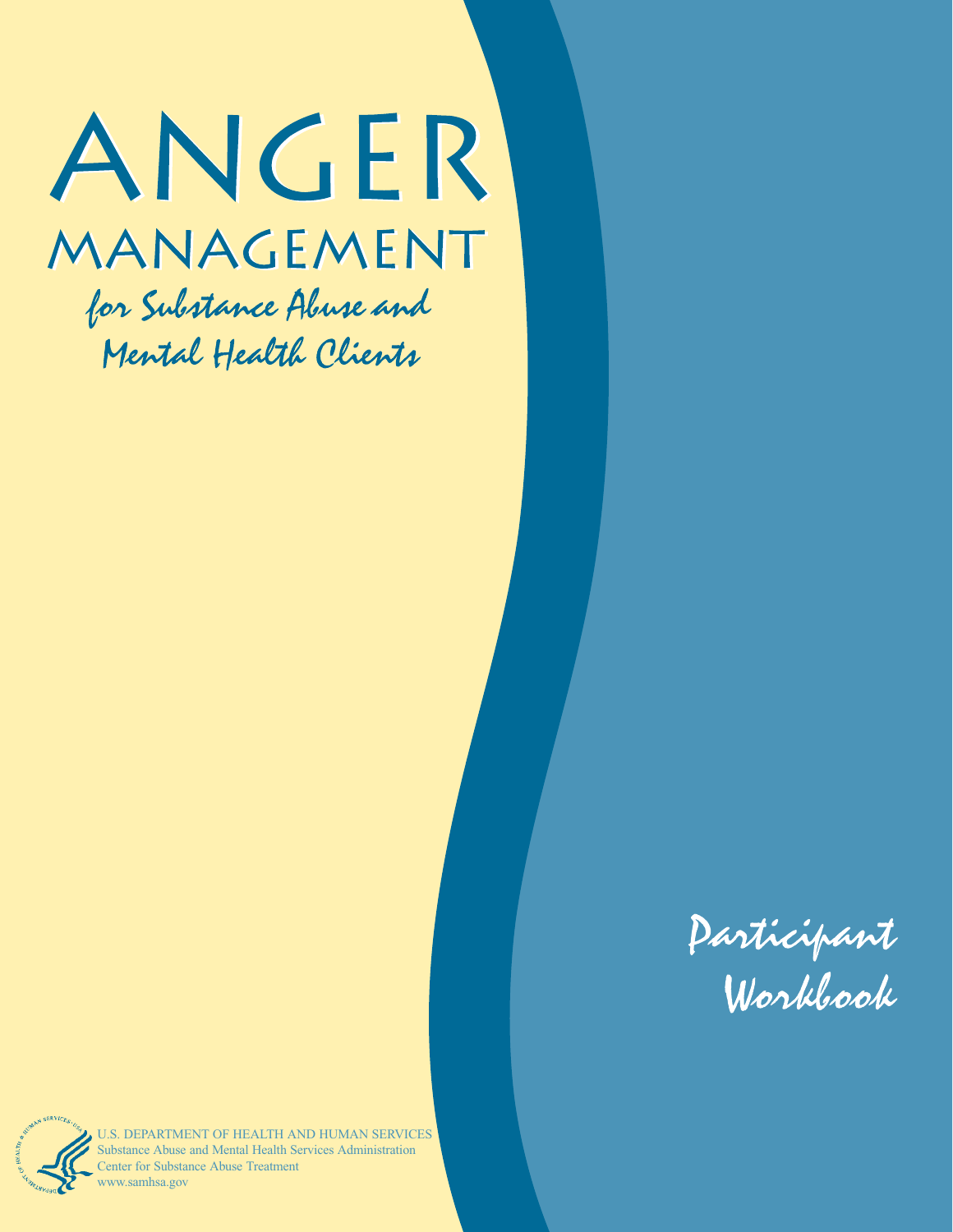Participant Workbook

Patrick M. Reilly, Ph.D. Michael S. Shopshire, Ph.D. Timothy C. Durazzo, Ph.D. Torri A. Campbell, Ph.D.

U.S. DEPARTMENT OF HEALTH AND HUMAN SERVICES Substance Abuse and Mental Health Services Administration Center for Substance Abuse Treatment

Rockwall II 5600 Fishers Lane Rockville, MD 20857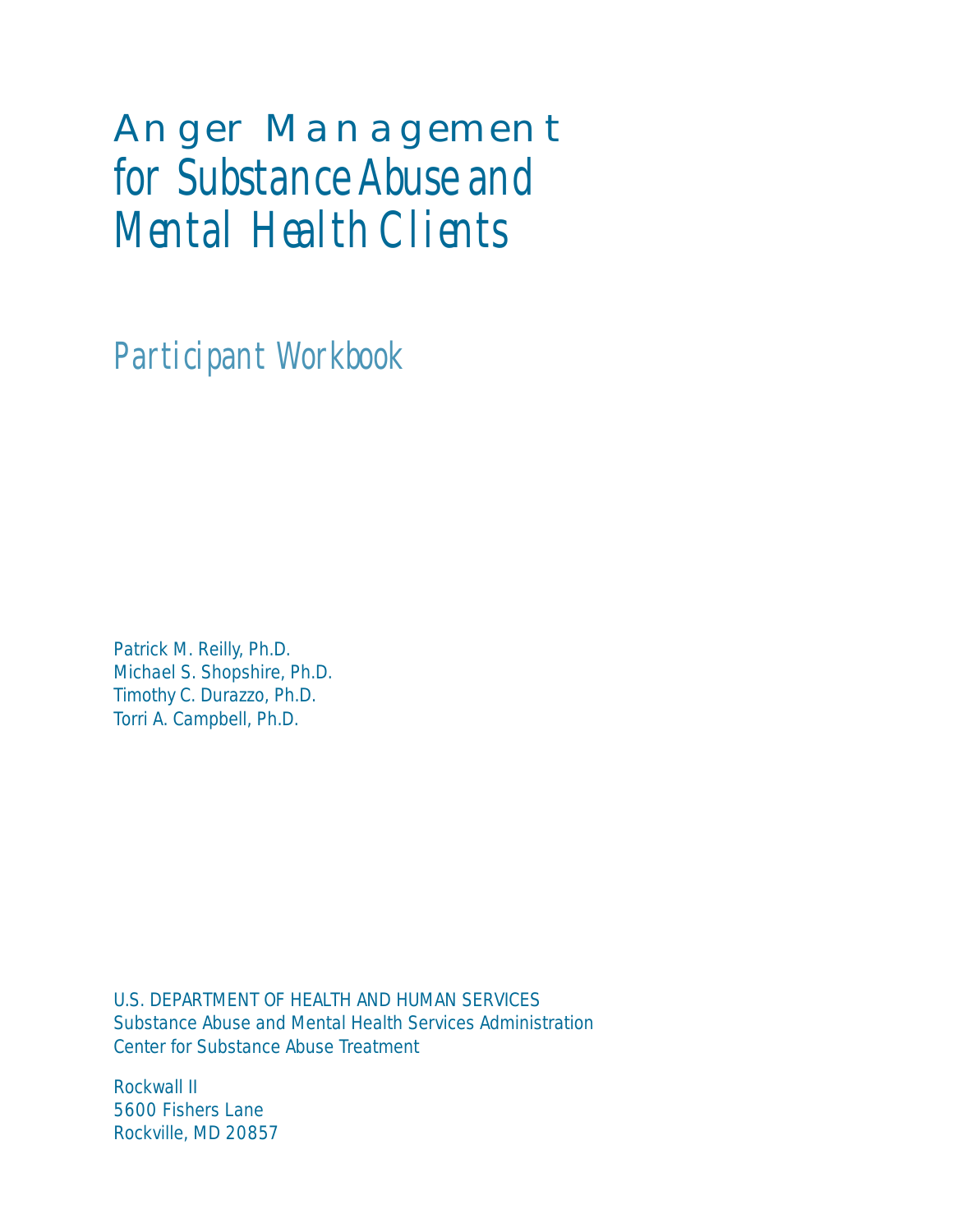# Acknowledgments

This workbook was developed for use in conjunction with *Anger Management for Substance Abuse and Mental Health Clients: A Cognitive Behavioral Therapy Manual*. Numerous people contributed to the development of that manual (see appendix). The manual was written by Patrick M. Reilly, Ph.D., and Michael S. Shopshire, Ph.D., of the San Francisco Treatment Research Center. Sharon Hall, Ph.D., was the Treatment Research Center's Principal Investigator.

### Disclaimer

This document is, in part, a product of research conducted with support from the National Institute on Drug Abuse, Grant DA 09253, and the Department of Veterans Affairs to the San Francisco VA Medical Center, San Francisco Treatment Research Center, Department of Psychiatry, University of California, San Francisco. The document was produced by Johnson, Bassin & Shaw, Inc., under Contract No. 270-99-7072 with the Substance Abuse and Mental Health Services Administration (SAMHSA), U.S. Department of Health and Human Services (DHHS). Karl White, Ed.D., served as the Center for Substance Abuse Treatment (CSAT) Knowledge Application Program (KAP) Project Officer. The content of this publication does not necessarily reflect the views or policies of CSAT, SAMHSA, or DHHS.

# Public Domain Notice

All material appearing in this report is in the public domain and may be reproduced or copied without permission from SAMHSA or CSAT. Citation of the source is appreciated. However, this publication may *not* be reproduced or distributed for a fee without the specific, written authorization of the Office of Communications, SAMHSA, DHHS.

### Electronic Access and Copies of Publication

This publication can be accessed electronically through the following Internet World Wide Web connection: www.samhsa.gov/. For additional free copies of this document, please call SAMHSA's National Clearinghouse for Alcohol and Drug Information at 1-800-729-6686 or 1-800-487-4889 (TDD).

### Recommended Citation

Reilly PM, Shopshire MS, Durazzo TC, and Campbell TA. *Anger Management for Substance Abuse and Mental Health Clients: Participant Workbook*. DHHS Pub. No. (SMA) 02-3662. Rockville, MD: Center for Substance Abuse Treatment, Substance Abuse and Mental Health Services Administration, 2002.

# Originating Office

Office of Evaluation, Scientific Analysis and Synthesis, Center for Substance Abuse Treatment, Substance Abuse and Mental Health Services Administration, 5600 Fishers Lane, Rockville, MD 20857.

DHHS Publication No. (SMA) 02-3662 Printed 2002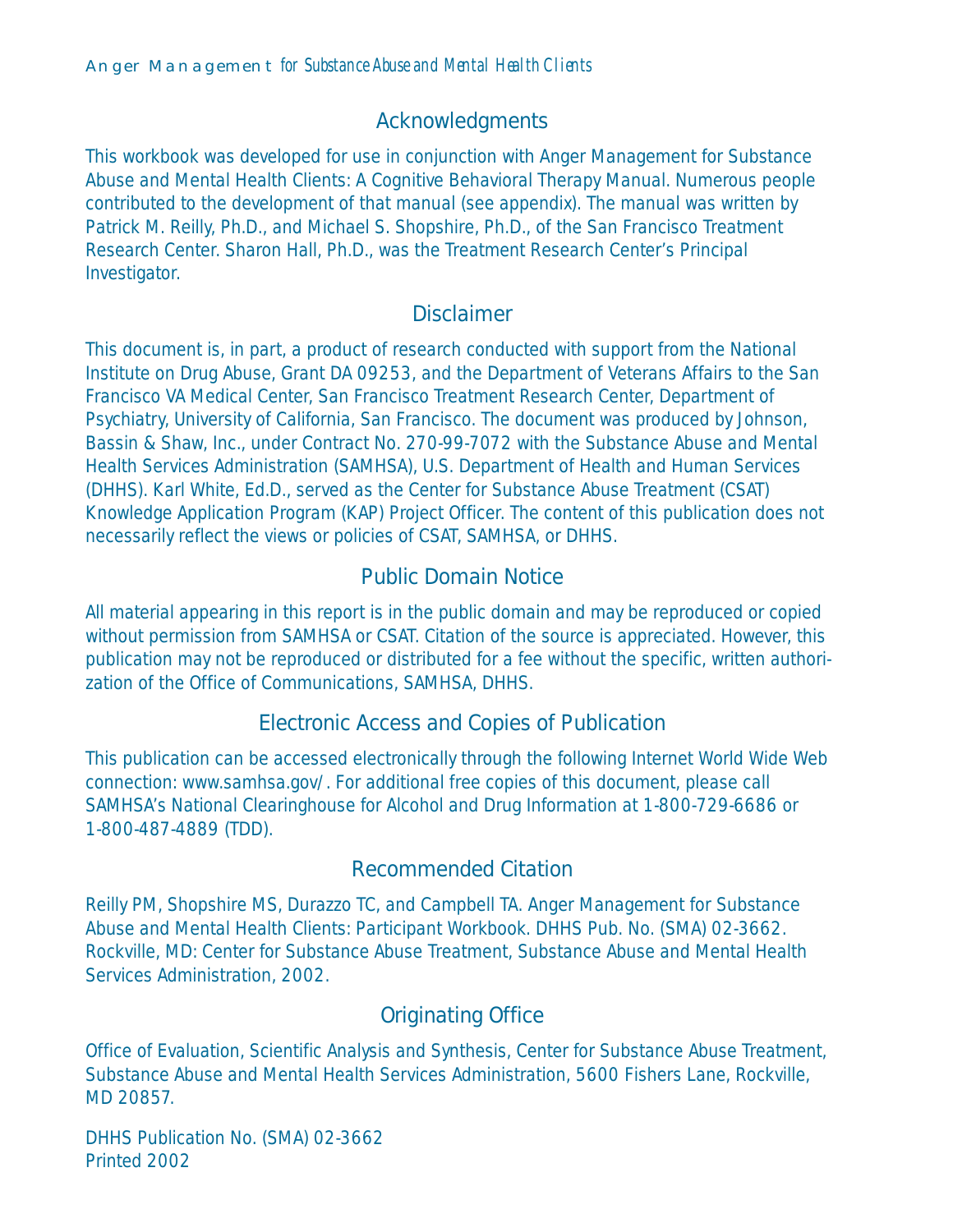# **Contents**

| Session 1        |                                                     |
|------------------|-----------------------------------------------------|
| Session 2        |                                                     |
| Session 3        |                                                     |
| Session 4        |                                                     |
| <b>Session 5</b> |                                                     |
| Session 6        |                                                     |
| Sessions 7 & 8   | Assertiveness and the Conflict Resolution Model  33 |
| Sessions 9 & 10  |                                                     |
| Session 11       |                                                     |
| Session 12       |                                                     |
| Appendix         |                                                     |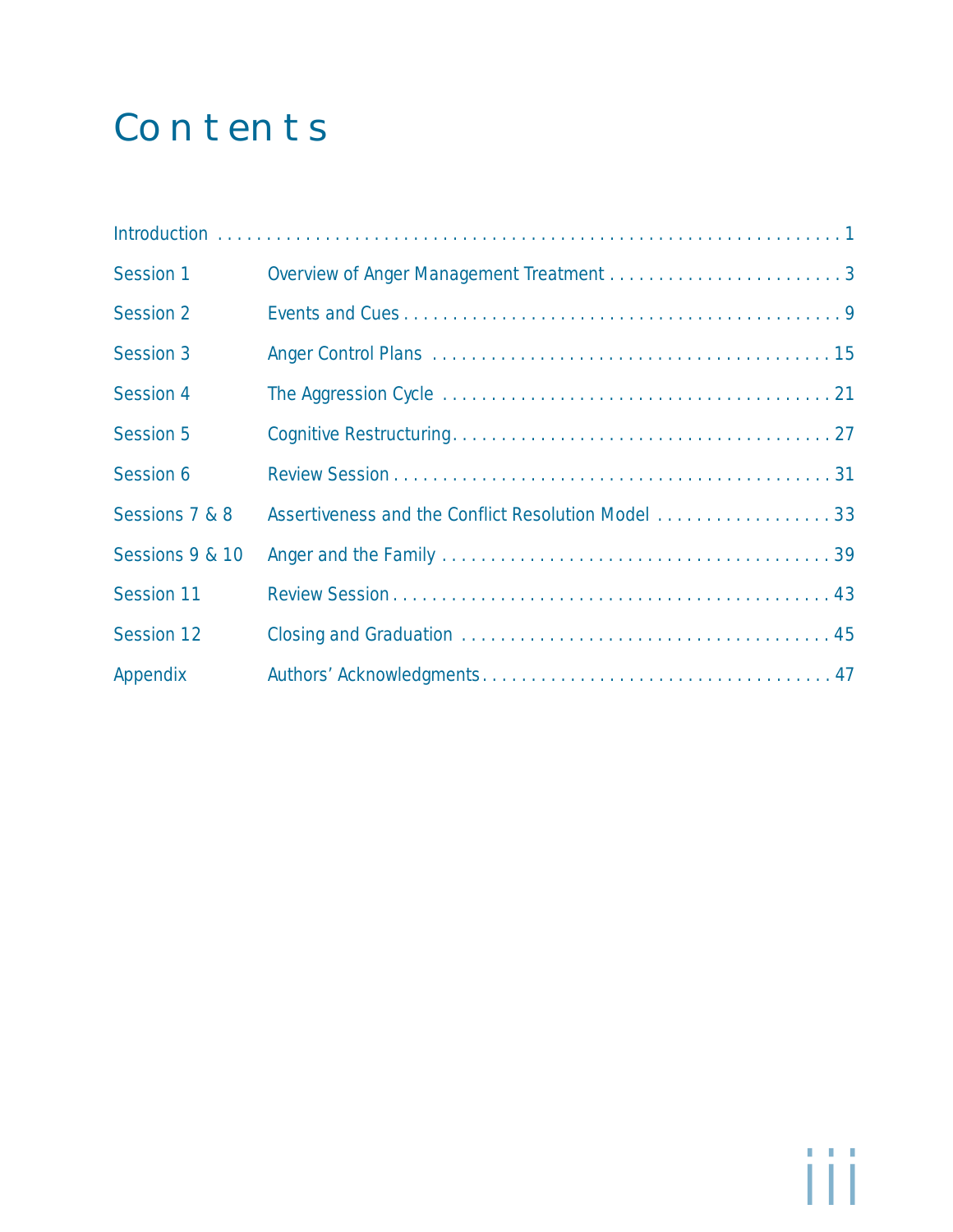# Introduction

This workbook is designed to be used by participants in an anger management group treatment curriculum for substance abuse and mental health clients. It provides individuals participating in the 12-week anger management group treatment with a summary of core concepts, worksheets to complete homework assignments, and space to take notes for each of the sessions. The concepts and skills presented in the anger management treatment are best learned by practice and review and by completing the homework assignments given in this workbook. Using this workbook as an adjunct to your participation in the 12-week anger management group treatment will help you develop the skills that are necessary to successfully manage anger.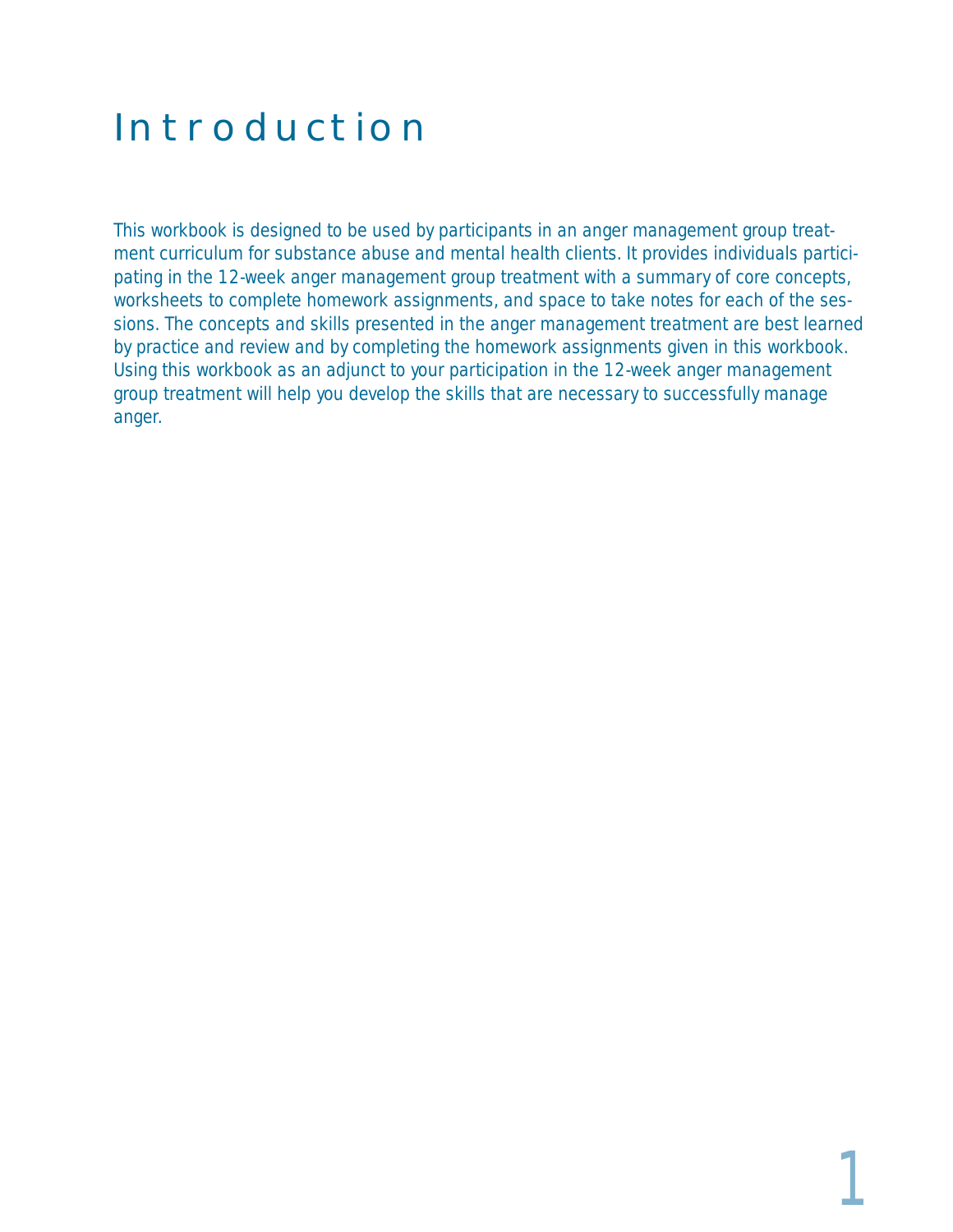# Session 1: Overview of Anger Management Treatment

In this first session, you will get a general overview of the anger management treatment. This includes the purpose of the group, group rules, definitions of anger and aggression, myths about anger, anger as a habitual response, and the introduction of the anger meter used to monitor anger.

#### I. Purpose of the Group

- 1) Learn to manage anger effectively.
- 2) Stop violence or the threat of violence.
- 3) Develop self-control over thoughts and actions.
- 4) Receive support from others.

#### II. Group Rules

- 1) *Group Safety:* No violence or threats of violence toward staff or other group members are permitted. It is very important that you view the group as a safe place to share your experiences and feelings without threats or fear of physical harm.
- 2) *Confidentiality:* Group members should not discuss outside of the group what other members say. (The group leader should determine the limits of the laws or rules pertaining to confidentiality in his or her State.)
- 3) *Homework Assignments:* Brief homework assignments will be given each week. Doing the homework assignments will improve your anger management skills and allow you to get the most from the group experience.
- 4) *Absences and Cancellations:* You should call or notify the group leader in advance if you cannot attend a group session. Because of the amount of material presented in each session, you may not miss more than 3 of the 12 sessions.

If you miss more than three sessions, you may continue attending the weekly sessions, but you will not receive a certificate of completion.

5) *Timeouts:* The group leader reserves the right to call a timeout at any time. Eventually, you will learn to call a timeout yourself if you feel that you may be losing control because your anger is escalating.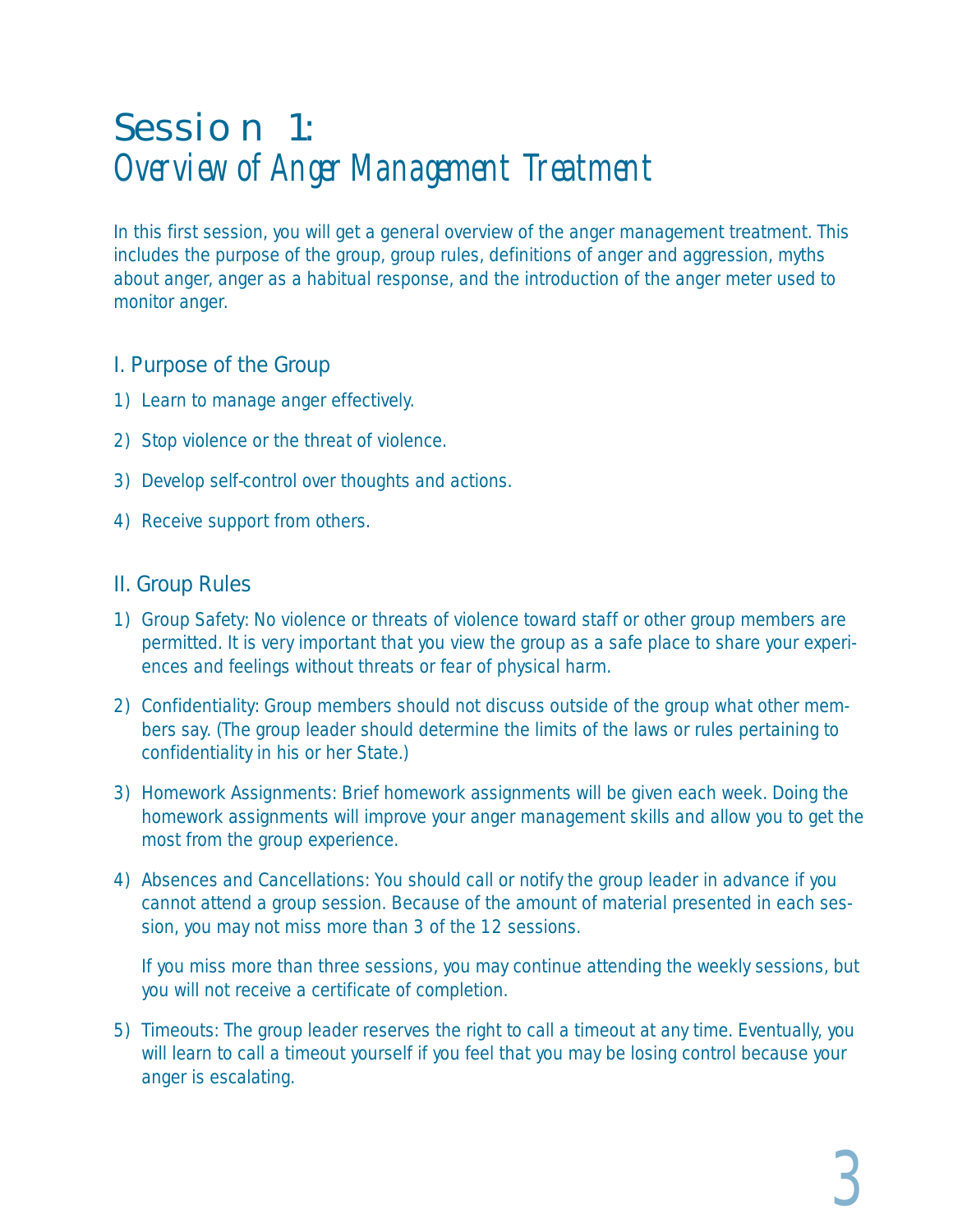### III. Definitions

In the most general sense, anger is a feeling or emotion that ranges from mild irritation to intense fury and rage. Many people often confuse anger with aggression. Aggression is behavior that is intended to cause harm or injury to another person or damage to property. Hostility, on the other hand, refers to a set of attitudes and judgments that motivate aggressive behaviors.

\_\_\_\_\_\_\_\_\_\_\_\_\_\_\_\_\_\_\_\_\_\_\_\_\_\_\_\_\_\_\_\_\_\_\_\_\_\_\_\_\_\_\_\_\_\_\_\_\_\_\_\_\_\_\_\_\_\_\_\_\_\_\_\_\_\_\_\_\_\_\_\_\_\_\_\_\_\_

\_\_\_\_\_\_\_\_\_\_\_\_\_\_\_\_\_\_\_\_\_\_\_\_\_\_\_\_\_\_\_\_\_\_\_\_\_\_\_\_\_\_\_\_\_\_\_\_\_\_\_\_\_\_\_\_\_\_\_\_\_\_\_\_\_\_\_\_\_\_\_\_\_\_\_\_\_\_

• Before you learned these definitions, did you ever confuse anger with aggression? Please explain how.

### IV. When Does Anger Become a Problem?

Anger becomes a problem when it is felt too intensely, is felt too frequently, or is expressed inappropriately. Feeling anger too intensely or frequently places extreme physical strain on the body.

\_\_\_\_\_\_\_\_\_\_\_\_\_\_\_\_\_\_\_\_\_\_\_\_\_\_\_\_\_\_\_\_\_\_\_\_\_\_\_\_\_\_\_\_\_\_\_\_\_\_\_\_\_\_\_\_\_\_\_\_\_\_\_\_\_\_\_\_\_\_\_\_\_\_\_\_\_\_

\_\_\_\_\_\_\_\_\_\_\_\_\_\_\_\_\_\_\_\_\_\_\_\_\_\_\_\_\_\_\_\_\_\_\_\_\_\_\_\_\_\_\_\_\_\_\_\_\_\_\_\_\_\_\_\_\_\_\_\_\_\_\_\_\_\_\_\_\_\_\_\_\_\_\_\_\_\_

\_\_\_\_\_\_\_\_\_\_\_\_\_\_\_\_\_\_\_\_\_\_\_\_\_\_\_\_\_\_\_\_\_\_\_\_\_\_\_\_\_\_\_\_\_\_\_\_\_\_\_\_\_\_\_\_\_\_\_\_\_\_\_\_\_\_\_\_\_\_\_\_\_\_\_\_\_\_

\_\_\_\_\_\_\_\_\_\_\_\_\_\_\_\_\_\_\_\_\_\_\_\_\_\_\_\_\_\_\_\_\_\_\_\_\_\_\_\_\_\_\_\_\_\_\_\_\_\_\_\_\_\_\_\_\_\_\_\_\_\_\_\_\_\_\_\_\_\_\_\_\_\_\_\_\_\_

• List some ways anger may be affecting you physically.

### V. Payoffs and Consequences

The inappropriate expression of anger initially has apparent payoffs (e.g., releasing tension, controlling people). In the long-term, however, these payoffs lead to negative consequences. That is why they are called "apparent" payoffs; the long-term negative consequences far outweigh the short-term gains.

\_\_\_\_\_\_\_\_\_\_\_\_\_\_\_\_\_\_\_\_\_\_\_\_\_\_\_\_\_\_\_\_\_\_\_\_\_\_\_\_\_\_\_\_\_\_\_\_\_\_\_\_\_\_\_\_\_\_\_\_\_\_\_\_\_\_\_\_\_\_\_\_\_\_\_\_\_\_

\_\_\_\_\_\_\_\_\_\_\_\_\_\_\_\_\_\_\_\_\_\_\_\_\_\_\_\_\_\_\_\_\_\_\_\_\_\_\_\_\_\_\_\_\_\_\_\_\_\_\_\_\_\_\_\_\_\_\_\_\_\_\_\_\_\_\_\_\_\_\_\_\_\_\_\_\_\_

\_\_\_\_\_\_\_\_\_\_\_\_\_\_\_\_\_\_\_\_\_\_\_\_\_\_\_\_\_\_\_\_\_\_\_\_\_\_\_\_\_\_\_\_\_\_\_\_\_\_\_\_\_\_\_\_\_\_\_\_\_\_\_\_\_\_\_\_\_\_\_\_\_\_\_\_\_\_

\_\_\_\_\_\_\_\_\_\_\_\_\_\_\_\_\_\_\_\_\_\_\_\_\_\_\_\_\_\_\_\_\_\_\_\_\_\_\_\_\_\_\_\_\_\_\_\_\_\_\_\_\_\_\_\_\_\_\_\_\_\_\_\_\_\_\_\_\_\_\_\_\_\_\_\_\_\_

• List some payoffs to using anger that you are familiar with.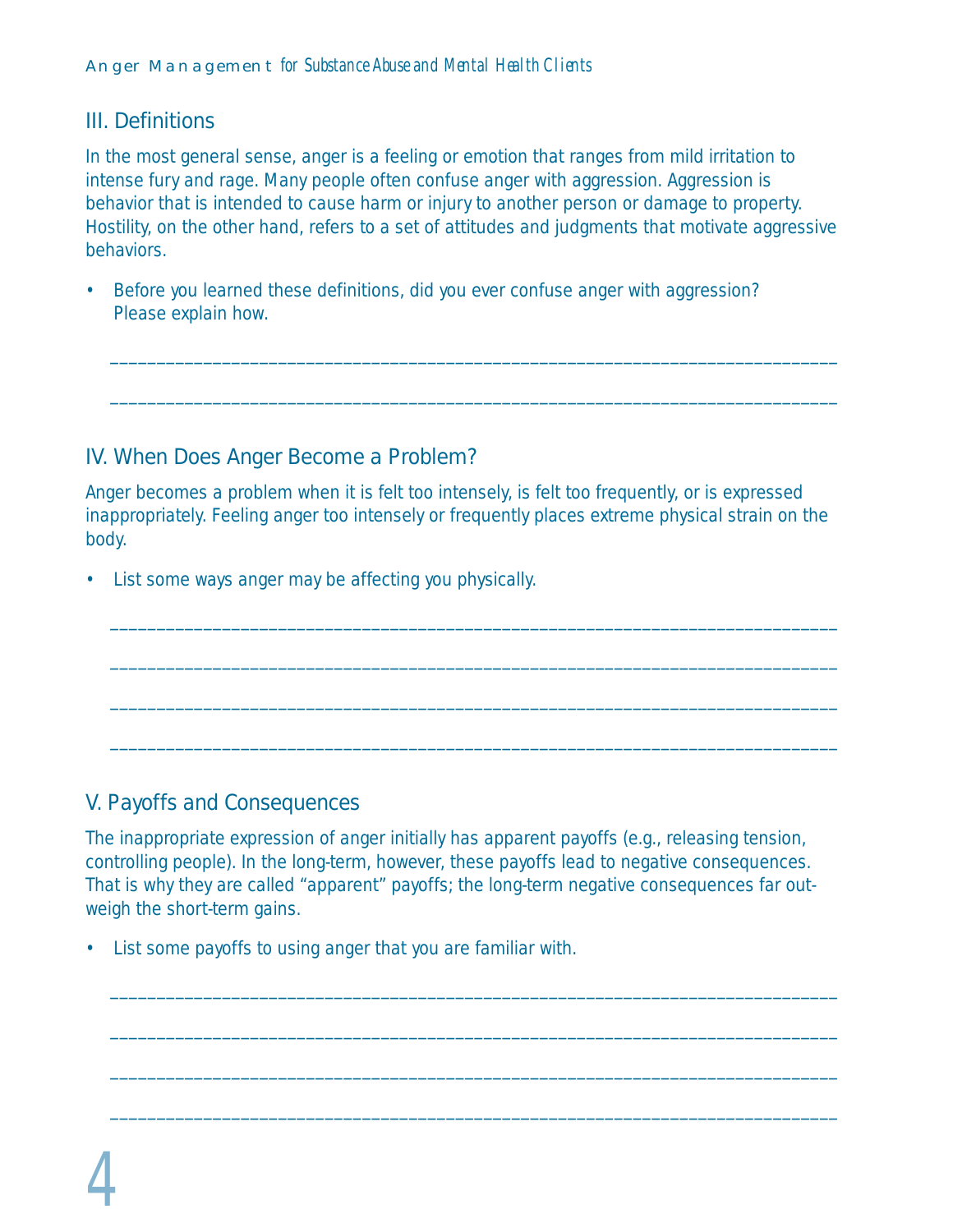• List the negative consequences that you have experienced as a result of expressing your anger inappropriately.

\_\_\_\_\_\_\_\_\_\_\_\_\_\_\_\_\_\_\_\_\_\_\_\_\_\_\_\_\_\_\_\_\_\_\_\_\_\_\_\_\_\_\_\_\_\_\_\_\_\_\_\_\_\_\_\_\_\_\_\_\_\_\_\_\_\_\_\_\_\_\_\_\_\_\_\_\_\_

\_\_\_\_\_\_\_\_\_\_\_\_\_\_\_\_\_\_\_\_\_\_\_\_\_\_\_\_\_\_\_\_\_\_\_\_\_\_\_\_\_\_\_\_\_\_\_\_\_\_\_\_\_\_\_\_\_\_\_\_\_\_\_\_\_\_\_\_\_\_\_\_\_\_\_\_\_\_

\_\_\_\_\_\_\_\_\_\_\_\_\_\_\_\_\_\_\_\_\_\_\_\_\_\_\_\_\_\_\_\_\_\_\_\_\_\_\_\_\_\_\_\_\_\_\_\_\_\_\_\_\_\_\_\_\_\_\_\_\_\_\_\_\_\_\_\_\_\_\_\_\_\_\_\_\_\_

\_\_\_\_\_\_\_\_\_\_\_\_\_\_\_\_\_\_\_\_\_\_\_\_\_\_\_\_\_\_\_\_\_\_\_\_\_\_\_\_\_\_\_\_\_\_\_\_\_\_\_\_\_\_\_\_\_\_\_\_\_\_\_\_\_\_\_\_\_\_\_\_\_\_\_\_\_\_

# VI. Myths About Anger

*Myth #1: Anger Is Inherited.* One misconception or myth about anger is that the way people express anger is inherited and cannot be changed. Evidence from research studies, however, indicates that people are not born with set and specific ways of expressing anger. Rather, these studies show that the expression of anger is learned behavior and that more appropriate ways of expressing anger can also be learned.

*Myth #2: Anger Automatically Leads to Aggression.* A related myth involves the misconception that the only effective way to express anger is through aggression. There are other more constructive and assertive ways, however, to express anger. Effective anger management involves controlling the escalation of anger by learning assertiveness skills, changing negative and hostile "self-talk," challenging irrational beliefs, and employing a variety of behavioral strategies. These skills, techniques, and strategies will be discussed in later sessions.

*Myth #3: You Must Be Aggressive To Get What You Want.* Many people confuse assertiveness with aggression. The goal of aggression is to dominate, intimidate, harm, or injure another person—to win at any cost. Conversely, the goal of assertiveness is to express feelings of anger in a way that is respectful of other people. Expressing yourself in an assertive manner does not blame or threaten other people and minimizes the chance of emotional harm. You will learn about the topic of assertiveness skills in more detail in sessions 7 and 8.

*Myth #4: Venting Anger Is Always Desirable.* For many years, there was a popular belief that the aggressive expression of anger, such as screaming or beating on pillows, was therapeutic and healthy. Research studies have found, however, that people who vent their anger aggressively simply get better at being angry. In other words, venting anger in an aggressive manner reinforces aggressive behavior.

\_\_\_\_\_\_\_\_\_\_\_\_\_\_\_\_\_\_\_\_\_\_\_\_\_\_\_\_\_\_\_\_\_\_\_\_\_\_\_\_\_\_\_\_\_\_\_\_\_\_\_\_\_\_\_\_\_\_\_\_\_\_\_\_\_\_\_\_\_\_\_\_\_\_\_\_\_\_

\_\_\_\_\_\_\_\_\_\_\_\_\_\_\_\_\_\_\_\_\_\_\_\_\_\_\_\_\_\_\_\_\_\_\_\_\_\_\_\_\_\_\_\_\_\_\_\_\_\_\_\_\_\_\_\_\_\_\_\_\_\_\_\_\_\_\_\_\_\_\_\_\_\_\_\_\_\_

\_\_\_\_\_\_\_\_\_\_\_\_\_\_\_\_\_\_\_\_\_\_\_\_\_\_\_\_\_\_\_\_\_\_\_\_\_\_\_\_\_\_\_\_\_\_\_\_\_\_\_\_\_\_\_\_\_\_\_\_\_\_\_\_\_\_\_\_\_\_\_\_\_\_\_\_\_\_

\_\_\_\_\_\_\_\_\_\_\_\_\_\_\_\_\_\_\_\_\_\_\_\_\_\_\_\_\_\_\_\_\_\_\_\_\_\_\_\_\_\_\_\_\_\_\_\_\_\_\_\_\_\_\_\_\_\_\_\_\_\_\_\_\_\_\_\_\_\_\_\_\_\_\_\_\_\_

• Before our discussion, did you believe any of these myths about anger to be true?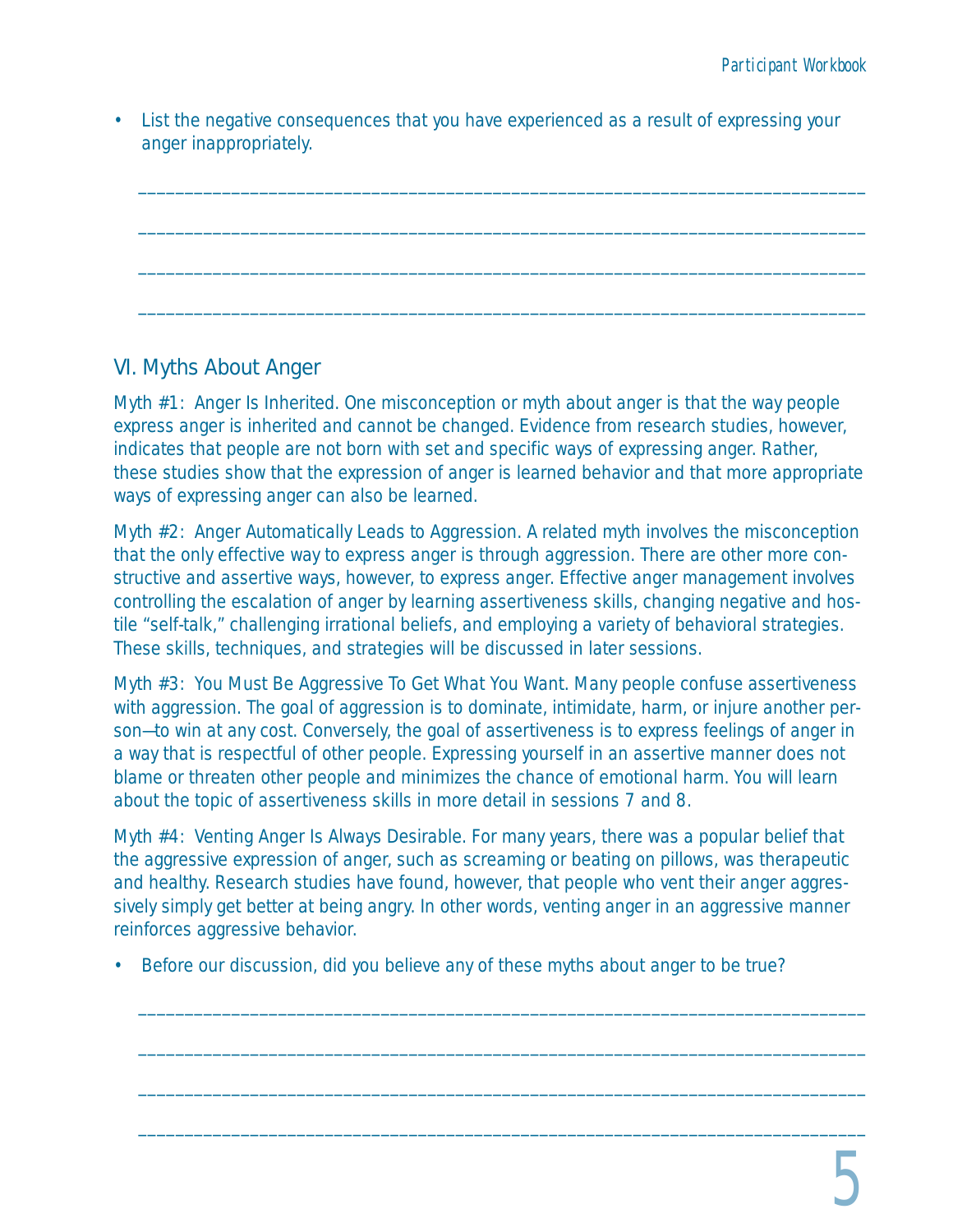### VII. Anger Is a Habit

Anger can become a routine, familiar, and predictable response to a variety of situations. When anger is displayed frequently and aggressively, it can become a maladaptive habit. A habit, by definition, means performing behaviors automatically, over and over again, without thinking. The frequent and aggressive expression of anger can be viewed as a maladaptive habit because it results in negative consequences.

| • Has anger become a habit for you? How? |
|------------------------------------------|
|                                          |
|                                          |
|                                          |
| • In what ways has it been maladaptive?  |
|                                          |
|                                          |
|                                          |

### VIII. Breaking the Anger Habit

You can break the anger habit by becoming aware of the events and circumstances that trigger your anger and the negative consequences that result from it. In addition, you need to develop a set of strategies to effectively manage your anger. You will learn more about strategies to manage anger in session 3.

\_\_\_\_\_\_\_\_\_\_\_\_\_\_\_\_\_\_\_\_\_\_\_\_\_\_\_\_\_\_\_\_\_\_\_\_\_\_\_\_\_\_\_\_\_\_\_\_\_\_\_\_\_\_\_\_\_\_\_\_\_\_\_\_\_\_\_\_\_\_\_\_\_\_\_\_\_\_

\_\_\_\_\_\_\_\_\_\_\_\_\_\_\_\_\_\_\_\_\_\_\_\_\_\_\_\_\_\_\_\_\_\_\_\_\_\_\_\_\_\_\_\_\_\_\_\_\_\_\_\_\_\_\_\_\_\_\_\_\_\_\_\_\_\_\_\_\_\_\_\_\_\_\_\_\_\_

\_\_\_\_\_\_\_\_\_\_\_\_\_\_\_\_\_\_\_\_\_\_\_\_\_\_\_\_\_\_\_\_\_\_\_\_\_\_\_\_\_\_\_\_\_\_\_\_\_\_\_\_\_\_\_\_\_\_\_\_\_\_\_\_\_\_\_\_\_\_\_\_\_\_\_\_\_\_

\_\_\_\_\_\_\_\_\_\_\_\_\_\_\_\_\_\_\_\_\_\_\_\_\_\_\_\_\_\_\_\_\_\_\_\_\_\_\_\_\_\_\_\_\_\_\_\_\_\_\_\_\_\_\_\_\_\_\_\_\_\_\_\_\_\_\_\_\_\_\_\_\_\_\_\_\_\_

• List some anger control strategies that you might know or that you may have used in the past.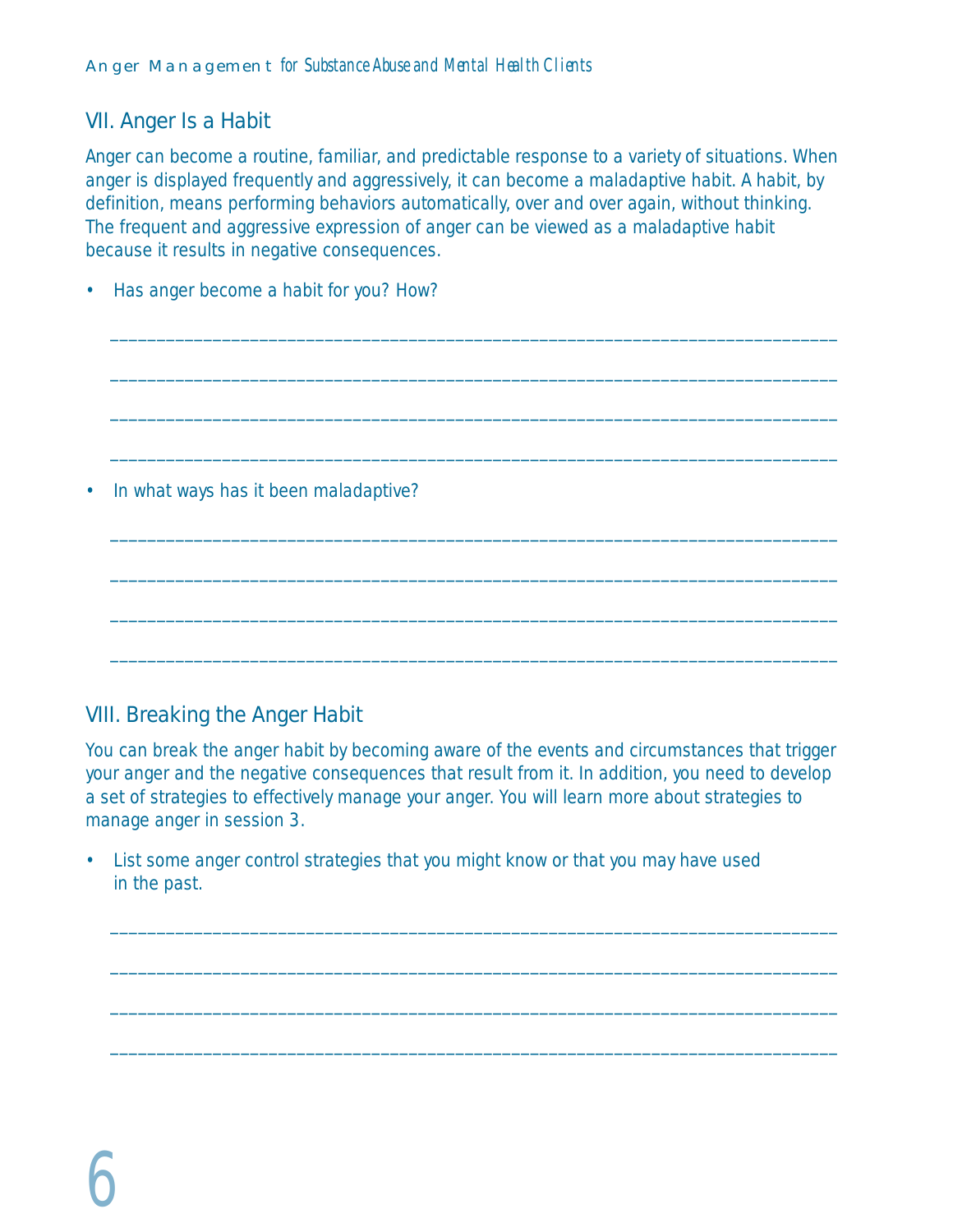### IX. Anger Meter

A simple way to monitor your anger is to use a 1 to 10 scale called the anger meter. A score of 1 on the anger meter represents a complete lack of anger or a total state of calm, whereas 10 represents an angry and explosive loss of control that leads to negative consequences.

• For each day of the upcoming week, monitor and record the highest number you reach on the anger meter.

|--|--|

• Be prepared to report the highest level of anger you reached during the week in next week's group.

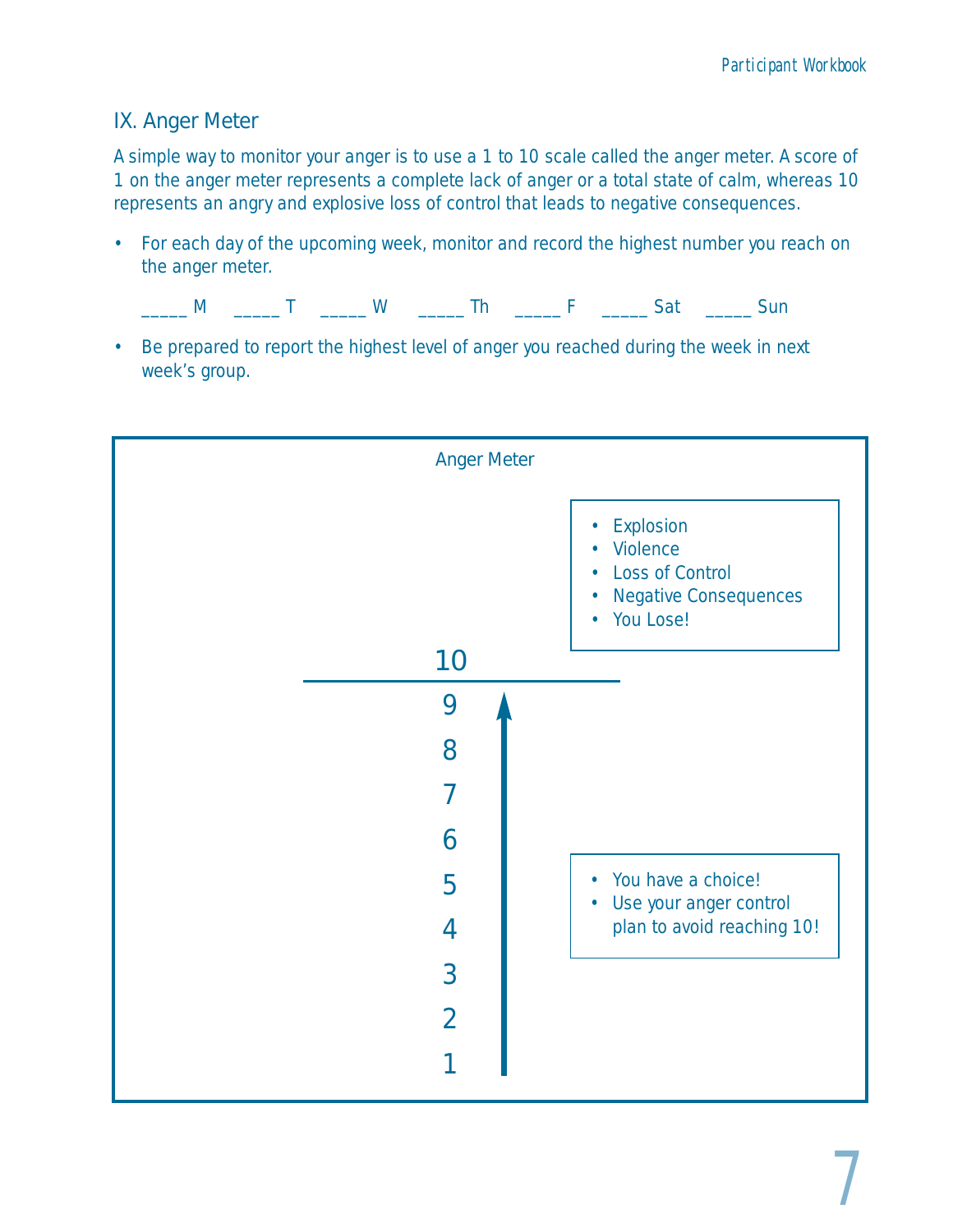| <b>Notes</b> |
|--------------|
|              |
|              |
|              |
|              |
|              |
|              |
|              |
|              |
|              |
|              |
|              |
|              |
|              |
|              |
| -            |
| --           |
|              |
|              |
|              |
|              |
|              |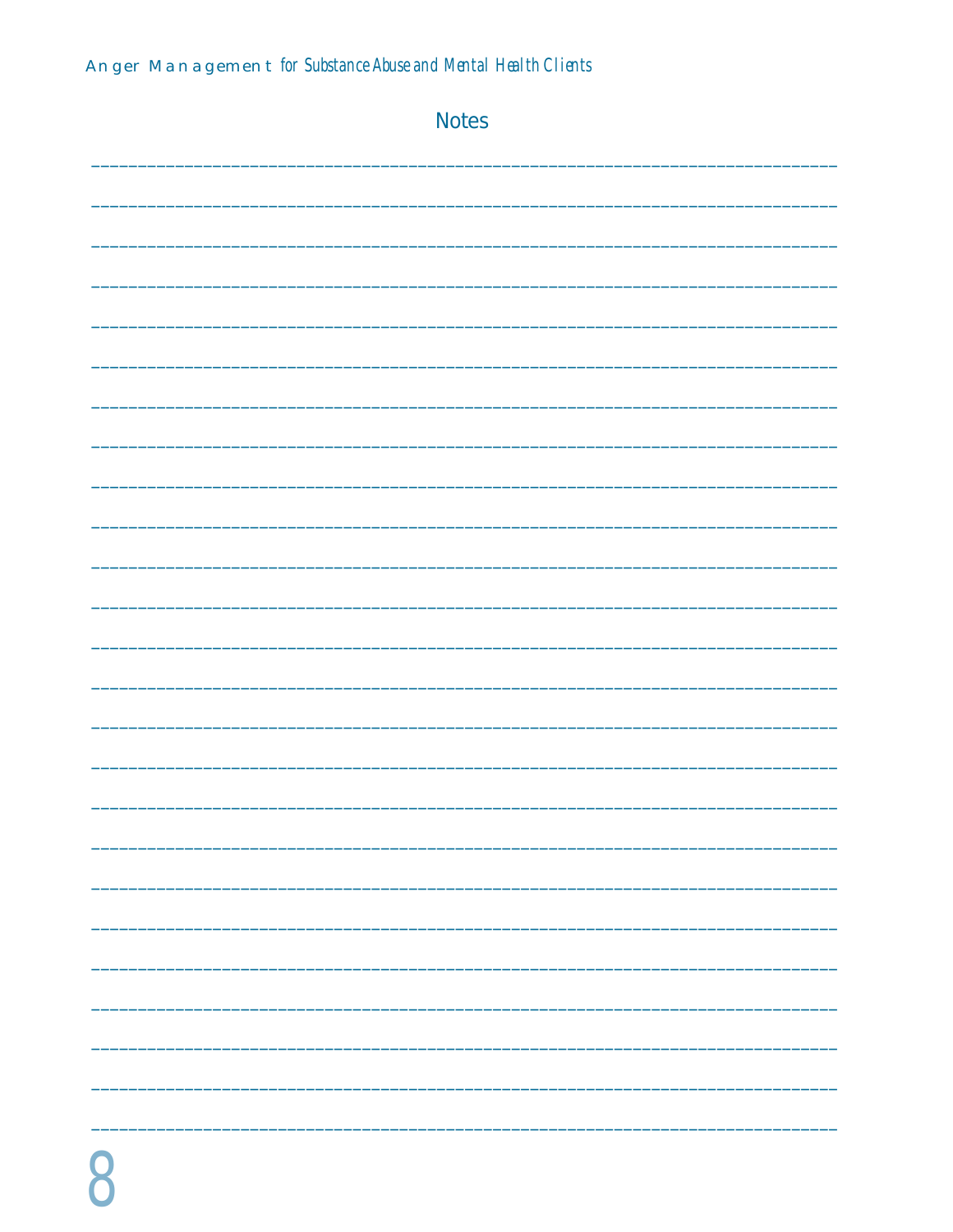# Session 2: Events and Cues

In this session, you begin to learn how to analyze an episode of anger. This involves learning how to identify events and cues that indicate an escalation of anger.

# I. Events That Trigger Anger

When you get angry, it is because you have encountered an event in your life that has provoked your anger. Many times, specific events touch on sensitive areas. These sensitive areas or "red flags" usually refer to long-standing issues that can easily lead to anger. In addition to events that you experience in the here and now, you may also recall an event from your past that made you angry. Just thinking about these past events may make you angry now. Here are examples of events or issues that can trigger anger:

Long waits to see your doctor Traffic congestion Crowded buses A friend joking about a sensitive topic A friend not paying back money owed to you Being wrongly accused Having to clean up someone else's mess Having an untidy roommate Having a neighbor who plays the stereo too loud Being placed on hold for long periods of time while on the telephone Being given wrong directions Rumors being spread about your relapse that are not true Having money or property stolen from you.

• What are some of the general events and situations that trigger anger for you?

\_\_\_\_\_\_\_\_\_\_\_\_\_\_\_\_\_\_\_\_\_\_\_\_\_\_\_\_\_\_\_\_\_\_\_\_\_\_\_\_\_\_\_\_\_\_\_\_\_\_\_\_\_\_\_\_\_\_\_\_\_\_\_\_\_\_\_\_\_\_\_\_\_\_\_\_\_\_

\_\_\_\_\_\_\_\_\_\_\_\_\_\_\_\_\_\_\_\_\_\_\_\_\_\_\_\_\_\_\_\_\_\_\_\_\_\_\_\_\_\_\_\_\_\_\_\_\_\_\_\_\_\_\_\_\_\_\_\_\_\_\_\_\_\_\_\_\_\_\_\_\_\_\_\_\_\_

\_\_\_\_\_\_\_\_\_\_\_\_\_\_\_\_\_\_\_\_\_\_\_\_\_\_\_\_\_\_\_\_\_\_\_\_\_\_\_\_\_\_\_\_\_\_\_\_\_\_\_\_\_\_\_\_\_\_\_\_\_\_\_\_\_\_\_\_\_\_\_\_\_\_\_\_\_\_

\_\_\_\_\_\_\_\_\_\_\_\_\_\_\_\_\_\_\_\_\_\_\_\_\_\_\_\_\_\_\_\_\_\_\_\_\_\_\_\_\_\_\_\_\_\_\_\_\_\_\_\_\_\_\_\_\_\_\_\_\_\_\_\_\_\_\_\_\_\_\_\_\_\_\_\_\_\_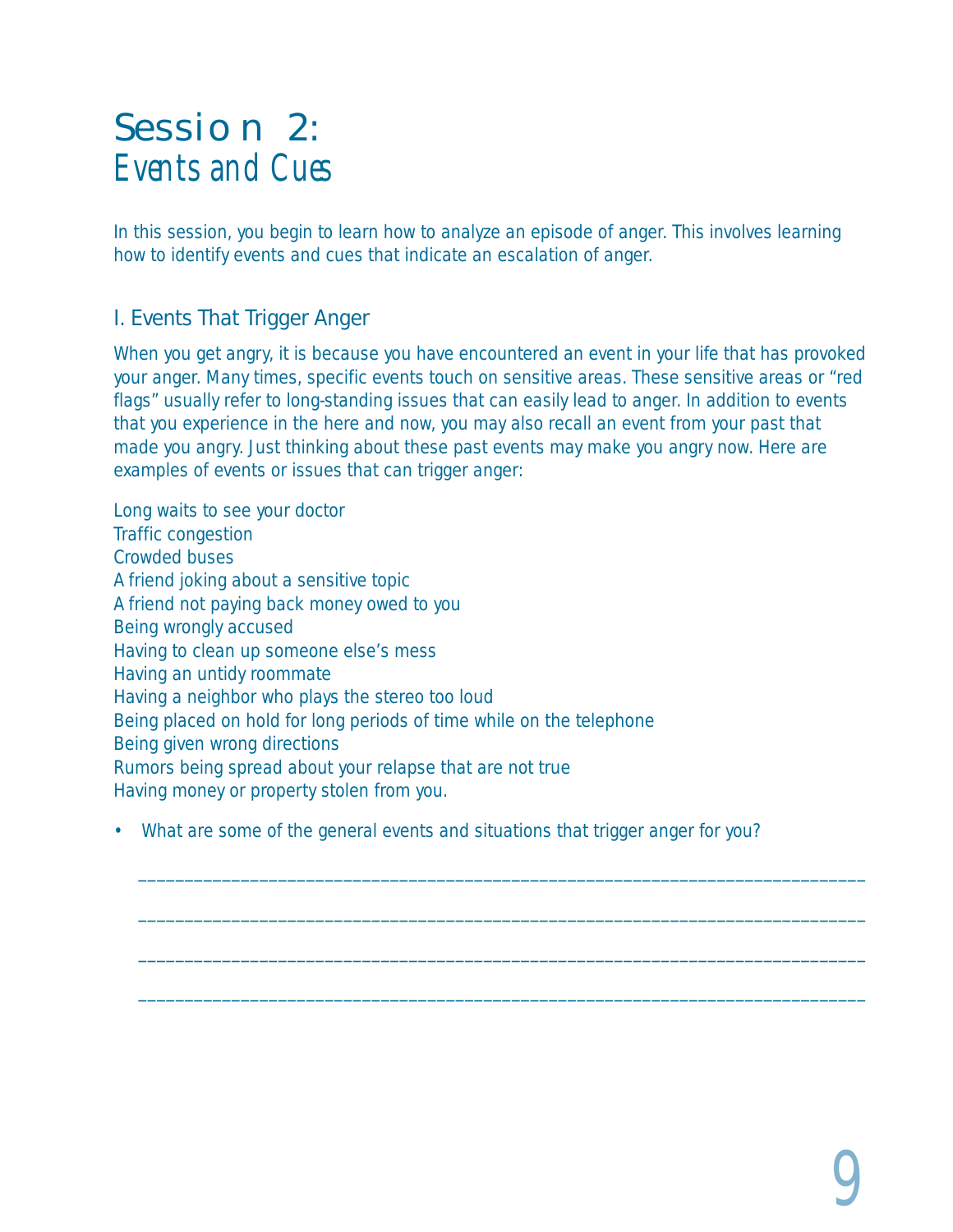• What are some of the red-flag events and situations that trigger anger for you?

\_\_\_\_\_\_\_\_\_\_\_\_\_\_\_\_\_\_\_\_\_\_\_\_\_\_\_\_\_\_\_\_\_\_\_\_\_\_\_\_\_\_\_\_\_\_\_\_\_\_\_\_\_\_\_\_\_\_\_\_\_\_\_\_\_\_\_\_\_\_\_\_\_\_\_\_\_\_

\_\_\_\_\_\_\_\_\_\_\_\_\_\_\_\_\_\_\_\_\_\_\_\_\_\_\_\_\_\_\_\_\_\_\_\_\_\_\_\_\_\_\_\_\_\_\_\_\_\_\_\_\_\_\_\_\_\_\_\_\_\_\_\_\_\_\_\_\_\_\_\_\_\_\_\_\_\_

\_\_\_\_\_\_\_\_\_\_\_\_\_\_\_\_\_\_\_\_\_\_\_\_\_\_\_\_\_\_\_\_\_\_\_\_\_\_\_\_\_\_\_\_\_\_\_\_\_\_\_\_\_\_\_\_\_\_\_\_\_\_\_\_\_\_\_\_\_\_\_\_\_\_\_\_\_\_

\_\_\_\_\_\_\_\_\_\_\_\_\_\_\_\_\_\_\_\_\_\_\_\_\_\_\_\_\_\_\_\_\_\_\_\_\_\_\_\_\_\_\_\_\_\_\_\_\_\_\_\_\_\_\_\_\_\_\_\_\_\_\_\_\_\_\_\_\_\_\_\_\_\_\_\_\_\_

# II. Cues to Anger: Four Cue Categories

A second important way to monitor anger is to identify the cues that occur in response to the anger-provoking event. These cues serve as warning signs that you have become angry and that your anger is escalating. Cues can be broken down into four cue categories: physical, behavioral, emotional, and cognitive (or thought) cues. After each category, list the cues that you have noticed when you get angry.

1) *Physical Cues* (how your body responds; e.g., with an increased heart rate, tightness in the chest, feeling hot or flushed)

\_\_\_\_\_\_\_\_\_\_\_\_\_\_\_\_\_\_\_\_\_\_\_\_\_\_\_\_\_\_\_\_\_\_\_\_\_\_\_\_\_\_\_\_\_\_\_\_\_\_\_\_\_\_\_\_\_\_\_\_\_\_\_\_\_\_\_\_\_\_\_\_\_\_\_\_\_\_

\_\_\_\_\_\_\_\_\_\_\_\_\_\_\_\_\_\_\_\_\_\_\_\_\_\_\_\_\_\_\_\_\_\_\_\_\_\_\_\_\_\_\_\_\_\_\_\_\_\_\_\_\_\_\_\_\_\_\_\_\_\_\_\_\_\_\_\_\_\_\_\_\_\_\_\_\_\_

\_\_\_\_\_\_\_\_\_\_\_\_\_\_\_\_\_\_\_\_\_\_\_\_\_\_\_\_\_\_\_\_\_\_\_\_\_\_\_\_\_\_\_\_\_\_\_\_\_\_\_\_\_\_\_\_\_\_\_\_\_\_\_\_\_\_\_\_\_\_\_\_\_\_\_\_\_\_

\_\_\_\_\_\_\_\_\_\_\_\_\_\_\_\_\_\_\_\_\_\_\_\_\_\_\_\_\_\_\_\_\_\_\_\_\_\_\_\_\_\_\_\_\_\_\_\_\_\_\_\_\_\_\_\_\_\_\_\_\_\_\_\_\_\_\_\_\_\_\_\_\_\_\_\_\_\_

\_\_\_\_\_\_\_\_\_\_\_\_\_\_\_\_\_\_\_\_\_\_\_\_\_\_\_\_\_\_\_\_\_\_\_\_\_\_\_\_\_\_\_\_\_\_\_\_\_\_\_\_\_\_\_\_\_\_\_\_\_\_\_\_\_\_\_\_\_\_\_\_\_\_\_\_\_\_

\_\_\_\_\_\_\_\_\_\_\_\_\_\_\_\_\_\_\_\_\_\_\_\_\_\_\_\_\_\_\_\_\_\_\_\_\_\_\_\_\_\_\_\_\_\_\_\_\_\_\_\_\_\_\_\_\_\_\_\_\_\_\_\_\_\_\_\_\_\_\_\_\_\_\_\_\_\_

\_\_\_\_\_\_\_\_\_\_\_\_\_\_\_\_\_\_\_\_\_\_\_\_\_\_\_\_\_\_\_\_\_\_\_\_\_\_\_\_\_\_\_\_\_\_\_\_\_\_\_\_\_\_\_\_\_\_\_\_\_\_\_\_\_\_\_\_\_\_\_\_\_\_\_\_\_\_

\_\_\_\_\_\_\_\_\_\_\_\_\_\_\_\_\_\_\_\_\_\_\_\_\_\_\_\_\_\_\_\_\_\_\_\_\_\_\_\_\_\_\_\_\_\_\_\_\_\_\_\_\_\_\_\_\_\_\_\_\_\_\_\_\_\_\_\_\_\_\_\_\_\_\_\_\_\_

\_\_\_\_\_\_\_\_\_\_\_\_\_\_\_\_\_\_\_\_\_\_\_\_\_\_\_\_\_\_\_\_\_\_\_\_\_\_\_\_\_\_\_\_\_\_\_\_\_\_\_\_\_\_\_\_\_\_\_\_\_\_\_\_\_\_\_\_\_\_\_\_\_\_\_\_\_\_

\_\_\_\_\_\_\_\_\_\_\_\_\_\_\_\_\_\_\_\_\_\_\_\_\_\_\_\_\_\_\_\_\_\_\_\_\_\_\_\_\_\_\_\_\_\_\_\_\_\_\_\_\_\_\_\_\_\_\_\_\_\_\_\_\_\_\_\_\_\_\_\_\_\_\_\_\_\_

\_\_\_\_\_\_\_\_\_\_\_\_\_\_\_\_\_\_\_\_\_\_\_\_\_\_\_\_\_\_\_\_\_\_\_\_\_\_\_\_\_\_\_\_\_\_\_\_\_\_\_\_\_\_\_\_\_\_\_\_\_\_\_\_\_\_\_\_\_\_\_\_\_\_\_\_\_\_

\_\_\_\_\_\_\_\_\_\_\_\_\_\_\_\_\_\_\_\_\_\_\_\_\_\_\_\_\_\_\_\_\_\_\_\_\_\_\_\_\_\_\_\_\_\_\_\_\_\_\_\_\_\_\_\_\_\_\_\_\_\_\_\_\_\_\_\_\_\_\_\_\_\_\_\_\_\_

2) *Behavioral Cues* (what you do; e.g., clench your fists, raise your voice, stare at others)

3) *Emotional Cues* (other feelings that may occur along with anger; e.g., fear, hurt, jealousy, disrespect)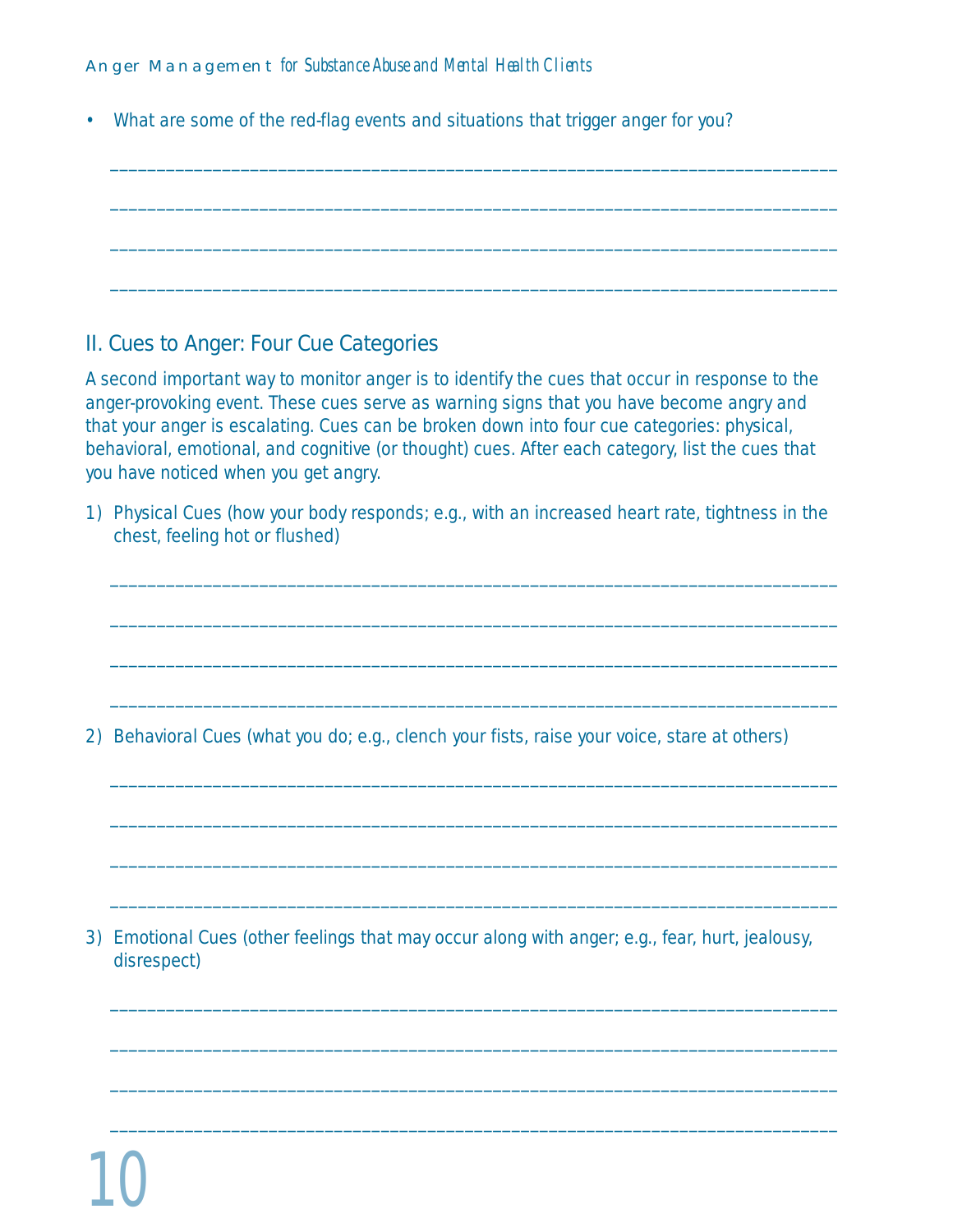4) *Cognitive Cues* (what you think about in response to the event; e.g., hostile self-talk, images of aggression and revenge)

\_\_\_\_\_\_\_\_\_\_\_\_\_\_\_\_\_\_\_\_\_\_\_\_\_\_\_\_\_\_\_\_\_\_\_\_\_\_\_\_\_\_\_\_\_\_\_\_\_\_\_\_\_\_\_\_\_\_\_\_\_\_\_\_\_\_\_\_\_\_\_\_\_\_\_\_\_\_

\_\_\_\_\_\_\_\_\_\_\_\_\_\_\_\_\_\_\_\_\_\_\_\_\_\_\_\_\_\_\_\_\_\_\_\_\_\_\_\_\_\_\_\_\_\_\_\_\_\_\_\_\_\_\_\_\_\_\_\_\_\_\_\_\_\_\_\_\_\_\_\_\_\_\_\_\_\_

\_\_\_\_\_\_\_\_\_\_\_\_\_\_\_\_\_\_\_\_\_\_\_\_\_\_\_\_\_\_\_\_\_\_\_\_\_\_\_\_\_\_\_\_\_\_\_\_\_\_\_\_\_\_\_\_\_\_\_\_\_\_\_\_\_\_\_\_\_\_\_\_\_\_\_\_\_\_

\_\_\_\_\_\_\_\_\_\_\_\_\_\_\_\_\_\_\_\_\_\_\_\_\_\_\_\_\_\_\_\_\_\_\_\_\_\_\_\_\_\_\_\_\_\_\_\_\_\_\_\_\_\_\_\_\_\_\_\_\_\_\_\_\_\_\_\_\_\_\_\_\_\_\_\_\_\_

# III. Check-In Procedure: Monitoring Anger for the Week

In this session, you began to learn to monitor your anger and to identify anger-provoking events and situations. In each weekly session, there will be a Check-In Procedure to follow up on the homework assignment from the previous week and to report the highest level of anger reached on the anger meter during the past week. You will also be asked to identify the event that triggered your anger, the cues that were associated with your anger, and the strategies you used to manage your anger in response to the event. You will be using the following format to check in at the beginning of each session:

1) What was the highest number you reached on the anger meter during the past week?

| 2) What was the event that triggered your anger?             |
|--------------------------------------------------------------|
|                                                              |
|                                                              |
|                                                              |
| 3) What cues were associated with the anger-provoking event? |
|                                                              |
|                                                              |
|                                                              |
|                                                              |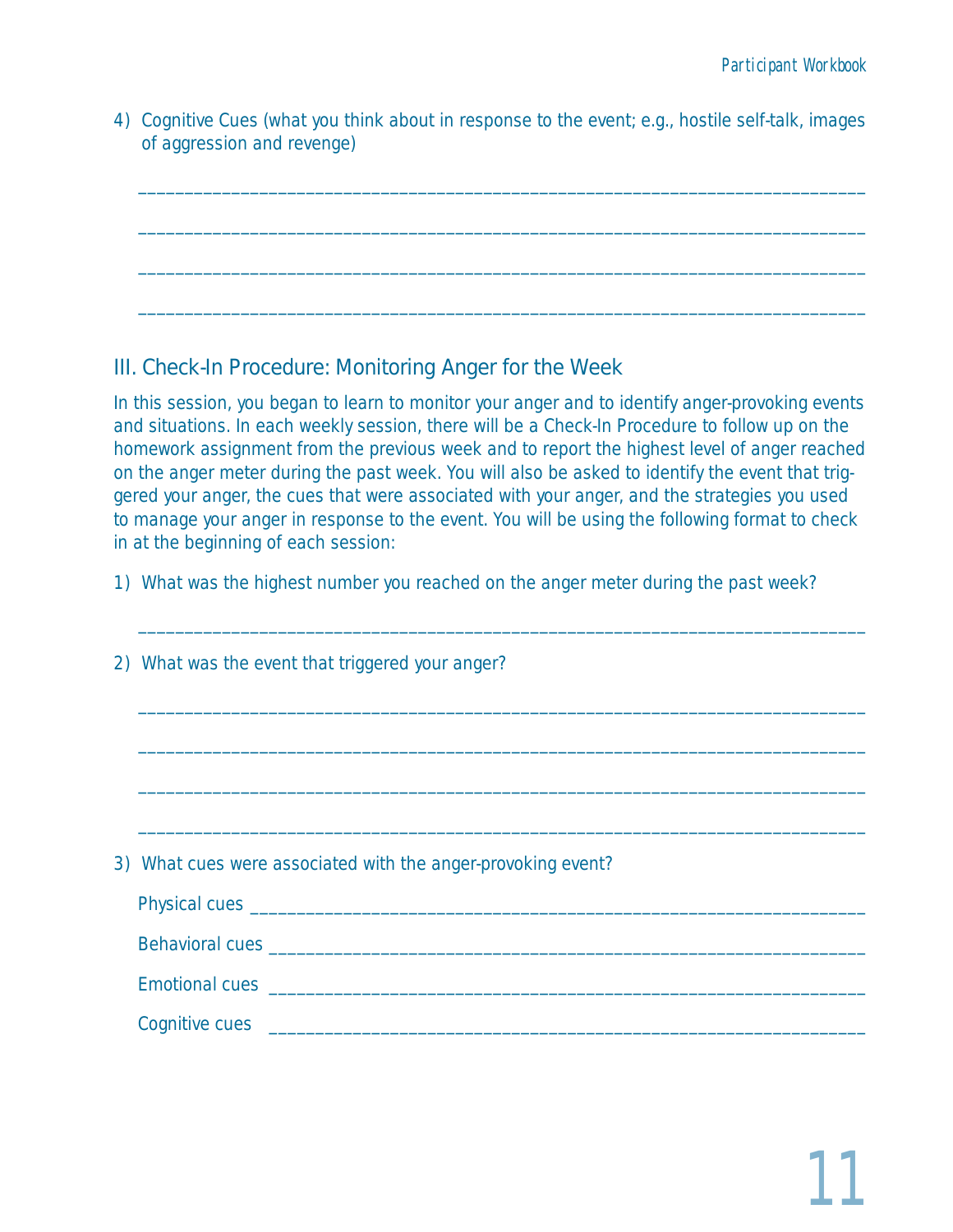4) What strategies did you use to avoid reaching 10 on the anger meter?

\_\_\_\_\_\_\_\_\_\_\_\_\_\_\_\_\_\_\_\_\_\_\_\_\_\_\_\_\_\_\_\_\_\_\_\_\_\_\_\_\_\_\_\_\_\_\_\_\_\_\_\_\_\_\_\_\_\_\_\_\_\_\_\_\_\_\_\_\_\_\_\_\_\_\_\_\_\_ \_\_\_\_\_\_\_\_\_\_\_\_\_\_\_\_\_\_\_\_\_\_\_\_\_\_\_\_\_\_\_\_\_\_\_\_\_\_\_\_\_\_\_\_\_\_\_\_\_\_\_\_\_\_\_\_\_\_\_\_\_\_\_\_\_\_\_\_\_\_\_\_\_\_\_\_\_\_ \_\_\_\_\_\_\_\_\_\_\_\_\_\_\_\_\_\_\_\_\_\_\_\_\_\_\_\_\_\_\_\_\_\_\_\_\_\_\_\_\_\_\_\_\_\_\_\_\_\_\_\_\_\_\_\_\_\_\_\_\_\_\_\_\_\_\_\_\_\_\_\_\_\_\_\_\_\_ • For each day of the upcoming week, monitor and record the highest number you reach on the anger meter. \_\_\_\_\_ M \_\_\_\_\_ T \_\_\_\_\_ W \_\_\_\_\_ Th \_\_\_\_\_ F \_\_\_\_\_ Sat \_\_\_\_\_ Sun Events, Cues, and Strategies Identifed During the Check-In Procedure  $Event \longrightarrow | \text{Cues} \longrightarrow | \text{Strategies}$ 

\_\_\_\_\_\_\_\_\_\_\_\_\_\_\_\_\_\_\_\_\_\_\_\_\_\_\_\_\_\_\_\_\_\_\_\_\_\_\_\_\_\_\_\_\_\_\_\_\_\_\_\_\_\_\_\_\_\_\_\_\_\_\_\_\_\_\_\_\_\_\_\_\_\_\_\_\_\_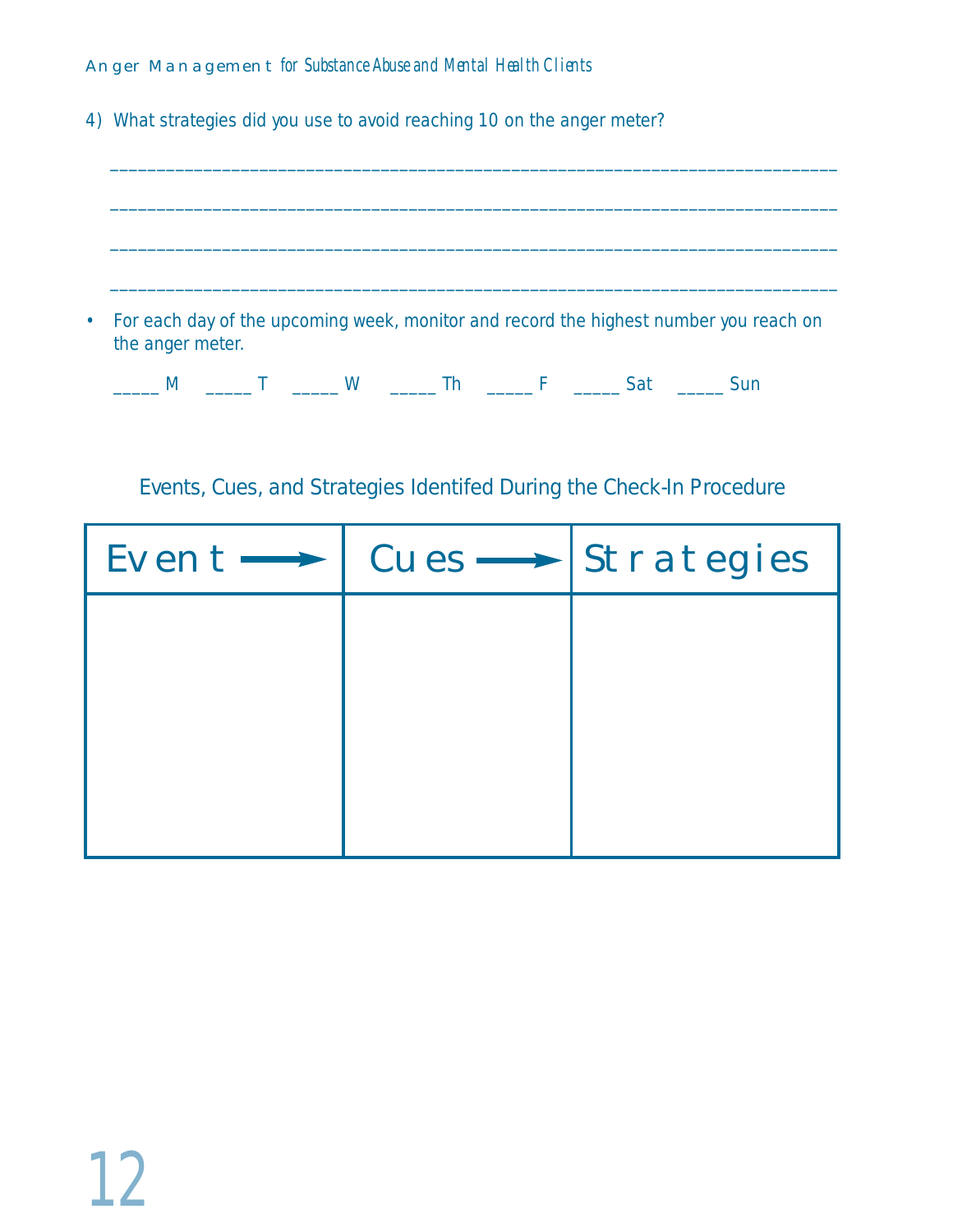| <b>Notes</b> |
|--------------|
|              |
|              |
|              |
|              |
|              |
|              |
|              |
|              |
|              |
|              |
|              |
|              |
|              |
|              |
|              |
|              |
|              |
|              |
|              |
|              |
|              |
|              |
|              |
|              |
|              |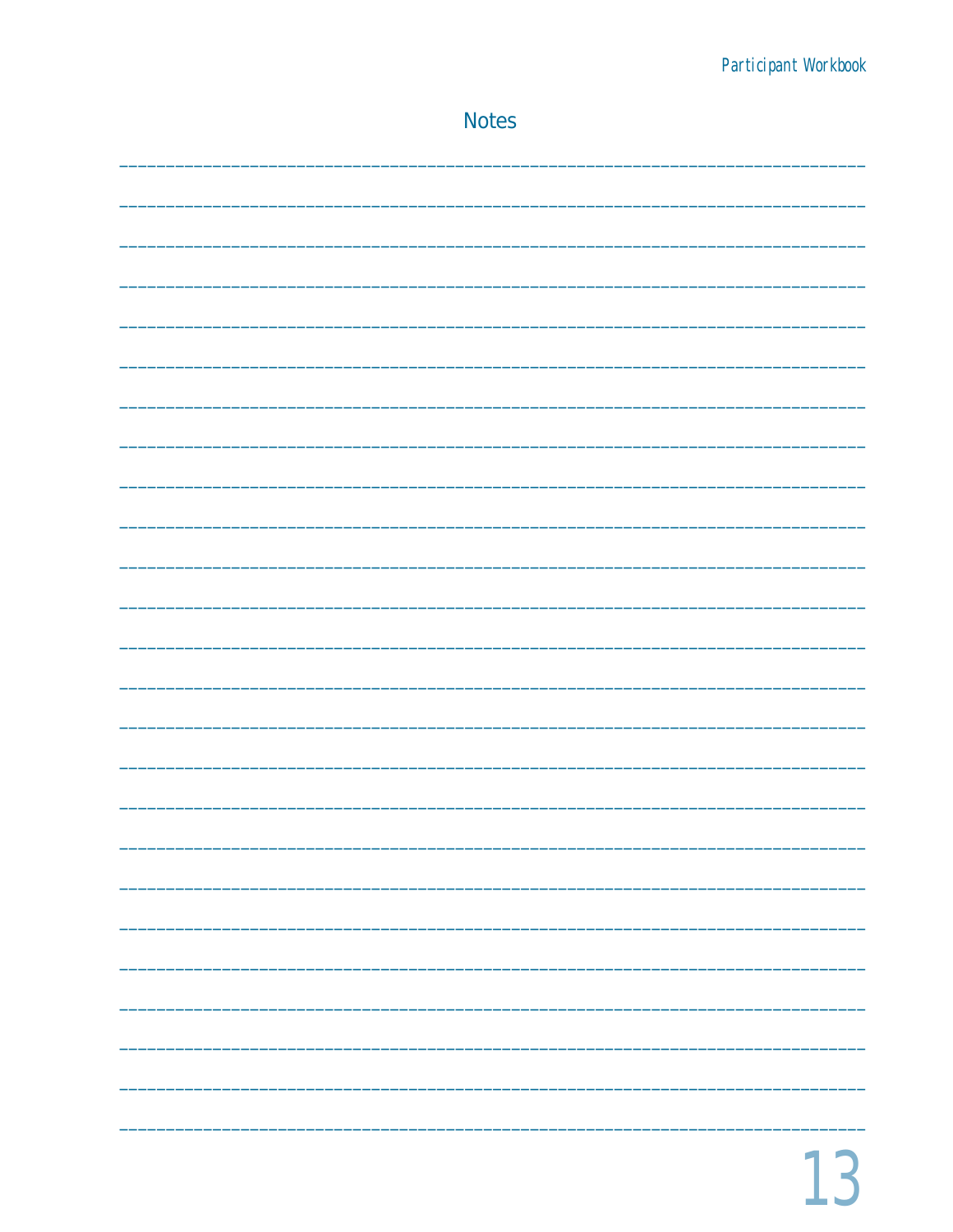# Session 3: Anger Control Plans

In this session, you will begin learning about specific strategies to manage your anger. The anger control plan refers to the list of strategies you will identify to manage and control your anger.

# I. Anger Control Plans

Up to now the group has been focusing on how to monitor anger. In the first session, you learned how to use the anger meter to rate your anger. Last week, you learned how to identify the events that trigger your anger, as well as the physical, behavioral, emotional, and cognitive cues associated with each event. In this session, you will begin to develop your own anger control plans and learn how you can use specific strategies, such as timeouts and relaxation, to control anger. Some people refer to their anger control plans as their toolbox and the specific strategies they use to control their anger as the tools in their toolbox.

An effective set of strategies for controlling anger should include both immediate and preventive strategies. Examples of immediate strategies include timeouts, deep-breathing exercises, and thought stopping. Examples of preventive strategies include developing an exercise program and changing irrational beliefs. These strategies will be discussed in later sessions.

#### *Timeouts*

The timeout is a basic anger management strategy that should be in everyone's anger control plan. A timeout can be used formally or informally. In its simplest form, it means taking a few deep breaths and thinking instead of reacting. It may also mean leaving the situation that is causing the escalation or simply stopping the discussion that is provoking your anger.

The formal use of a timeout involves our relationships with other people. These relationships may involve family members, friends, and coworkers. The formal use of a timeout involves having an agreement, or a prearranged plan, by which any of the parties involved can call a timeout and to which all parties have agreed in advance. The person calling the timeout can leave the situation, if necessary. It is agreed, however, that he or she will return to either finish the discussion or postpone it, depending on whether the parties involved feel they can successfully resolve the issue.

A timeout is important because it can be used effectively in the heat of the moment. Even if a person's anger is escalating quickly as measured on the anger meter, he or she can prevent reaching 10 by taking a timeout and leaving the situation.

A timeout is also effective when used with other strategies. For example, you can take a timeout and go for a walk. You can also take a timeout and call a trusted friend or family member or write in your journal. These other strategies help you calm down during your timeout period.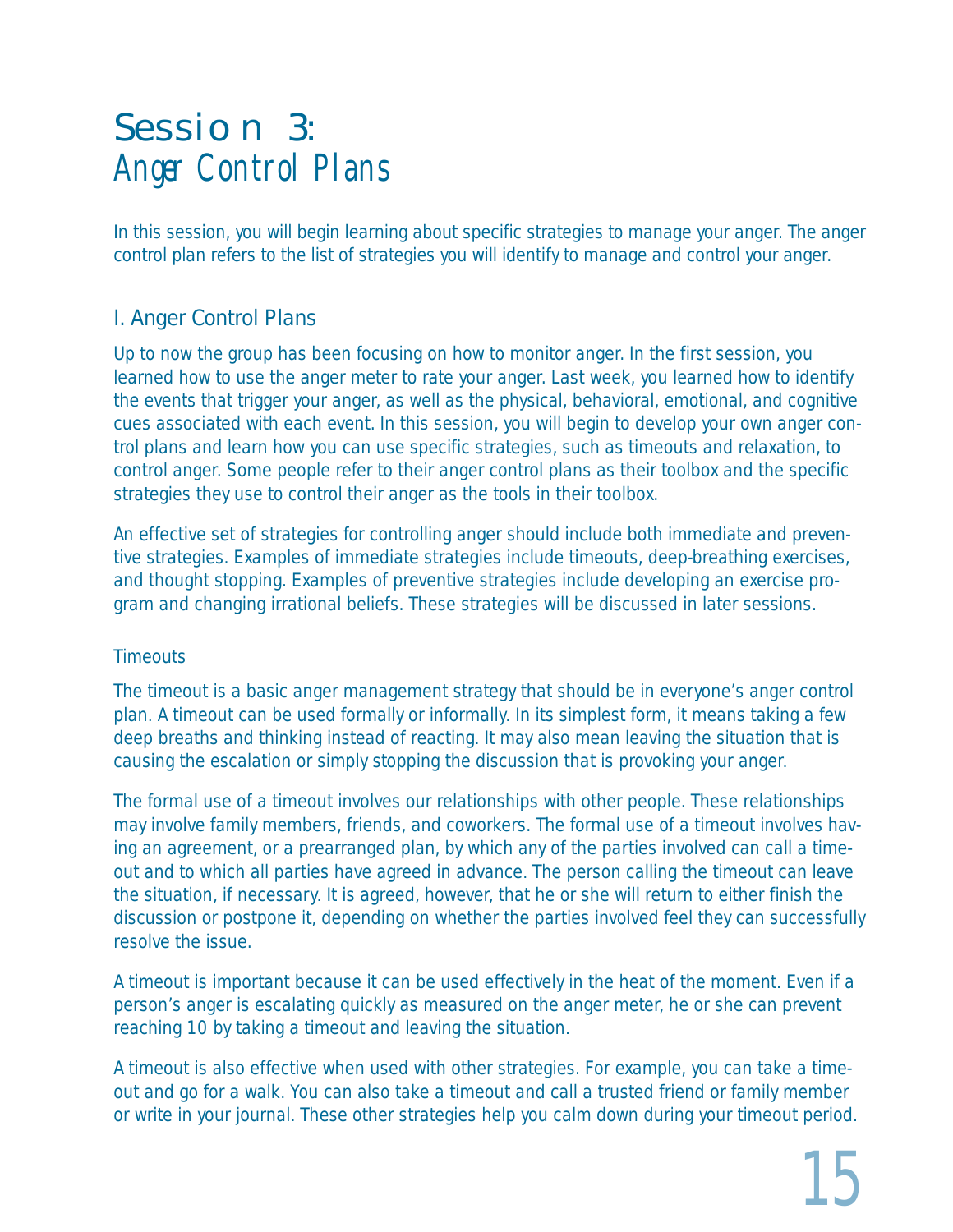• Can you think of situations where you would use the timeout strategy? Please describe them.

\_\_\_\_\_\_\_\_\_\_\_\_\_\_\_\_\_\_\_\_\_\_\_\_\_\_\_\_\_\_\_\_\_\_\_\_\_\_\_\_\_\_\_\_\_\_\_\_\_\_\_\_\_\_\_\_\_\_\_\_\_\_\_\_\_\_\_\_\_\_\_\_\_\_\_\_\_\_

\_\_\_\_\_\_\_\_\_\_\_\_\_\_\_\_\_\_\_\_\_\_\_\_\_\_\_\_\_\_\_\_\_\_\_\_\_\_\_\_\_\_\_\_\_\_\_\_\_\_\_\_\_\_\_\_\_\_\_\_\_\_\_\_\_\_\_\_\_\_\_\_\_\_\_\_\_\_

\_\_\_\_\_\_\_\_\_\_\_\_\_\_\_\_\_\_\_\_\_\_\_\_\_\_\_\_\_\_\_\_\_\_\_\_\_\_\_\_\_\_\_\_\_\_\_\_\_\_\_\_\_\_\_\_\_\_\_\_\_\_\_\_\_\_\_\_\_\_\_\_\_\_\_\_\_\_

\_\_\_\_\_\_\_\_\_\_\_\_\_\_\_\_\_\_\_\_\_\_\_\_\_\_\_\_\_\_\_\_\_\_\_\_\_\_\_\_\_\_\_\_\_\_\_\_\_\_\_\_\_\_\_\_\_\_\_\_\_\_\_\_\_\_\_\_\_\_\_\_\_\_\_\_\_\_

\_\_\_\_\_\_\_\_\_\_\_\_\_\_\_\_\_\_\_\_\_\_\_\_\_\_\_\_\_\_\_\_\_\_\_\_\_\_\_\_\_\_\_\_\_\_\_\_\_\_\_\_\_\_\_\_\_\_\_\_\_\_\_\_\_\_\_\_\_\_\_\_\_\_\_\_\_\_

\_\_\_\_\_\_\_\_\_\_\_\_\_\_\_\_\_\_\_\_\_\_\_\_\_\_\_\_\_\_\_\_\_\_\_\_\_\_\_\_\_\_\_\_\_\_\_\_\_\_\_\_\_\_\_\_\_\_\_\_\_\_\_\_\_\_\_\_\_\_\_\_\_\_\_\_\_\_

\_\_\_\_\_\_\_\_\_\_\_\_\_\_\_\_\_\_\_\_\_\_\_\_\_\_\_\_\_\_\_\_\_\_\_\_\_\_\_\_\_\_\_\_\_\_\_\_\_\_\_\_\_\_\_\_\_\_\_\_\_\_\_\_\_\_\_\_\_\_\_\_\_\_\_\_\_\_

\_\_\_\_\_\_\_\_\_\_\_\_\_\_\_\_\_\_\_\_\_\_\_\_\_\_\_\_\_\_\_\_\_\_\_\_\_\_\_\_\_\_\_\_\_\_\_\_\_\_\_\_\_\_\_\_\_\_\_\_\_\_\_\_\_\_\_\_\_\_\_\_\_\_\_\_\_\_

• Can you think of specific strategies that you might use to control your anger? Please describe them.

# Sample of an Anger Control Plan

### Anger Control Plan

- 1. Take a timeout (formal or informal)
- 2. Talk to a friend (someone you trust)
- 3. Use the Conflict Resolution Model to express anger
- 4. Exercise (take a walk, go to the gym, etc.)
- 5. Attend 12-Step meetings
- 6. Explore primary feelings beneath the anger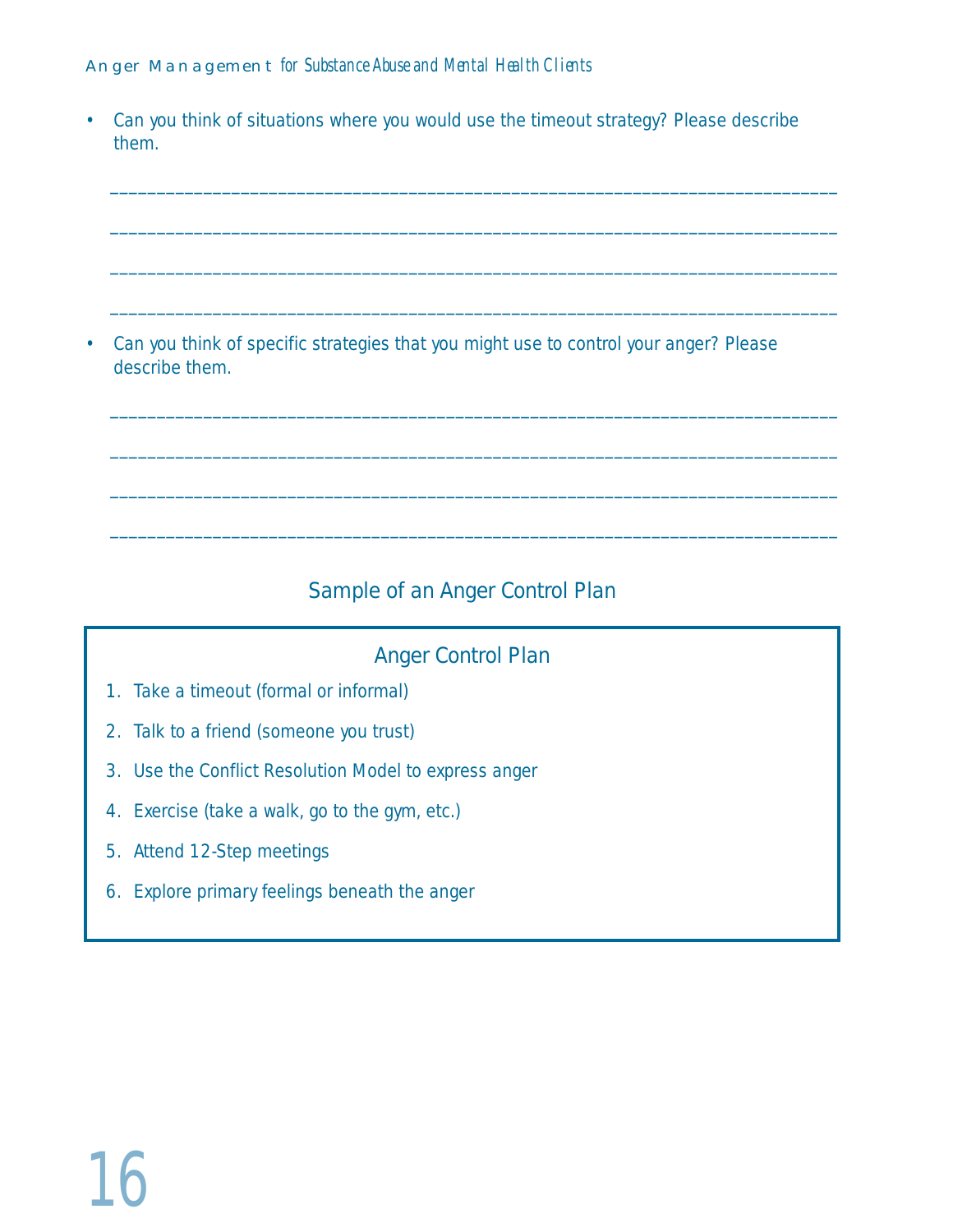### II. Relaxation Through Breathing

End this session by practicing a deep-breathing exercise as a relaxation technique. You can practice this exercise on your own by focusing on your breathing, taking several deep breaths, and trying to release any tension you might have in your body. You should practice this exercise as often as possible. Here are the directions.

> Find a comfortable position in your chair. If you would like, close your eyes; if not, just gaze down at the floor. Take a few moments to settle yourself. Now become aware of your body. Check for any tension, beginning with your feet, moving upward to your head. Notice any tension you might have in your legs, stomach, hands and arms, shoulders, neck, and face. Try to let go of any tension.

Now, become aware of your breathing. Pay attention to your breath as it enters and leaves your body. This can be very relaxing.

Take a deep breath. Notice your lungs and chest expanding. Now slowly exhale through your nose. Again, take a deep breath. Fill your lungs and your chest. Notice how much air you can take in. Hold it for a second. Now release it and exhale slowly. Inhale slowly and fully one more time. Hold it for a second, and release.

Continue breathing in this way for another couple of minutes. Continue to focus on your breath. With each inhalation and exhalation, feel your body becoming more and more relaxed. Use your breathing to wash away any remaining tension.

Now take another deep breath. Inhale fully, hold it for a second, and release. Inhale again, hold, and release. Continue to be aware of your breath as it fills your lungs. Once more, inhale fully, hold it for a second, and release.

When you feel that you are ready, open your eyes. How was that? Did you notice any new sensations while you were breathing? How do you feel now?

This breathing exercise can be shortened to just three deep inhalations and exhalations. Even that can be effective in helping you relax when your anger is escalating. You can practice this at home, at work, on the bus, while waiting for an appointment, or even while walking. The key to using deep-breathing as an effective relaxation technique is to practice it frequently and to apply it in a variety of situations.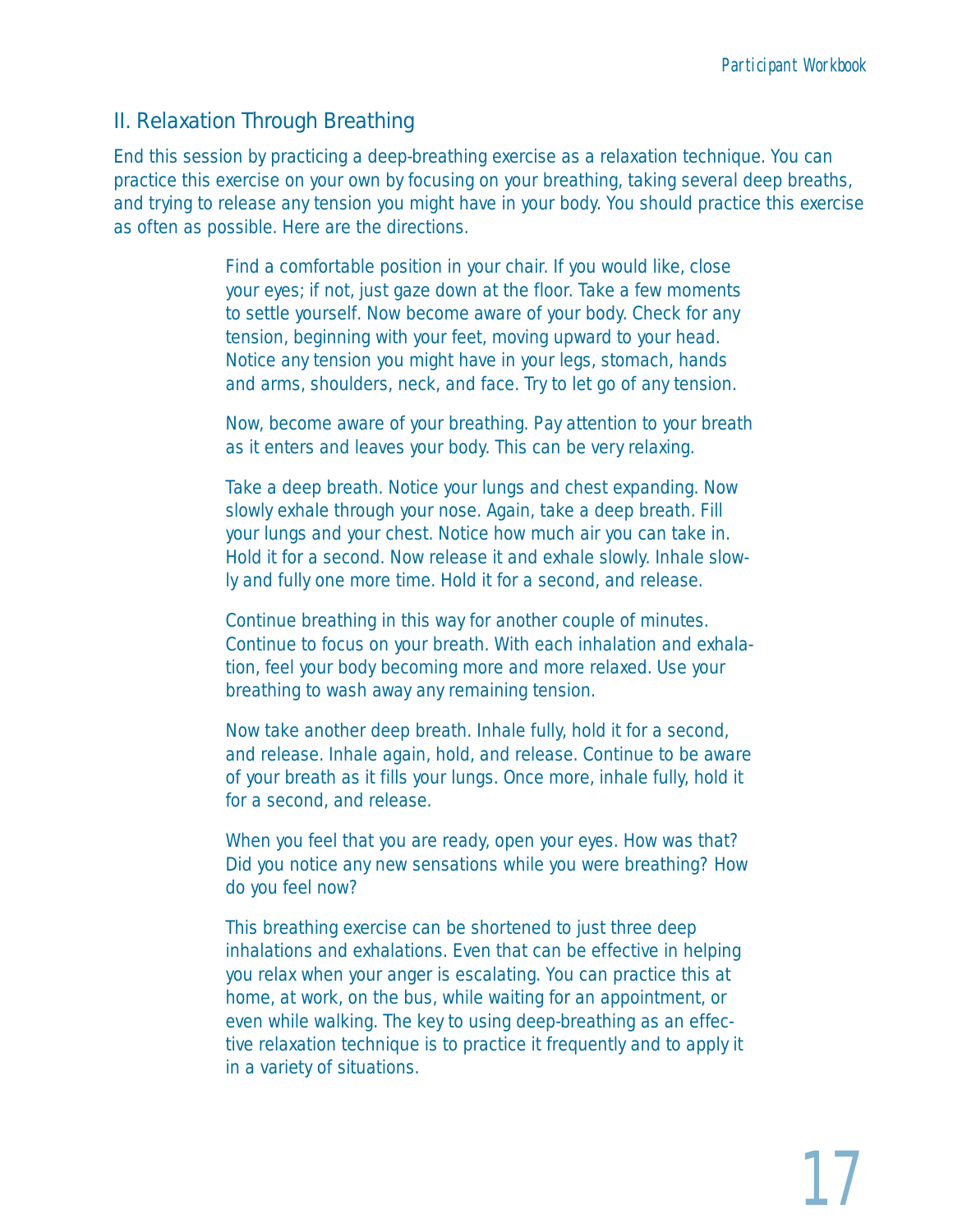- III. Monitoring Anger for the Week
- 1) What was the highest number you reached on the anger meter during the past week?

|           | 2) What was the event that triggered your anger?                                                          |
|-----------|-----------------------------------------------------------------------------------------------------------|
|           |                                                                                                           |
|           |                                                                                                           |
|           |                                                                                                           |
|           | 3) What cues were associated with the anger-provoking event?                                              |
|           |                                                                                                           |
|           |                                                                                                           |
|           |                                                                                                           |
|           |                                                                                                           |
| 4)        | What strategies did you use to avoid reaching 10 on the anger meter?                                      |
|           |                                                                                                           |
|           |                                                                                                           |
|           |                                                                                                           |
| $\bullet$ | For each day of the upcoming week, monitor and record the highest number you reach on<br>the anger meter. |
|           | _____ M _____ T ______ W ______ Th ______ F ______ Sat ______ Sun                                         |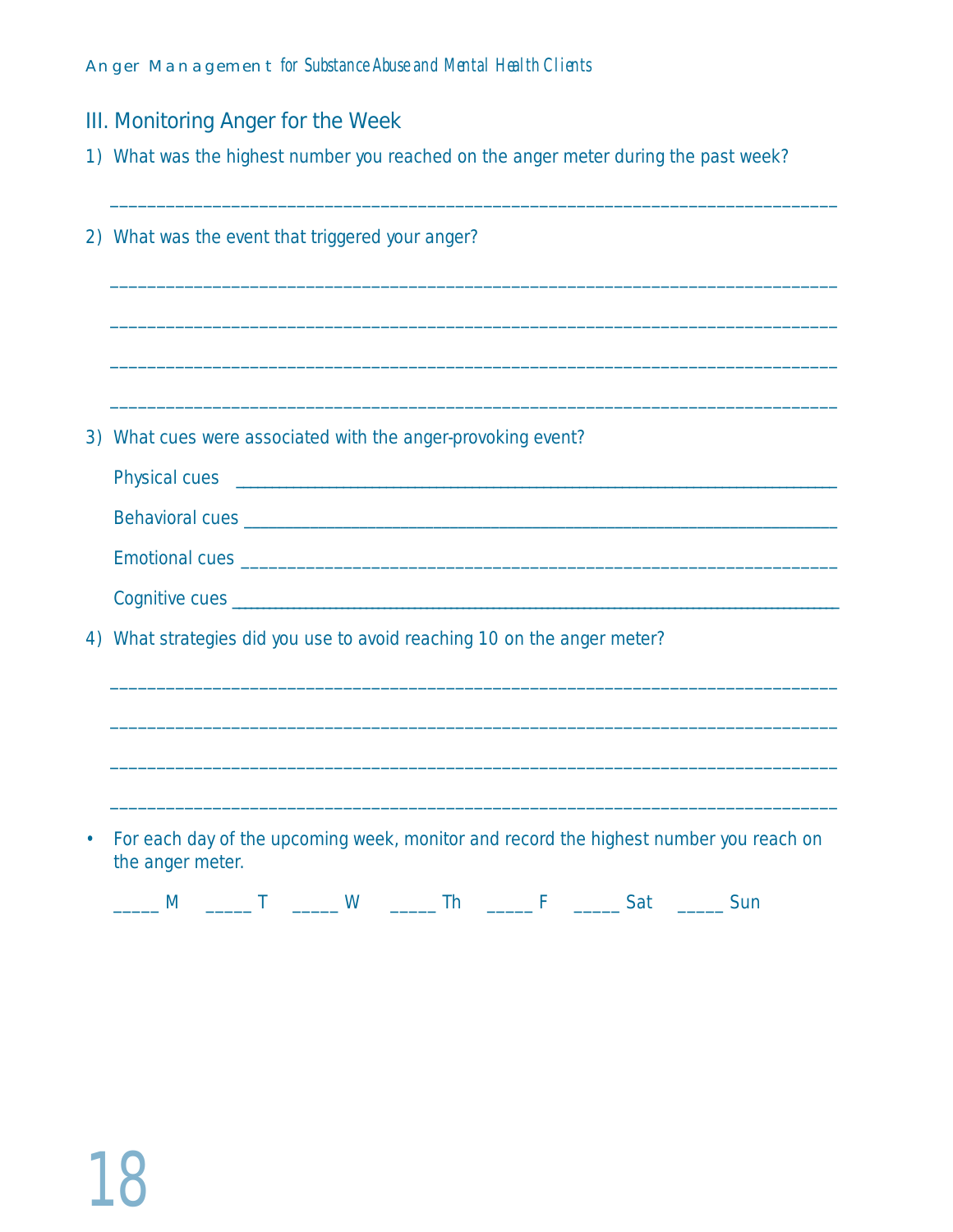| <b>Notes</b>             |
|--------------------------|
|                          |
|                          |
|                          |
|                          |
|                          |
|                          |
|                          |
|                          |
|                          |
|                          |
|                          |
|                          |
|                          |
|                          |
|                          |
|                          |
|                          |
| -                        |
|                          |
| $\overline{\phantom{0}}$ |
|                          |
|                          |
|                          |
|                          |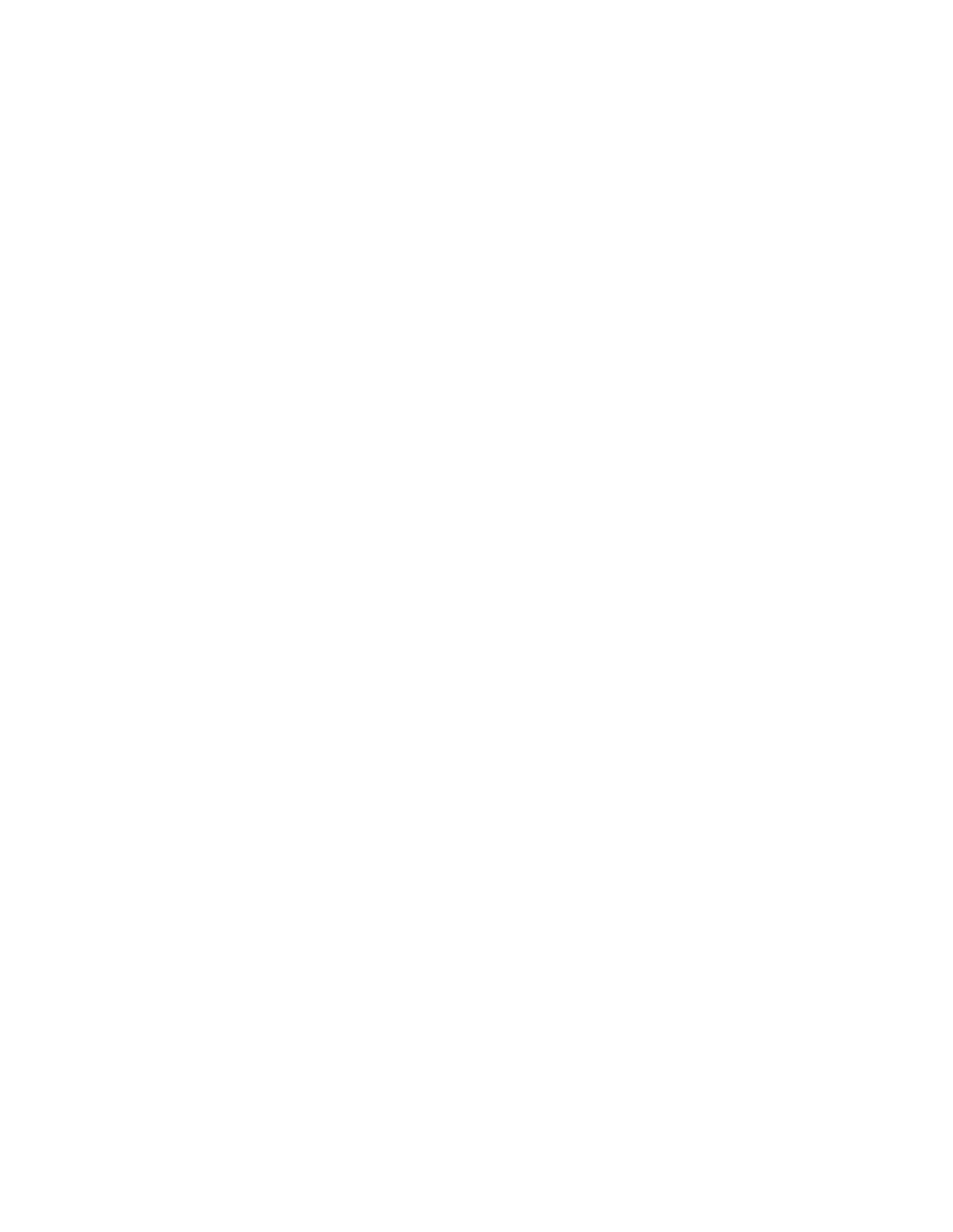# Session 4: The Aggression Cycle

In this session, you will learn about the aggression cycle and practice progressive muscle relaxation. The aggression cycle serves as an integrative framework that incorporates the concepts of the anger meter, cues to anger, and the anger control plan.

# I. The Aggression Cycle

An episode of anger can be viewed as consisting of three phases: *escalation*, *explosion*, and *postexplosion*. Together, these three phases make up the aggression cycle. The escalation phase is characterized by cues that indicate anger is building. As you may recall, cues are warning signs, or responses, to anger-provoking events. If the escalation phase is allowed to continue, the explosion phase will follow. The explosion phase is marked by an uncontrollable discharge of anger that is displayed as verbal or physical aggression. The postexplosion phase is characterized by the negative consequences that result from the verbal or physical aggression displayed during the explosion phase. These consequences may include going to jail, making restitution, being terminated from a job, being discharged from a drug treatment or social service program, losing family and loved ones, or feelings of guilt, shame, and regret.

# II. The Aggression Cycle and the Anger Meter

Notice that the escalation and explosion phases of the aggression cycle correspond to levels or points on the anger meter. The points on the anger meter below 10 represent the escalation phase, the building up of anger. The explosion phase, on the other hand, corresponds to a 10 on the anger meter. A 10 on the anger meter represents when you lose control and express anger through verbal or physical aggression that leads to negative consequences.

One of the primary objectives of anger management treatment is to prevent reaching the explosion phase. This is accomplished by using the anger meter to monitor changing levels of anger, attending to the cues or warning signs that indicate anger is building, and using the appropriate strategies from your anger control plans to stop the escalation of anger. If the explosion phase is prevented, the postexplosion phase will not occur and the aggression cycle will be broken.

\_\_\_\_\_\_\_\_\_\_\_\_\_\_\_\_\_\_\_\_\_\_\_\_\_\_\_\_\_\_\_\_\_\_\_\_\_\_\_\_\_\_\_\_\_\_\_\_\_\_\_\_\_\_\_\_\_\_\_\_\_\_\_\_\_\_\_\_\_\_\_\_\_\_\_\_\_\_

\_\_\_\_\_\_\_\_\_\_\_\_\_\_\_\_\_\_\_\_\_\_\_\_\_\_\_\_\_\_\_\_\_\_\_\_\_\_\_\_\_\_\_\_\_\_\_\_\_\_\_\_\_\_\_\_\_\_\_\_\_\_\_\_\_\_\_\_\_\_\_\_\_\_\_\_\_\_

- What phase of the aggression cycle are you in if you reach a 7 on the anger meter?
- What phase are you in if you reach 10 on the anger meter?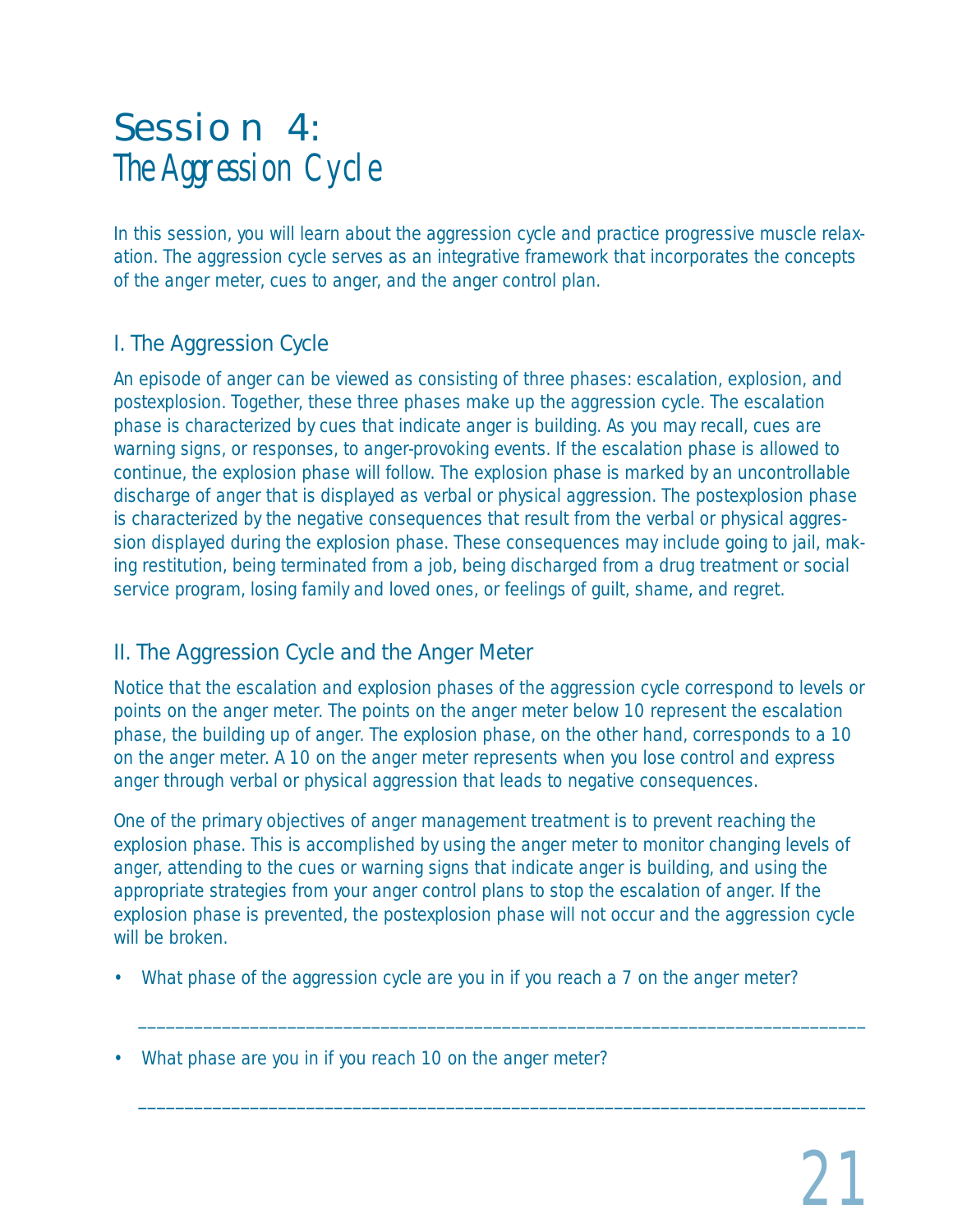

\*Based on the Cycle of Violence by Lenore Walker (1979). *The Battered Woman*. New York: Harper & Row.

### III. Relaxation Through Progressive Muscle Relaxation

Last week you practiced deep-breathing as a relaxation technique. This week you are introduced to progressive muscle relaxation. You should practice this exercise as often as possible. Here are the directions.

> Take a moment to settle in. Now, as you did last week, begin to focus on your breathing. Take a deep breath. Hold it for a second. Now exhale fully and completely. Again, take a deep breath. Fill your lungs and chest. Now release and exhale slowly. Again, one more time, inhale slowly, hold, and release.

Now, while you continue to breathe deeply and fully, bring your awareness to your hands. Clench your fists very tightly. Hold that tension. Now relax your fists, letting your fingers unfold and letting your hands completely relax. Again, clench your fists tightly. Hold, and release. Imagine all the tension leaving your hands down to your fingertips. Notice the difference between the tension and complete relaxation.

Now bring your awareness to your arms. Curl your arms as if you are doing a bicep curl. Tense your fists, forearms, and biceps. Hold the tension, and release. Let your arms unfold and your hands float back to your thighs. Feel the tension drain out of your arms.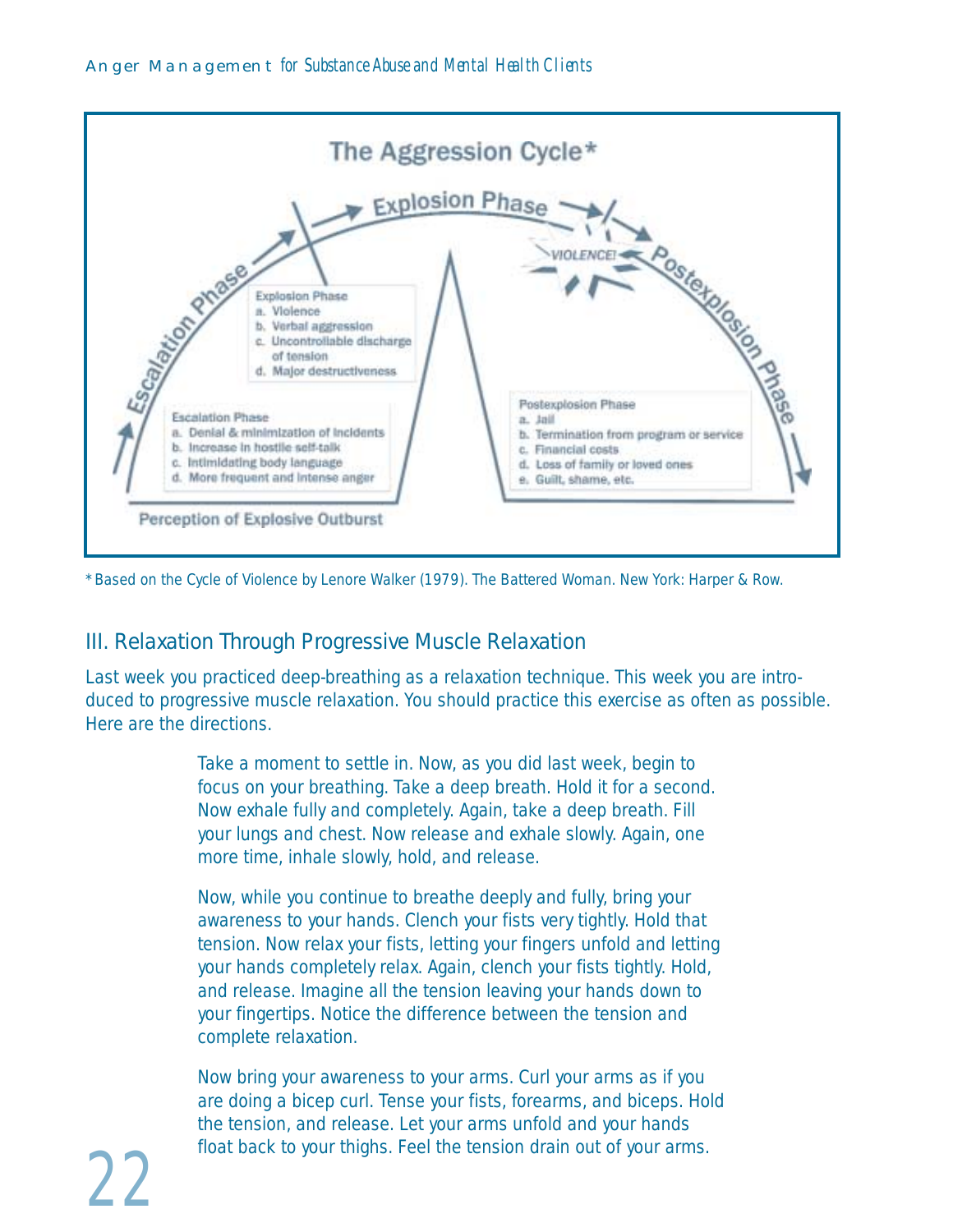Again, curl your arms to tighten your biceps. Notice the tension, hold, and release. Let the tension flow out of your arms. Replace it with deep muscle relaxation.

Now raise your shoulders toward your ears. Really tense your shoulders. Hold the tension for a second. Now gently drop your shoulders and release all the tension. Again, lift your shoulders, hold the tension, and release. Let the tension flow from your shoulders all the way down your arms to your fingers. Notice how different your muscles feel when they are relaxed.

Now bring your awareness to your neck and your face. Tense all those muscles by making a face. Tense your neck, jaw, and forehead. Hold the tension, and release. Let the muscles of your neck and jaw relax. Relax all the lines in your forehead. One more time, tense all the muscles in your neck and face, hold, and release. Be aware of the muscles relaxing at the top of your head and around your eyes. Let your eyes relax in their sockets, almost as if they were sinking into the back of your head. Relax your jaw and your throat. Relax all the muscles around your ears. Feel all the tension in your neck muscles release.

Now just sit for a few moments. Scan your body for any tension and release it. Notice how your body feels when your muscles are completely relaxed.

When you are ready, open your eyes. How was that? Did you notice any new sensations? How does your body feel now? How about your state of mind? Do you notice any difference now from when you started?

#### IV. Monitoring Anger for the Week

1) What was the highest number you reached on the anger meter during the past week?

\_\_\_\_\_\_\_\_\_\_\_\_\_\_\_\_\_\_\_\_\_\_\_\_\_\_\_\_\_\_\_\_\_\_\_\_\_\_\_\_\_\_\_\_\_\_\_\_\_\_\_\_\_\_\_\_\_\_\_\_\_\_\_\_\_\_\_\_\_\_\_\_\_\_\_\_\_\_

\_\_\_\_\_\_\_\_\_\_\_\_\_\_\_\_\_\_\_\_\_\_\_\_\_\_\_\_\_\_\_\_\_\_\_\_\_\_\_\_\_\_\_\_\_\_\_\_\_\_\_\_\_\_\_\_\_\_\_\_\_\_\_\_\_\_\_\_\_\_\_\_\_\_\_\_\_\_

\_\_\_\_\_\_\_\_\_\_\_\_\_\_\_\_\_\_\_\_\_\_\_\_\_\_\_\_\_\_\_\_\_\_\_\_\_\_\_\_\_\_\_\_\_\_\_\_\_\_\_\_\_\_\_\_\_\_\_\_\_\_\_\_\_\_\_\_\_\_\_\_\_\_\_\_\_\_

\_\_\_\_\_\_\_\_\_\_\_\_\_\_\_\_\_\_\_\_\_\_\_\_\_\_\_\_\_\_\_\_\_\_\_\_\_\_\_\_\_\_\_\_\_\_\_\_\_\_\_\_\_\_\_\_\_\_\_\_\_\_\_\_\_\_\_\_\_\_\_\_\_\_\_\_\_\_

\_\_\_\_\_\_\_\_\_\_\_\_\_\_\_\_\_\_\_\_\_\_\_\_\_\_\_\_\_\_\_\_\_\_\_\_\_\_\_\_\_\_\_\_\_\_\_\_\_\_\_\_\_\_\_\_\_\_\_\_\_\_\_\_\_\_\_\_\_\_\_\_\_\_\_\_\_\_

2) What was the event that triggered your anger?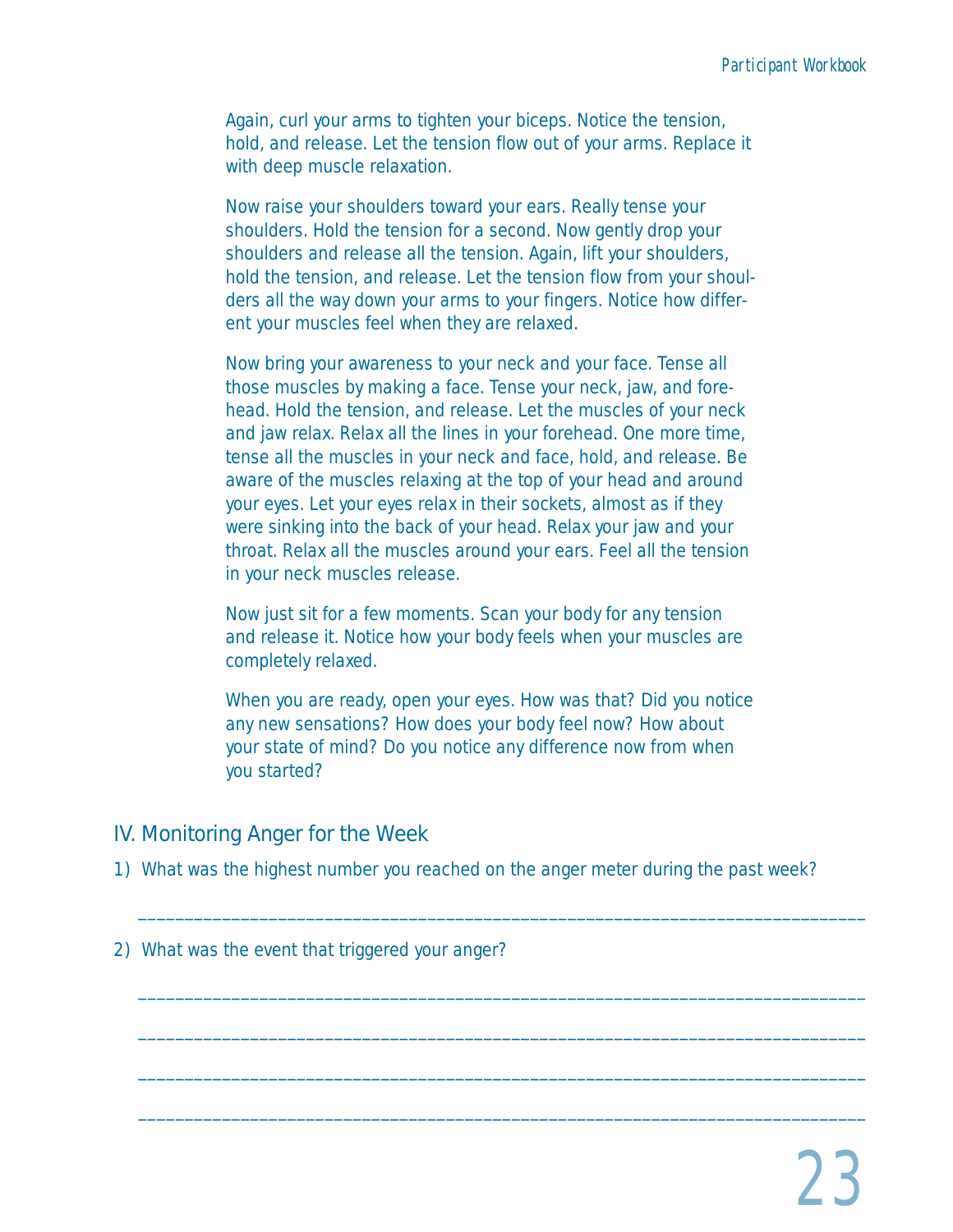| 3) What cues were associated with the anger-provoking event?                                                |
|-------------------------------------------------------------------------------------------------------------|
|                                                                                                             |
|                                                                                                             |
|                                                                                                             |
|                                                                                                             |
| 4) What strategies did you use to avoid reaching 10 on the anger meter?                                     |
|                                                                                                             |
|                                                                                                             |
|                                                                                                             |
|                                                                                                             |
| • For each day of the upcoming week, monitor and record the highest number you reach on<br>the anger meter. |
| _____ M ______ T ______ W ______ Th ______ F ______ Sat ______ Sun                                          |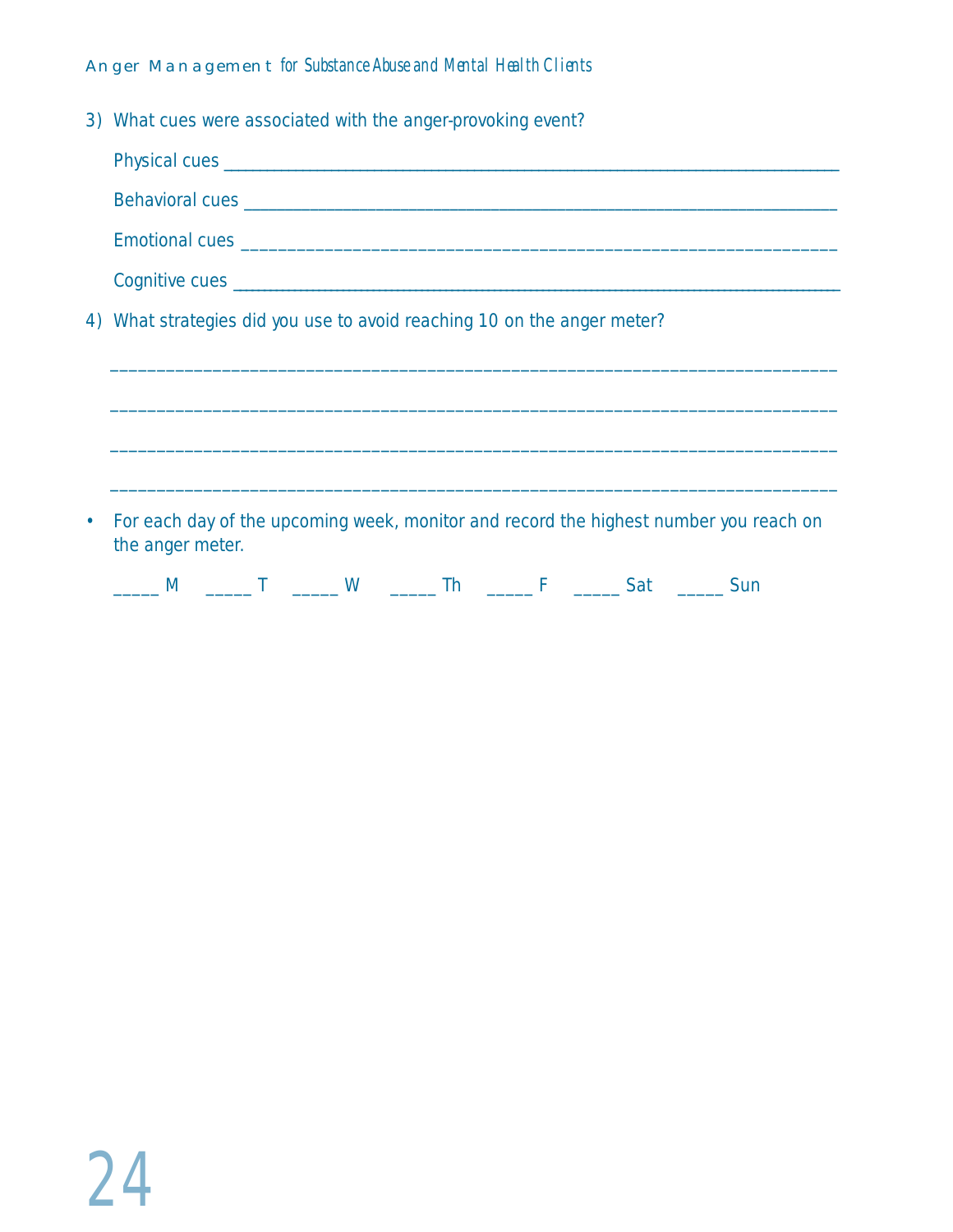| <b>Notes</b> |
|--------------|
|              |
|              |
|              |
|              |
|              |
|              |
|              |
|              |
|              |
|              |
|              |
|              |
|              |
|              |
|              |
|              |
|              |
|              |
|              |
|              |
|              |
|              |
|              |
|              |
|              |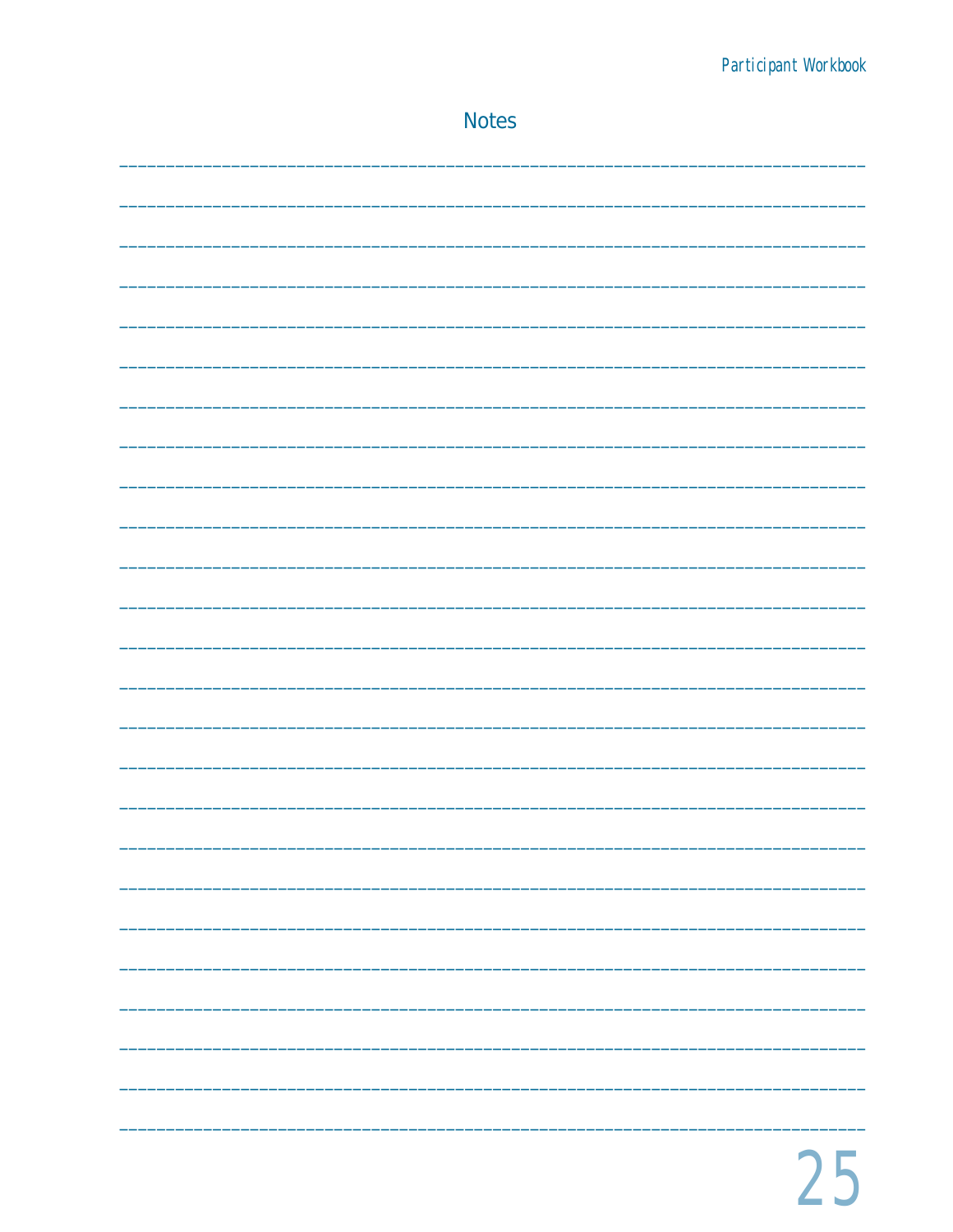# Session 5: Cognitive Restructuring

In this session, you will learn about the A-B-C-D Model as a form of cognitive restructuring. You will also learn about thought stopping, an alternative to the A-B-C-D Model.

# I. The A-B-C-D Model

The A-B-C-D Model (see next page) is consistent with the way some people conceptualize anger management treatment. In this model, *"A" stands for an activating event*. The activating event is the "event" or red-flag event. *"B" represents our beliefs* about the activating event. It is not the events themselves that produce feelings such as anger; it is our interpretations and beliefs about the events. *"C" stands for the emotional consequences*. These are the feelings experienced as a result of interpretations and beliefs concerning the event. *"D" stands for dispute*. This part of the model involves identifying any irrational beliefs and disputing them with more rational or realistic ways of looking at the activating event. The idea is to replace self-statements that lead to, or escalate, anger with ideas that allow you to have a more realistic and accurate interpretation of the event.

\_\_\_\_\_\_\_\_\_\_\_\_\_\_\_\_\_\_\_\_\_\_\_\_\_\_\_\_\_\_\_\_\_\_\_\_\_\_\_\_\_\_\_\_\_\_\_\_\_\_\_\_\_\_\_\_\_\_\_\_\_\_\_\_\_\_\_\_\_\_\_\_\_\_\_\_\_\_

\_\_\_\_\_\_\_\_\_\_\_\_\_\_\_\_\_\_\_\_\_\_\_\_\_\_\_\_\_\_\_\_\_\_\_\_\_\_\_\_\_\_\_\_\_\_\_\_\_\_\_\_\_\_\_\_\_\_\_\_\_\_\_\_\_\_\_\_\_\_\_\_\_\_\_\_\_\_

\_\_\_\_\_\_\_\_\_\_\_\_\_\_\_\_\_\_\_\_\_\_\_\_\_\_\_\_\_\_\_\_\_\_\_\_\_\_\_\_\_\_\_\_\_\_\_\_\_\_\_\_\_\_\_\_\_\_\_\_\_\_\_\_\_\_\_\_\_\_\_\_\_\_\_\_\_\_

\_\_\_\_\_\_\_\_\_\_\_\_\_\_\_\_\_\_\_\_\_\_\_\_\_\_\_\_\_\_\_\_\_\_\_\_\_\_\_\_\_\_\_\_\_\_\_\_\_\_\_\_\_\_\_\_\_\_\_\_\_\_\_\_\_\_\_\_\_\_\_\_\_\_\_\_\_\_

\_\_\_\_\_\_\_\_\_\_\_\_\_\_\_\_\_\_\_\_\_\_\_\_\_\_\_\_\_\_\_\_\_\_\_\_\_\_\_\_\_\_\_\_\_\_\_\_\_\_\_\_\_\_\_\_\_\_\_\_\_\_\_\_\_\_\_\_\_\_\_\_\_\_\_\_\_\_

\_\_\_\_\_\_\_\_\_\_\_\_\_\_\_\_\_\_\_\_\_\_\_\_\_\_\_\_\_\_\_\_\_\_\_\_\_\_\_\_\_\_\_\_\_\_\_\_\_\_\_\_\_\_\_\_\_\_\_\_\_\_\_\_\_\_\_\_\_\_\_\_\_\_\_\_\_\_

\_\_\_\_\_\_\_\_\_\_\_\_\_\_\_\_\_\_\_\_\_\_\_\_\_\_\_\_\_\_\_\_\_\_\_\_\_\_\_\_\_\_\_\_\_\_\_\_\_\_\_\_\_\_\_\_\_\_\_\_\_\_\_\_\_\_\_\_\_\_\_\_\_\_\_\_\_\_

\_\_\_\_\_\_\_\_\_\_\_\_\_\_\_\_\_\_\_\_\_\_\_\_\_\_\_\_\_\_\_\_\_\_\_\_\_\_\_\_\_\_\_\_\_\_\_\_\_\_\_\_\_\_\_\_\_\_\_\_\_\_\_\_\_\_\_\_\_\_\_\_\_\_\_\_\_\_

\_\_\_\_\_\_\_\_\_\_\_\_\_\_\_\_\_\_\_\_\_\_\_\_\_\_\_\_\_\_\_\_\_\_\_\_\_\_\_\_\_\_\_\_\_\_\_\_\_\_\_\_\_\_\_\_\_\_\_\_\_\_\_\_\_\_\_\_\_\_\_\_\_\_\_\_\_\_

\_\_\_\_\_\_\_\_\_\_\_\_\_\_\_\_\_\_\_\_\_\_\_\_\_\_\_\_\_\_\_\_\_\_\_\_\_\_\_\_\_\_\_\_\_\_\_\_\_\_\_\_\_\_\_\_\_\_\_\_\_\_\_\_\_\_\_\_\_\_\_\_\_\_\_\_\_\_

\_\_\_\_\_\_\_\_\_\_\_\_\_\_\_\_\_\_\_\_\_\_\_\_\_\_\_\_\_\_\_\_\_\_\_\_\_\_\_\_\_\_\_\_\_\_\_\_\_\_\_\_\_\_\_\_\_\_\_\_\_\_\_\_\_\_\_\_\_\_\_\_\_\_\_\_\_\_

\_\_\_\_\_\_\_\_\_\_\_\_\_\_\_\_\_\_\_\_\_\_\_\_\_\_\_\_\_\_\_\_\_\_\_\_\_\_\_\_\_\_\_\_\_\_\_\_\_\_\_\_\_\_\_\_\_\_\_\_\_\_\_\_\_\_\_\_\_\_\_\_\_\_\_\_\_\_

• What does each of the letters of the A-B-C-D Model stand for?

• List some of your irrational beliefs.

• How might you dispute these beliefs?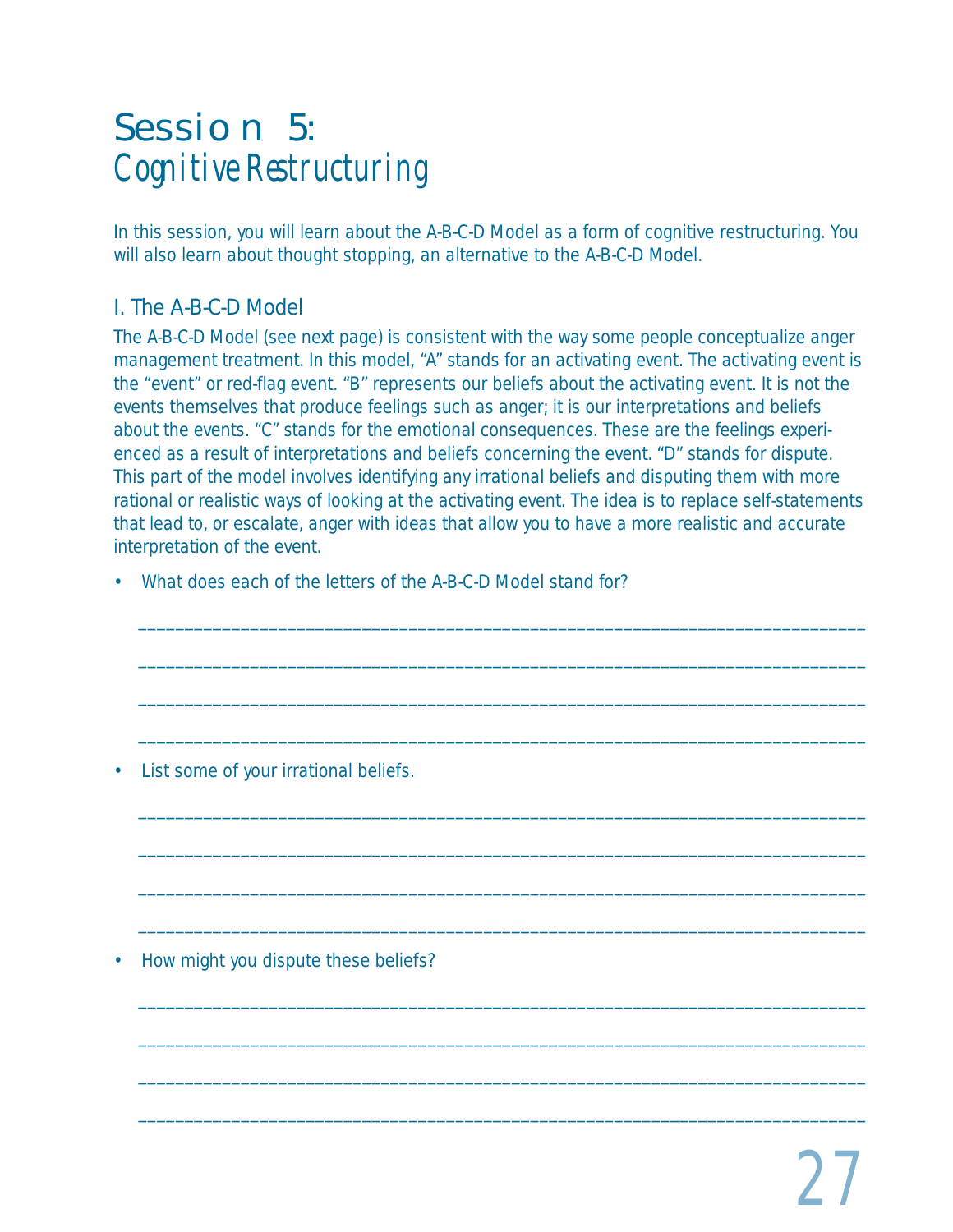| $A-B-C-D$ Model $*$                                                                                                       |  |
|---------------------------------------------------------------------------------------------------------------------------|--|
| $A =$ Activating Situation or Event                                                                                       |  |
| $B =$ Belief System<br>What you tell yourself about the event (your self-talk)<br>Your beliefs and expectations of others |  |
| $C = Consequence$<br>How you feel about the event based on your self-talk                                                 |  |
| $D = Dispute$<br>Examine your beliefs and expectations<br>Are they unrealistic or irrational?                             |  |

\*Based on the work of Albert Ellis, 1979, and Albert Ellis and R.A. Harper, 1975.

### II. Thought stopping

A second approach to controlling our anger is called "thought stopping." Thought stopping is an alternative to the A-B-C-D Model. In this approach, you simply tell yourself through a series of self-commands to *stop* thinking the thoughts that are making you angry. For example, you might tell yourself, "I need to stop thinking these thoughts. I will only get into trouble if I keep thinking this way," or "Don't buy into this situation," or "Don't go there." In other words, instead of trying to dispute your thoughts and beliefs as outlined in the A-B-C-D Model above, the goal is to stop your current pattern of angry thoughts before they lead to an escalation of anger and a loss of control.

• What are some other examples of thought-stopping statements you can use when you become angry?

\_\_\_\_\_\_\_\_\_\_\_\_\_\_\_\_\_\_\_\_\_\_\_\_\_\_\_\_\_\_\_\_\_\_\_\_\_\_\_\_\_\_\_\_\_\_\_\_\_\_\_\_\_\_\_\_\_\_\_\_\_\_\_\_\_\_\_\_\_\_\_\_\_\_\_\_\_\_

\_\_\_\_\_\_\_\_\_\_\_\_\_\_\_\_\_\_\_\_\_\_\_\_\_\_\_\_\_\_\_\_\_\_\_\_\_\_\_\_\_\_\_\_\_\_\_\_\_\_\_\_\_\_\_\_\_\_\_\_\_\_\_\_\_\_\_\_\_\_\_\_\_\_\_\_\_\_

\_\_\_\_\_\_\_\_\_\_\_\_\_\_\_\_\_\_\_\_\_\_\_\_\_\_\_\_\_\_\_\_\_\_\_\_\_\_\_\_\_\_\_\_\_\_\_\_\_\_\_\_\_\_\_\_\_\_\_\_\_\_\_\_\_\_\_\_\_\_\_\_\_\_\_\_\_\_

\_\_\_\_\_\_\_\_\_\_\_\_\_\_\_\_\_\_\_\_\_\_\_\_\_\_\_\_\_\_\_\_\_\_\_\_\_\_\_\_\_\_\_\_\_\_\_\_\_\_\_\_\_\_\_\_\_\_\_\_\_\_\_\_\_\_\_\_\_\_\_\_\_\_\_\_\_\_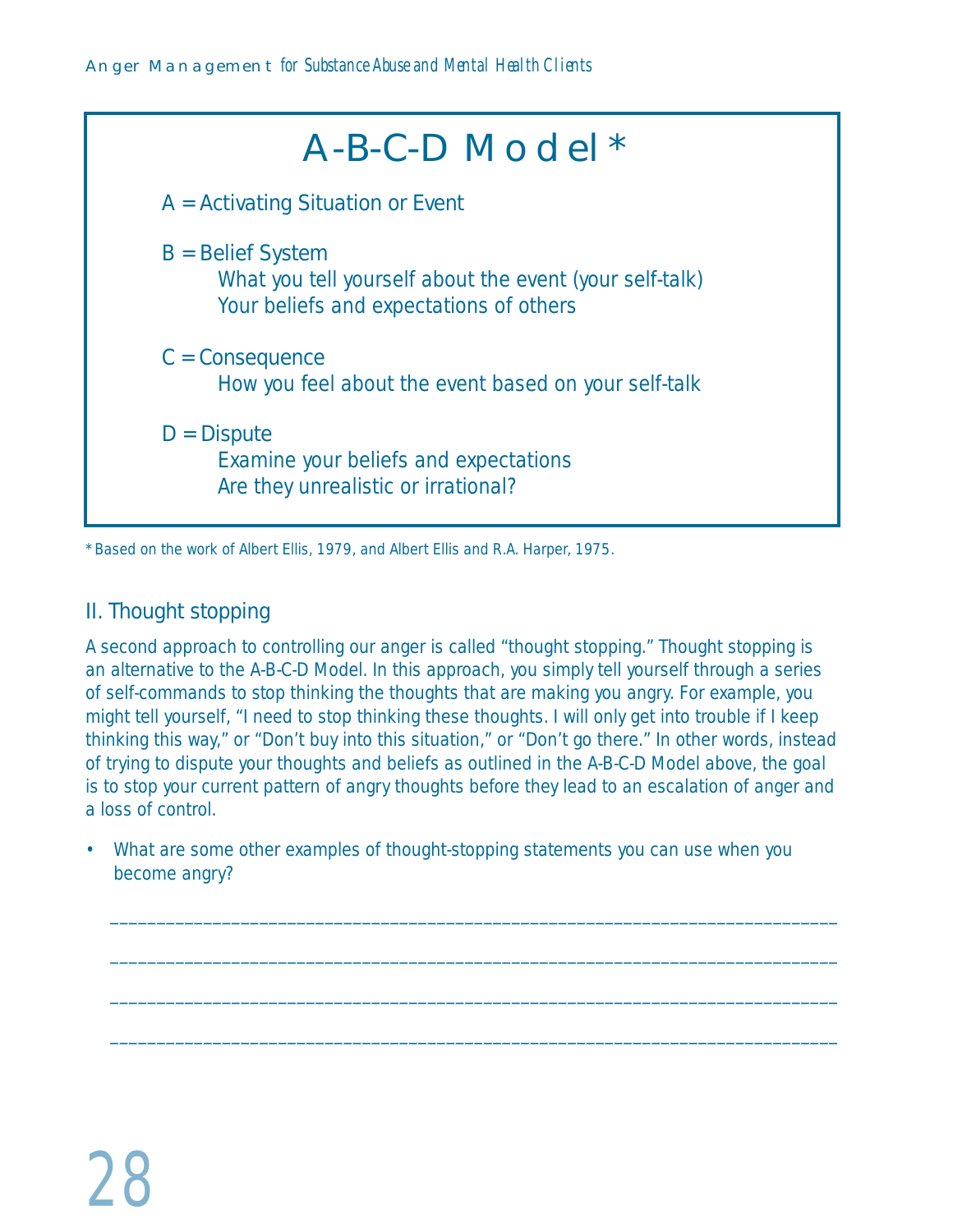III. Monitoring Anger for the Week

1) What was the highest number you reached on the anger meter during the past week?

|    | 2) What was the event that triggered your anger?                                                              |
|----|---------------------------------------------------------------------------------------------------------------|
|    |                                                                                                               |
|    |                                                                                                               |
|    |                                                                                                               |
|    | 3) What cues were associated with the anger-provoking event?                                                  |
|    |                                                                                                               |
|    |                                                                                                               |
|    |                                                                                                               |
|    |                                                                                                               |
| 4) | What strategies did you use to avoid reaching 10 on the anger meter?                                          |
|    |                                                                                                               |
|    |                                                                                                               |
|    |                                                                                                               |
|    |                                                                                                               |
|    | For each day of the upcoming week, monitor and record the highest number you reach on<br>the anger meter.     |
|    | <b>W</b><br>The F<br><b>Satisfaction Satisfaction Satisfaction</b><br>Sun<br>M<br>$\mathcal{L} = \mathcal{L}$ |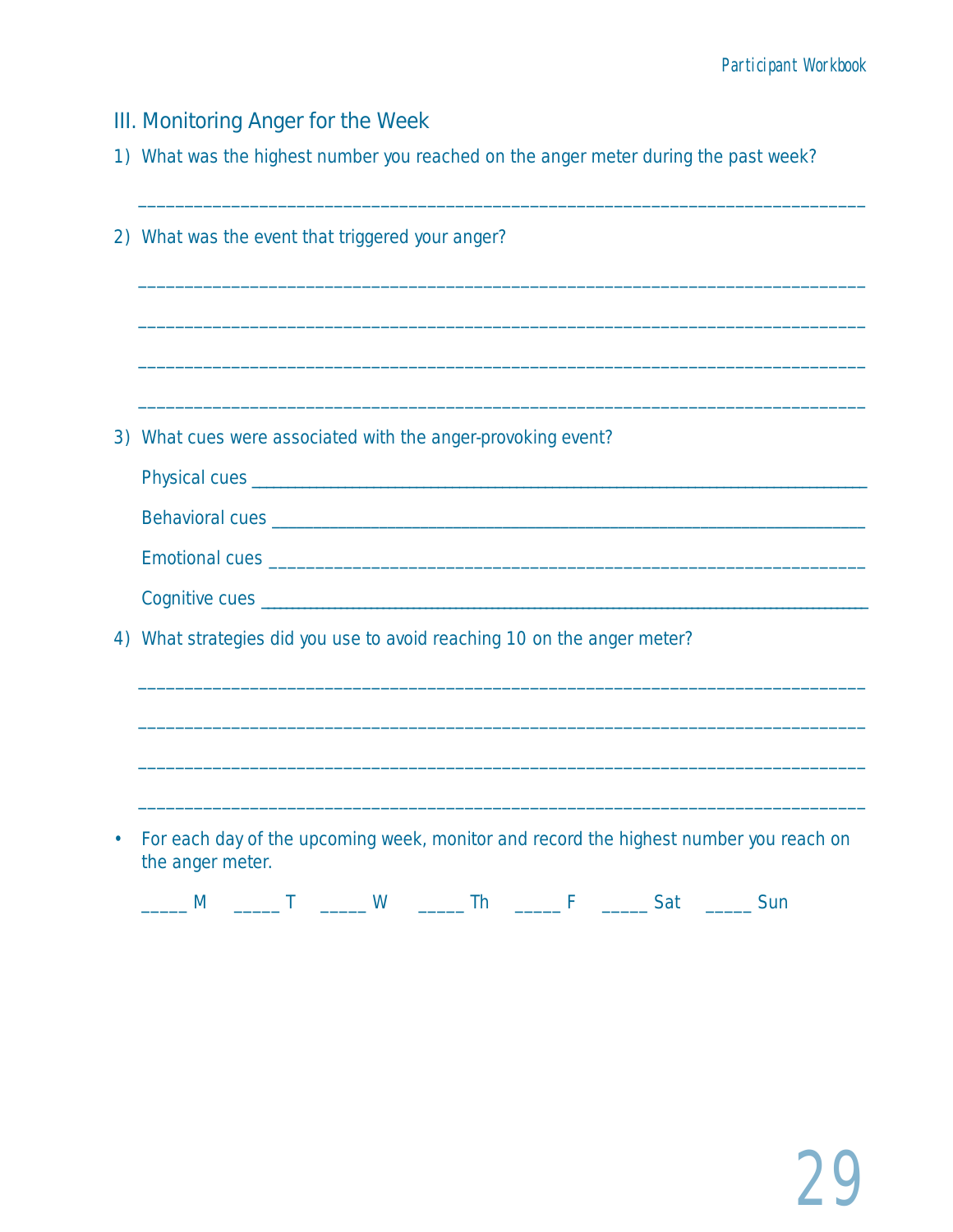| <b>Notes</b> |
|--------------|
|              |
|              |
|              |
|              |
|              |
|              |
|              |
|              |
|              |
|              |
|              |
|              |
|              |
|              |
| -            |
| -----        |
|              |
|              |
|              |
| -            |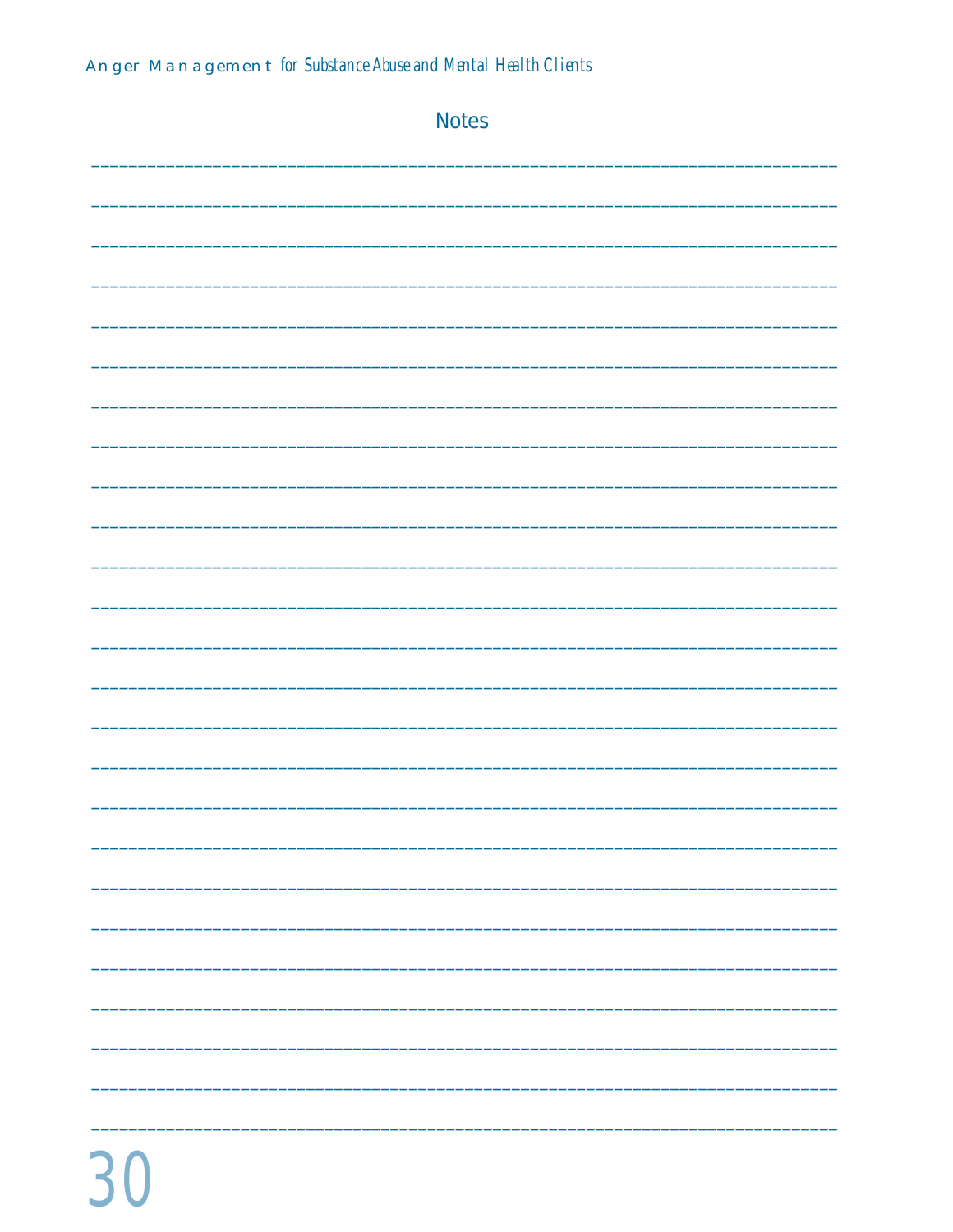# Session 6: Review Session

In this session, you will review and summarize the basic concepts of anger management presented thus far. If you have any questions or you are unclear about any of the concepts or strategies, ask the group leader to further review this material with you.

### I. Monitoring Anger for the Week

1) What was the highest number you reached on the anger meter during the past week?

| 2) What was the event that triggered your anger?                                                          |
|-----------------------------------------------------------------------------------------------------------|
|                                                                                                           |
|                                                                                                           |
|                                                                                                           |
| 3) What cues were associated with the anger-provoking event?                                              |
|                                                                                                           |
|                                                                                                           |
|                                                                                                           |
|                                                                                                           |
| 4) What strategies did you use to avoid reaching 10 on the anger meter?                                   |
|                                                                                                           |
|                                                                                                           |
|                                                                                                           |
|                                                                                                           |
| For each day of the upcoming week, monitor and record the highest number you reach on<br>the anger meter. |
| _____ M ______ T ______ W ______ Th ______ F ______ Sat ______ Sun                                        |
|                                                                                                           |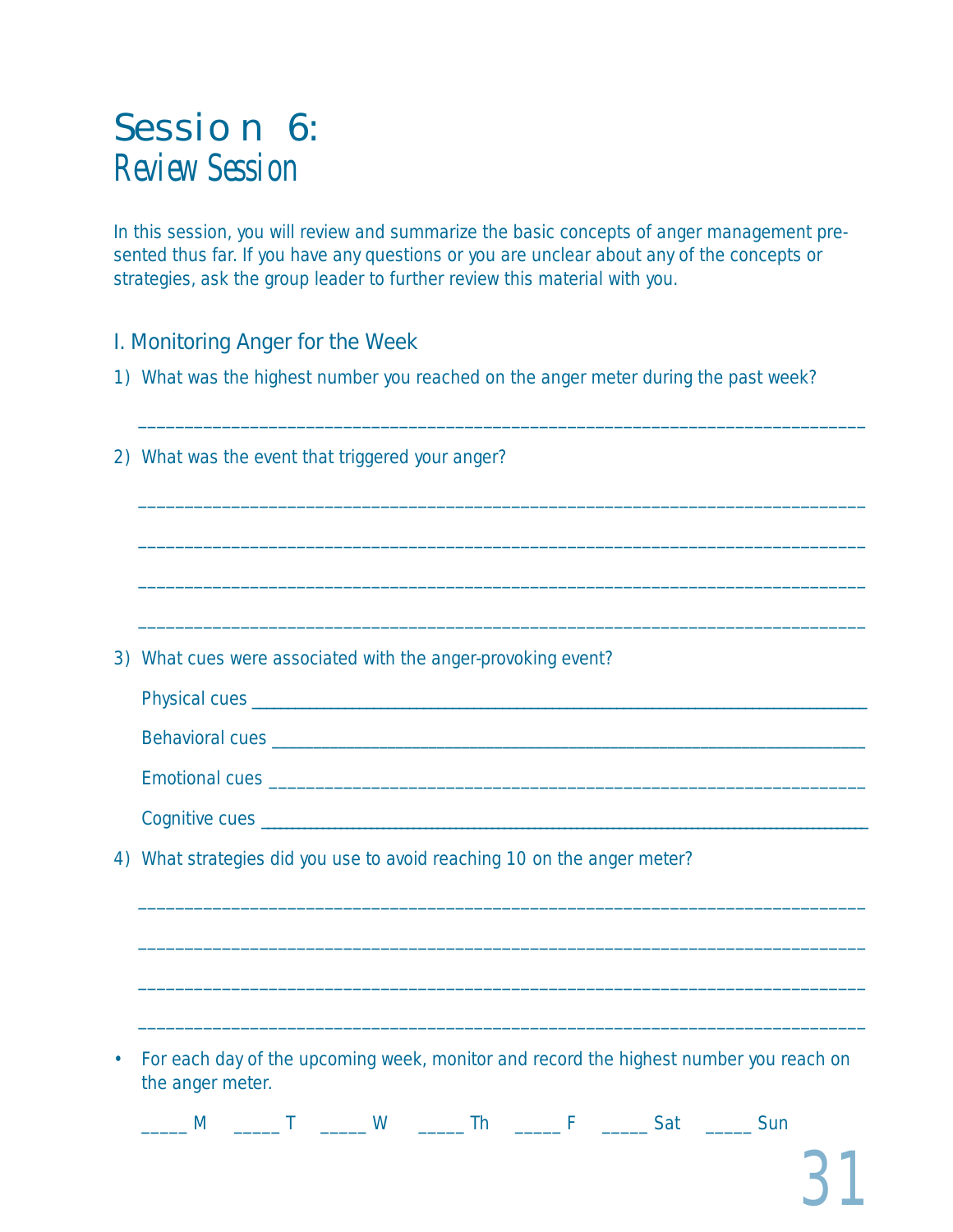| <b>Notes</b> |
|--------------|
|              |
|              |
|              |
|              |
|              |
|              |
|              |
|              |
|              |
|              |
|              |
|              |
|              |
|              |
| -            |
| ____         |
|              |
|              |
|              |
|              |
|              |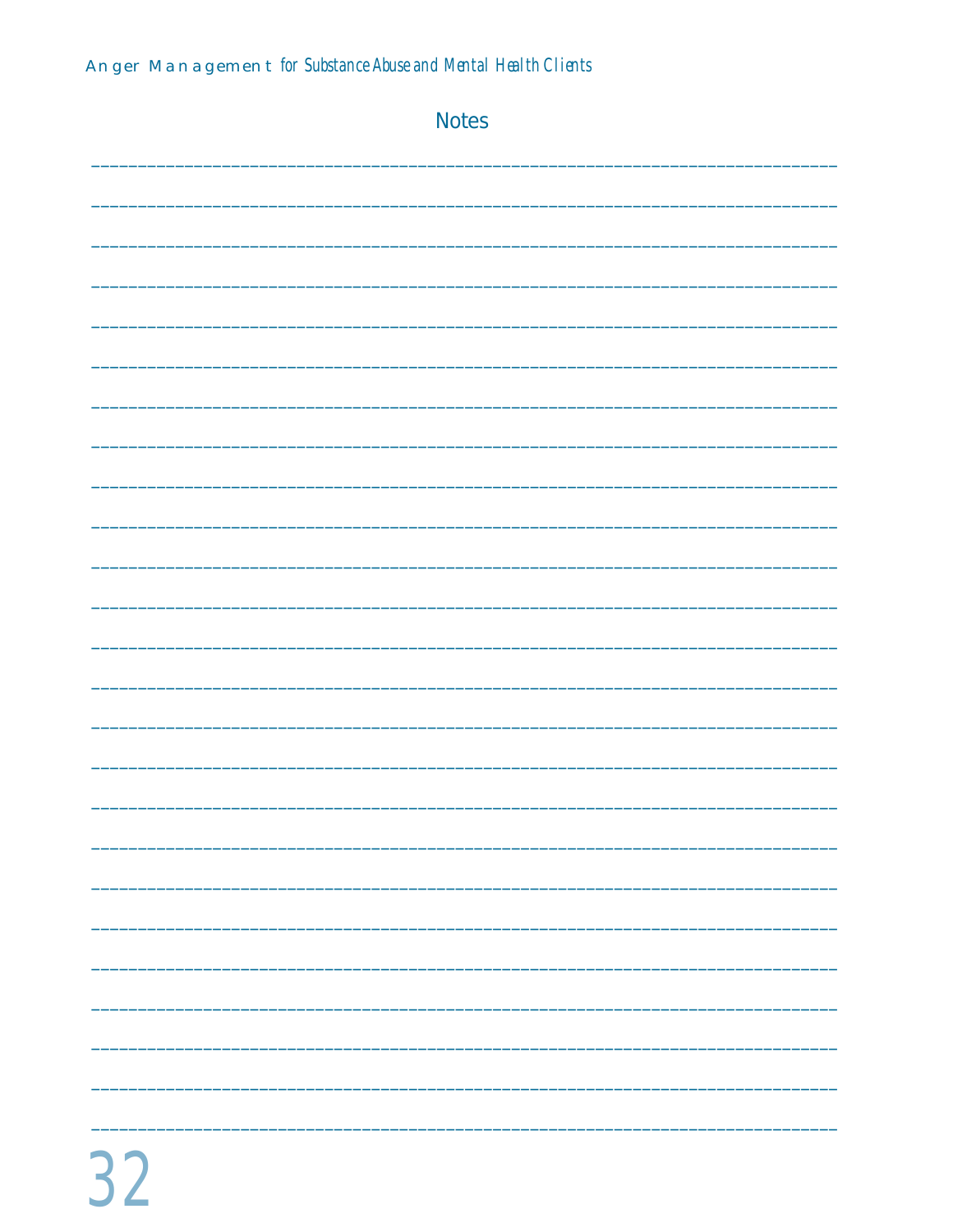# Sessions 7 & 8: Assertiveness and the Conflict ResolutionModel

In these two sessions, you will learn about assertiveness and the Conflict Resolution Model and how acting in an assertive manner can reduce conflicts you have with others.

# I. Assertiveness Training

As you remember from session 1, aggression is behavior that is intended to cause harm to another person or damage to property. This behavior can include verbal abuse, threats, or violent acts. Often, the first reaction when another person has violated your rights is to fight back or retaliate. The basic message of aggression is that *my* feelings, thoughts, and beliefs are very important and *your* feelings, thoughts, and beliefs are unimportant and inconsequential.

One alternative to aggressive behavior is to act passively or in a nonassertive manner. This behavior is undesirable because you allow your rights to be violated. You may resent the person who violated your rights, and you may also be angry with yourself for not standing up for your rights. The basic message of passivity is that *your* feelings, thoughts, and beliefs are very important but *my* feelings, thoughts, and beliefs are unimportant and inconsequential.

From an anger management perspective, the best way to deal with a person who has violated your rights is to act assertively. Acting assertively involves standing up for your rights in such a way that is respectful of other people. The basic message of assertiveness is that *my* feelings, thoughts, and beliefs are important and *your* feelings, thoughts, and beliefs are equally important. By acting assertively, you can express your feelings, thoughts, and beliefs to the person who violated your rights without suffering the negative consequences associated with aggression or the devaluation of yourself associated with passivity or nonassertion.

It is important to emphasize that assertive, aggressive, and passive responses are learned behaviors; they are not innate, unchangeable traits. By practicing the Conflict Resolution Model, you can learn to develop assertive responses that will allow you to manage interpersonal conflicts in a more effective way.

• What are some problems that you may experience if you act aggressively during conflicts with others?

\_\_\_\_\_\_\_\_\_\_\_\_\_\_\_\_\_\_\_\_\_\_\_\_\_\_\_\_\_\_\_\_\_\_\_\_\_\_\_\_\_\_\_\_\_\_\_\_\_\_\_\_\_\_\_\_\_\_\_\_\_\_\_\_\_\_\_\_\_\_\_\_\_\_\_\_\_\_

\_\_\_\_\_\_\_\_\_\_\_\_\_\_\_\_\_\_\_\_\_\_\_\_\_\_\_\_\_\_\_\_\_\_\_\_\_\_\_\_\_\_\_\_\_\_\_\_\_\_\_\_\_\_\_\_\_\_\_\_\_\_\_\_\_\_\_\_\_\_\_\_\_\_\_\_\_\_

\_\_\_\_\_\_\_\_\_\_\_\_\_\_\_\_\_\_\_\_\_\_\_\_\_\_\_\_\_\_\_\_\_\_\_\_\_\_\_\_\_\_\_\_\_\_\_\_\_\_\_\_\_\_\_\_\_\_\_\_\_\_\_\_\_\_\_\_\_\_\_\_\_\_\_\_\_\_

\_\_\_\_\_\_\_\_\_\_\_\_\_\_\_\_\_\_\_\_\_\_\_\_\_\_\_\_\_\_\_\_\_\_\_\_\_\_\_\_\_\_\_\_\_\_\_\_\_\_\_\_\_\_\_\_\_\_\_\_\_\_\_\_\_\_\_\_\_\_\_\_\_\_\_\_\_\_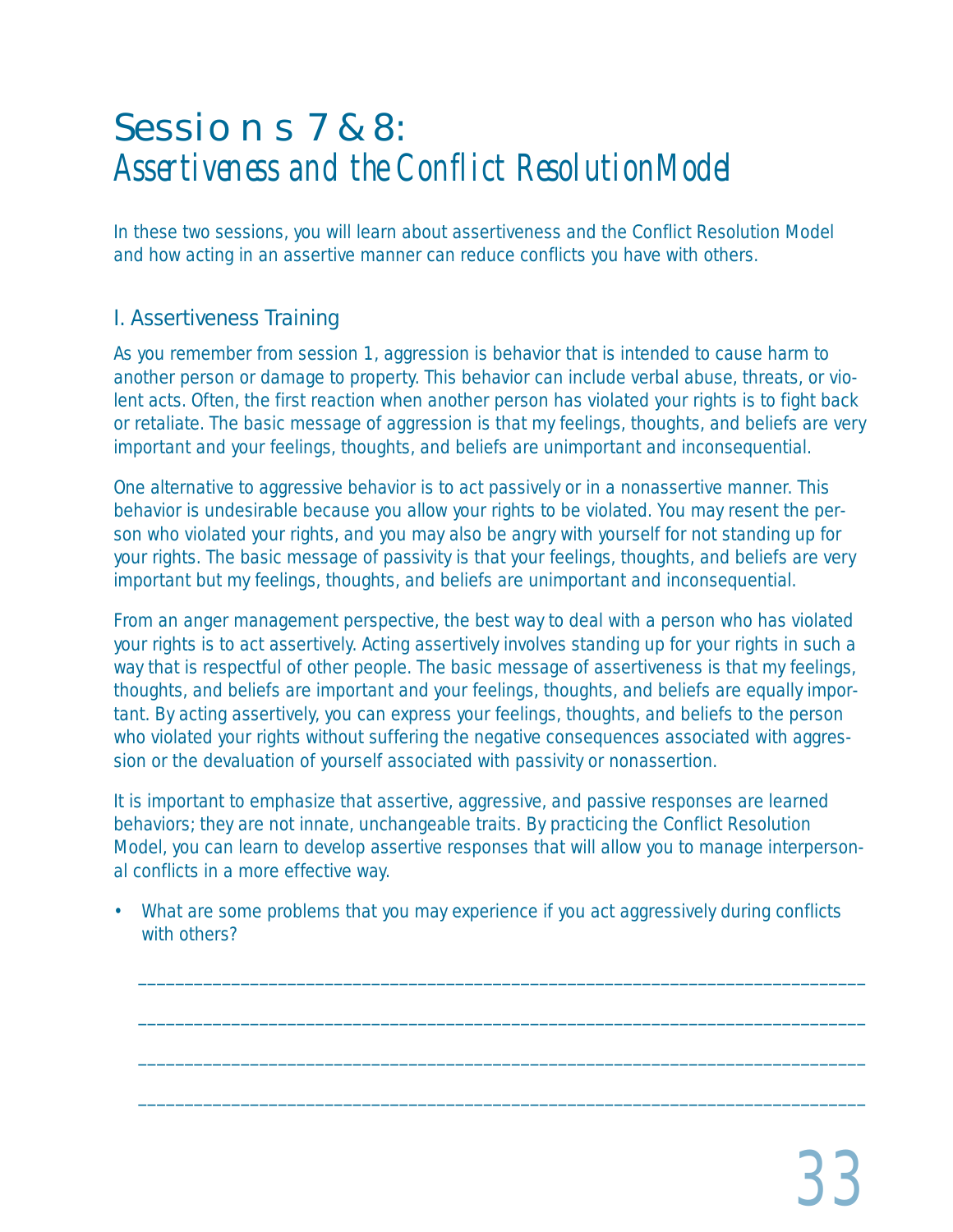• What are some problems that you may experience if you respond passively during conflicts?

\_\_\_\_\_\_\_\_\_\_\_\_\_\_\_\_\_\_\_\_\_\_\_\_\_\_\_\_\_\_\_\_\_\_\_\_\_\_\_\_\_\_\_\_\_\_\_\_\_\_\_\_\_\_\_\_\_\_\_\_\_\_\_\_\_\_\_\_\_\_\_\_\_\_\_\_\_\_

\_\_\_\_\_\_\_\_\_\_\_\_\_\_\_\_\_\_\_\_\_\_\_\_\_\_\_\_\_\_\_\_\_\_\_\_\_\_\_\_\_\_\_\_\_\_\_\_\_\_\_\_\_\_\_\_\_\_\_\_\_\_\_\_\_\_\_\_\_\_\_\_\_\_\_\_\_\_

\_\_\_\_\_\_\_\_\_\_\_\_\_\_\_\_\_\_\_\_\_\_\_\_\_\_\_\_\_\_\_\_\_\_\_\_\_\_\_\_\_\_\_\_\_\_\_\_\_\_\_\_\_\_\_\_\_\_\_\_\_\_\_\_\_\_\_\_\_\_\_\_\_\_\_\_\_\_

\_\_\_\_\_\_\_\_\_\_\_\_\_\_\_\_\_\_\_\_\_\_\_\_\_\_\_\_\_\_\_\_\_\_\_\_\_\_\_\_\_\_\_\_\_\_\_\_\_\_\_\_\_\_\_\_\_\_\_\_\_\_\_\_\_\_\_\_\_\_\_\_\_\_\_\_\_\_

\_\_\_\_\_\_\_\_\_\_\_\_\_\_\_\_\_\_\_\_\_\_\_\_\_\_\_\_\_\_\_\_\_\_\_\_\_\_\_\_\_\_\_\_\_\_\_\_\_\_\_\_\_\_\_\_\_\_\_\_\_\_\_\_\_\_\_\_\_\_\_\_\_\_\_\_\_\_

\_\_\_\_\_\_\_\_\_\_\_\_\_\_\_\_\_\_\_\_\_\_\_\_\_\_\_\_\_\_\_\_\_\_\_\_\_\_\_\_\_\_\_\_\_\_\_\_\_\_\_\_\_\_\_\_\_\_\_\_\_\_\_\_\_\_\_\_\_\_\_\_\_\_\_\_\_\_

\_\_\_\_\_\_\_\_\_\_\_\_\_\_\_\_\_\_\_\_\_\_\_\_\_\_\_\_\_\_\_\_\_\_\_\_\_\_\_\_\_\_\_\_\_\_\_\_\_\_\_\_\_\_\_\_\_\_\_\_\_\_\_\_\_\_\_\_\_\_\_\_\_\_\_\_\_\_

\_\_\_\_\_\_\_\_\_\_\_\_\_\_\_\_\_\_\_\_\_\_\_\_\_\_\_\_\_\_\_\_\_\_\_\_\_\_\_\_\_\_\_\_\_\_\_\_\_\_\_\_\_\_\_\_\_\_\_\_\_\_\_\_\_\_\_\_\_\_\_\_\_\_\_\_\_\_

• What are some of the advantages of acting assertively when trying to resolve conflicts?

#### II. Conflict Resolution Model

The Conflict Resolution Model is one method you can use to act assertively. It involves five steps that can easily be memorized.

- 1) *Identifying the Problem.* This step involves identifying the specific problem that is causing the conflict (e.g., a friend's not being on time when you come to pick him or her up).
- 2) *Identifying the Feelings.* In this step, you identify the feelings associated with the conflict (e.g., frustration, hurt, or annoyance).
- 3) *Identifying the Specific Impact.* This step involves identifying the specific impact or outcome of the problem that is causing the conflict (e.g., being late for the meeting that you and your friend plan to attend).
- 4) *Deciding Whether To Resolve the Conflict.* This step involves deciding whether to resolve the conflict or let it go. In other words, is the conflict important enough to bring up?
- 5) *Addressing and Resolving the Conflict.* In this step, you set up a time to address the conflict, describe how you perceive it, express your feelings about it, and discuss how it can be resolved.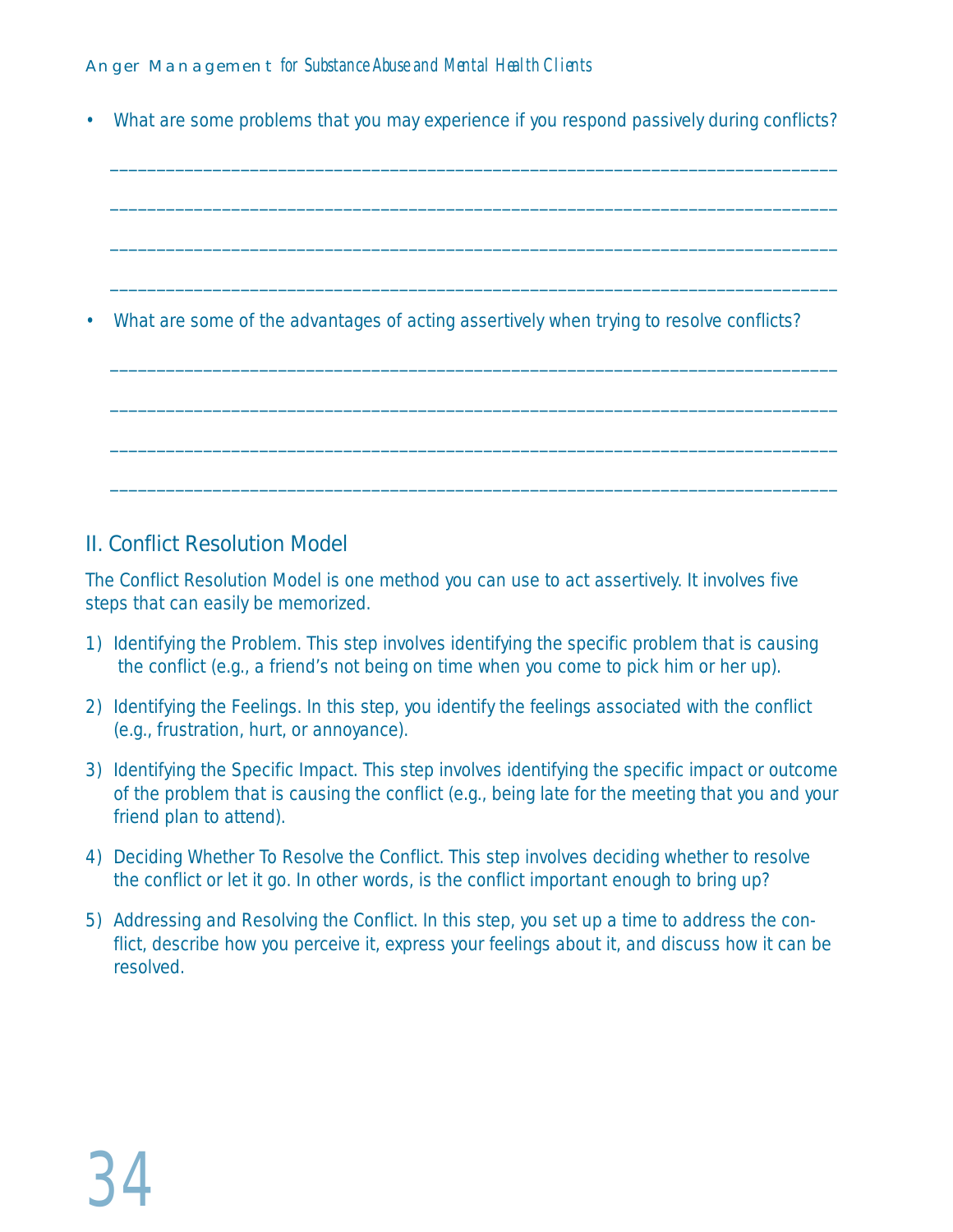• What is the purpose of using the Conflict Resolution Model?

• Identify the five steps of the Conflict Resolution Model, and apply it to an example of your own.

- III. Monitoring Anger for the Week
- 1) What was the highest number you reached on the anger meter during the past week?
- 2) What was the event that triggered your anger?

3) What cues were associated with the anger-provoking event?

| Behavioral cues and a series and a series of the series of the series of the series of the series of the series |
|-----------------------------------------------------------------------------------------------------------------|
| Emotional cues and a state of the state of the state of the state of the state of the state of the state of the |
|                                                                                                                 |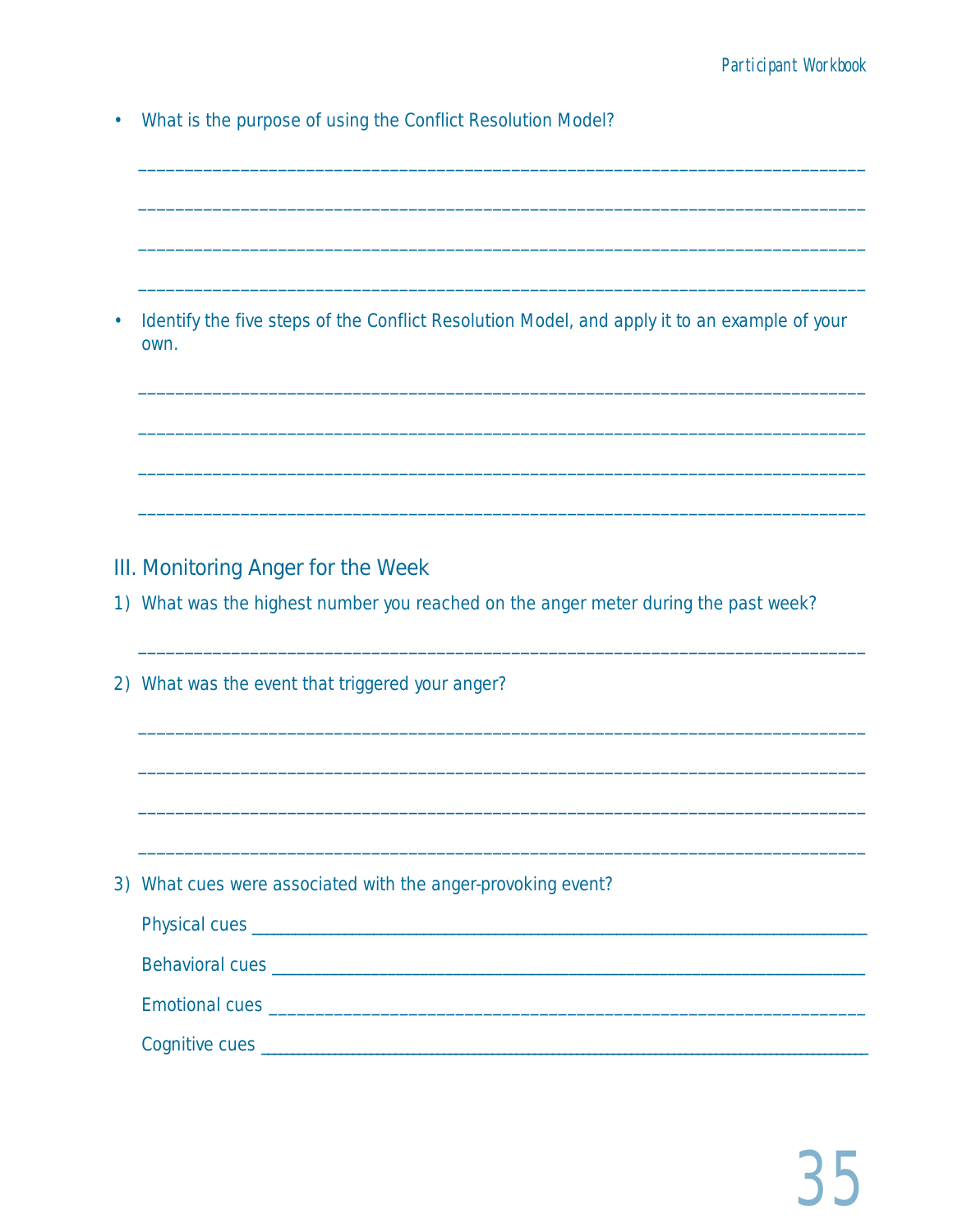4) What strategies did you use to avoid reaching 10 on the anger meter?

• For each day of the upcoming week, monitor and record the highest number you reach on the anger meter.

\_\_\_\_\_\_\_\_\_\_\_\_\_\_\_\_\_\_\_\_\_\_\_\_\_\_\_\_\_\_\_\_\_\_\_\_\_\_\_\_\_\_\_\_\_\_\_\_\_\_\_\_\_\_\_\_\_\_\_\_\_\_\_\_\_\_\_\_\_\_\_\_\_\_\_\_\_\_

\_\_\_\_\_\_\_\_\_\_\_\_\_\_\_\_\_\_\_\_\_\_\_\_\_\_\_\_\_\_\_\_\_\_\_\_\_\_\_\_\_\_\_\_\_\_\_\_\_\_\_\_\_\_\_\_\_\_\_\_\_\_\_\_\_\_\_\_\_\_\_\_\_\_\_\_\_\_

\_\_\_\_\_\_\_\_\_\_\_\_\_\_\_\_\_\_\_\_\_\_\_\_\_\_\_\_\_\_\_\_\_\_\_\_\_\_\_\_\_\_\_\_\_\_\_\_\_\_\_\_\_\_\_\_\_\_\_\_\_\_\_\_\_\_\_\_\_\_\_\_\_\_\_\_\_\_

|--|--|--|--|--|--|--|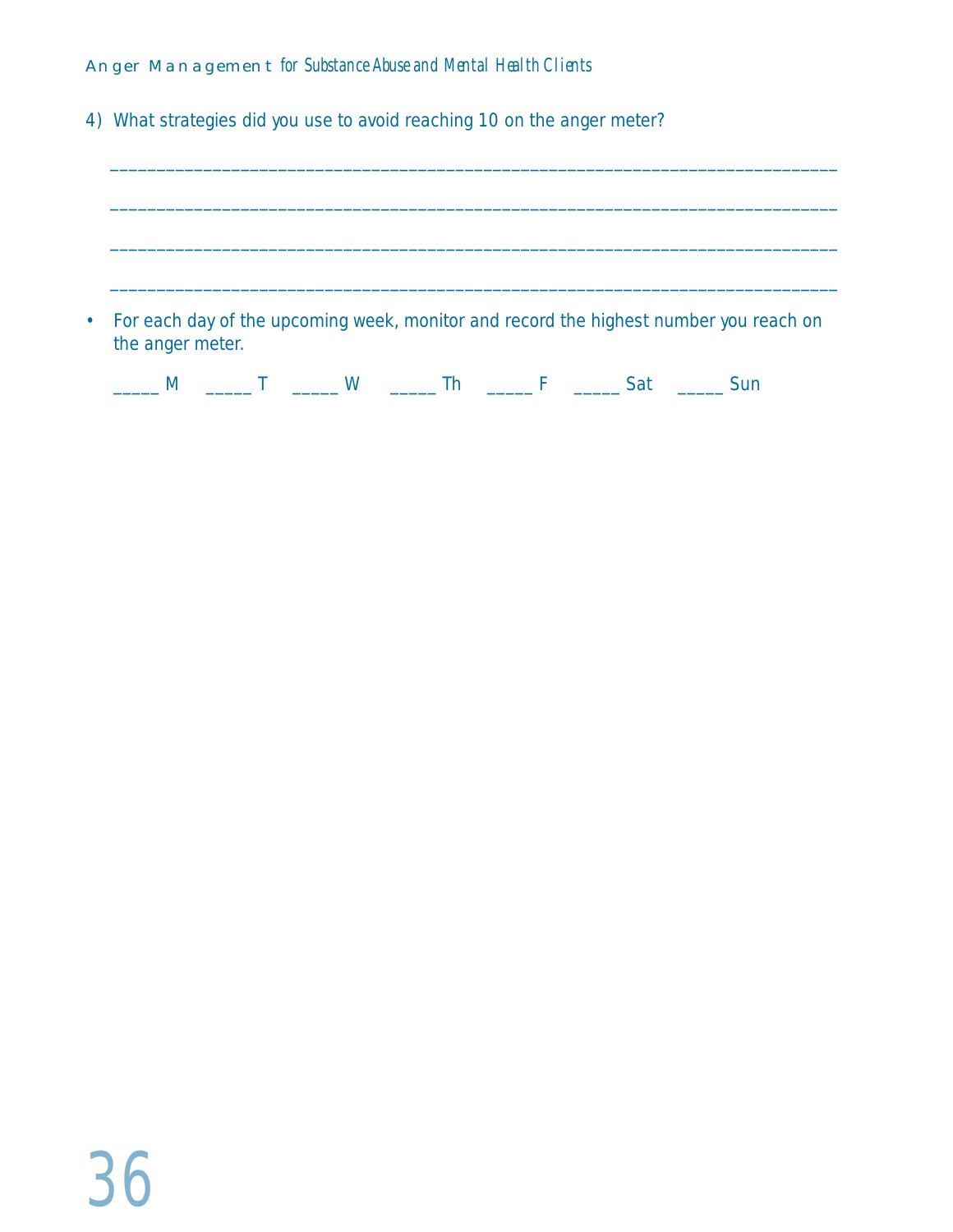| <b>Notes</b> |
|--------------|
|              |
|              |
|              |
|              |
|              |
|              |
|              |
|              |
|              |
|              |
|              |
|              |
|              |
|              |
|              |
|              |
|              |
|              |
|              |
|              |
|              |
|              |
|              |
|              |
|              |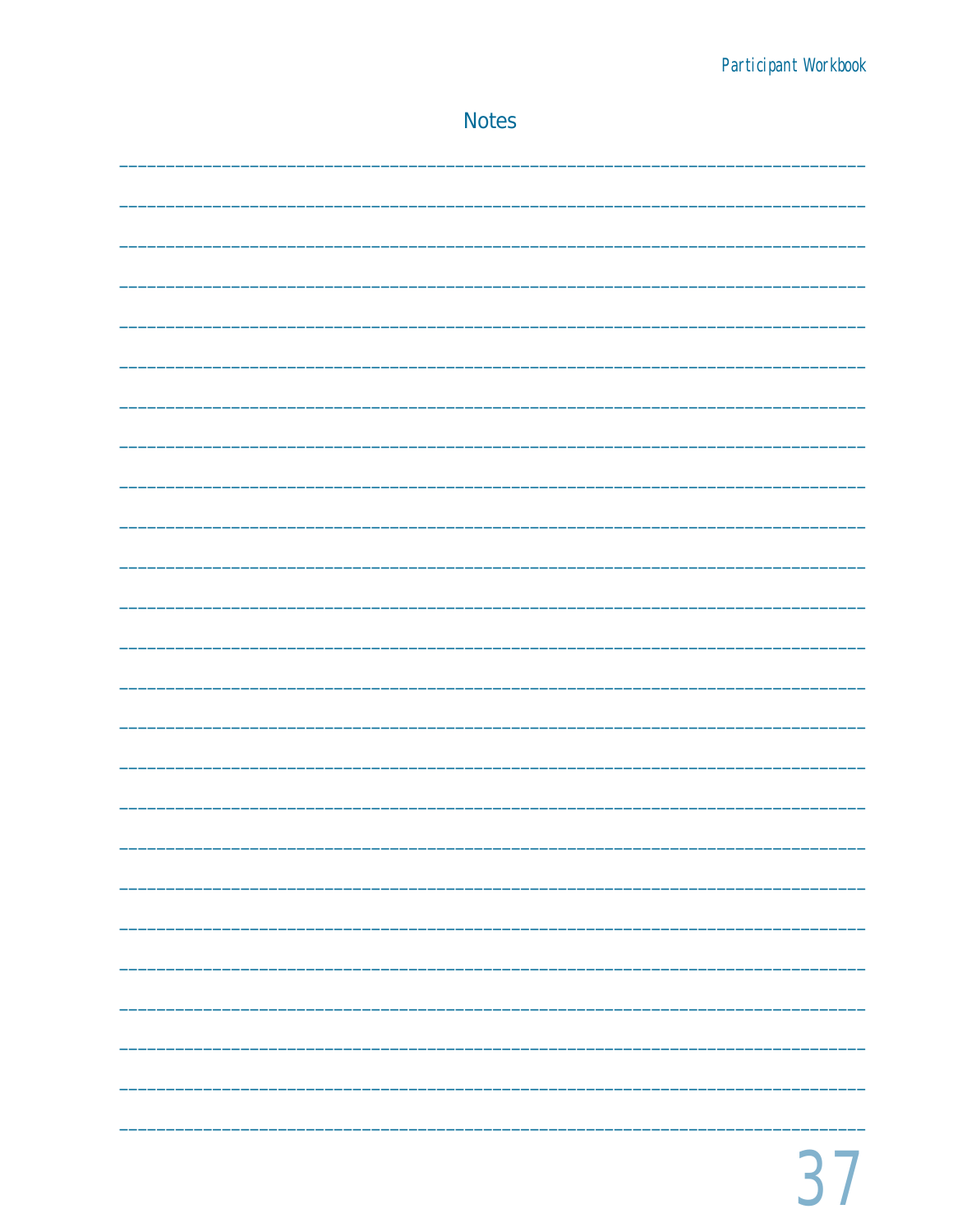# Sessions 9 & 10: Anger and the Family

In these two sessions, you will learn how anger and other emotions were expressed in your family. This involves analyzing how past family interactions affect current thoughts, feelings, and behavior.

# I. Anger and the Family

For many of us, the interactions we had with our parents have strongly influenced our behaviors, thoughts, feelings, and attitudes as adults. With regard to anger and its expression, these feelings and behaviors were usually modeled for us by our parents or parental figures. The following series of questions concerns the interactions you had with your parents and the families that you grew up in. Discussing family issues can sometimes bring up uncomfortable feelings. Be sure to discuss these feelings with the group leader or your counselor.

• Describe your family. Did you live with both parents? Did you have any brothers and sisters? Where did you grow up?

\_\_\_\_\_\_\_\_\_\_\_\_\_\_\_\_\_\_\_\_\_\_\_\_\_\_\_\_\_\_\_\_\_\_\_\_\_\_\_\_\_\_\_\_\_\_\_\_\_\_\_\_\_\_\_\_\_\_\_\_\_\_\_\_\_\_\_\_\_\_\_\_\_\_\_\_\_\_

\_\_\_\_\_\_\_\_\_\_\_\_\_\_\_\_\_\_\_\_\_\_\_\_\_\_\_\_\_\_\_\_\_\_\_\_\_\_\_\_\_\_\_\_\_\_\_\_\_\_\_\_\_\_\_\_\_\_\_\_\_\_\_\_\_\_\_\_\_\_\_\_\_\_\_\_\_\_

\_\_\_\_\_\_\_\_\_\_\_\_\_\_\_\_\_\_\_\_\_\_\_\_\_\_\_\_\_\_\_\_\_\_\_\_\_\_\_\_\_\_\_\_\_\_\_\_\_\_\_\_\_\_\_\_\_\_\_\_\_\_\_\_\_\_\_\_\_\_\_\_\_\_\_\_\_\_

\_\_\_\_\_\_\_\_\_\_\_\_\_\_\_\_\_\_\_\_\_\_\_\_\_\_\_\_\_\_\_\_\_\_\_\_\_\_\_\_\_\_\_\_\_\_\_\_\_\_\_\_\_\_\_\_\_\_\_\_\_\_\_\_\_\_\_\_\_\_\_\_\_\_\_\_\_\_

\_\_\_\_\_\_\_\_\_\_\_\_\_\_\_\_\_\_\_\_\_\_\_\_\_\_\_\_\_\_\_\_\_\_\_\_\_\_\_\_\_\_\_\_\_\_\_\_\_\_\_\_\_\_\_\_\_\_\_\_\_\_\_\_\_\_\_\_\_\_\_\_\_\_\_\_\_\_

\_\_\_\_\_\_\_\_\_\_\_\_\_\_\_\_\_\_\_\_\_\_\_\_\_\_\_\_\_\_\_\_\_\_\_\_\_\_\_\_\_\_\_\_\_\_\_\_\_\_\_\_\_\_\_\_\_\_\_\_\_\_\_\_\_\_\_\_\_\_\_\_\_\_\_\_\_\_

\_\_\_\_\_\_\_\_\_\_\_\_\_\_\_\_\_\_\_\_\_\_\_\_\_\_\_\_\_\_\_\_\_\_\_\_\_\_\_\_\_\_\_\_\_\_\_\_\_\_\_\_\_\_\_\_\_\_\_\_\_\_\_\_\_\_\_\_\_\_\_\_\_\_\_\_\_\_

\_\_\_\_\_\_\_\_\_\_\_\_\_\_\_\_\_\_\_\_\_\_\_\_\_\_\_\_\_\_\_\_\_\_\_\_\_\_\_\_\_\_\_\_\_\_\_\_\_\_\_\_\_\_\_\_\_\_\_\_\_\_\_\_\_\_\_\_\_\_\_\_\_\_\_\_\_\_

• How was anger expressed in your family while you were growing up? How did your father express anger? How did your mother express anger? Were you ever threatened with physical violence? Was your father abusive to your mother or you?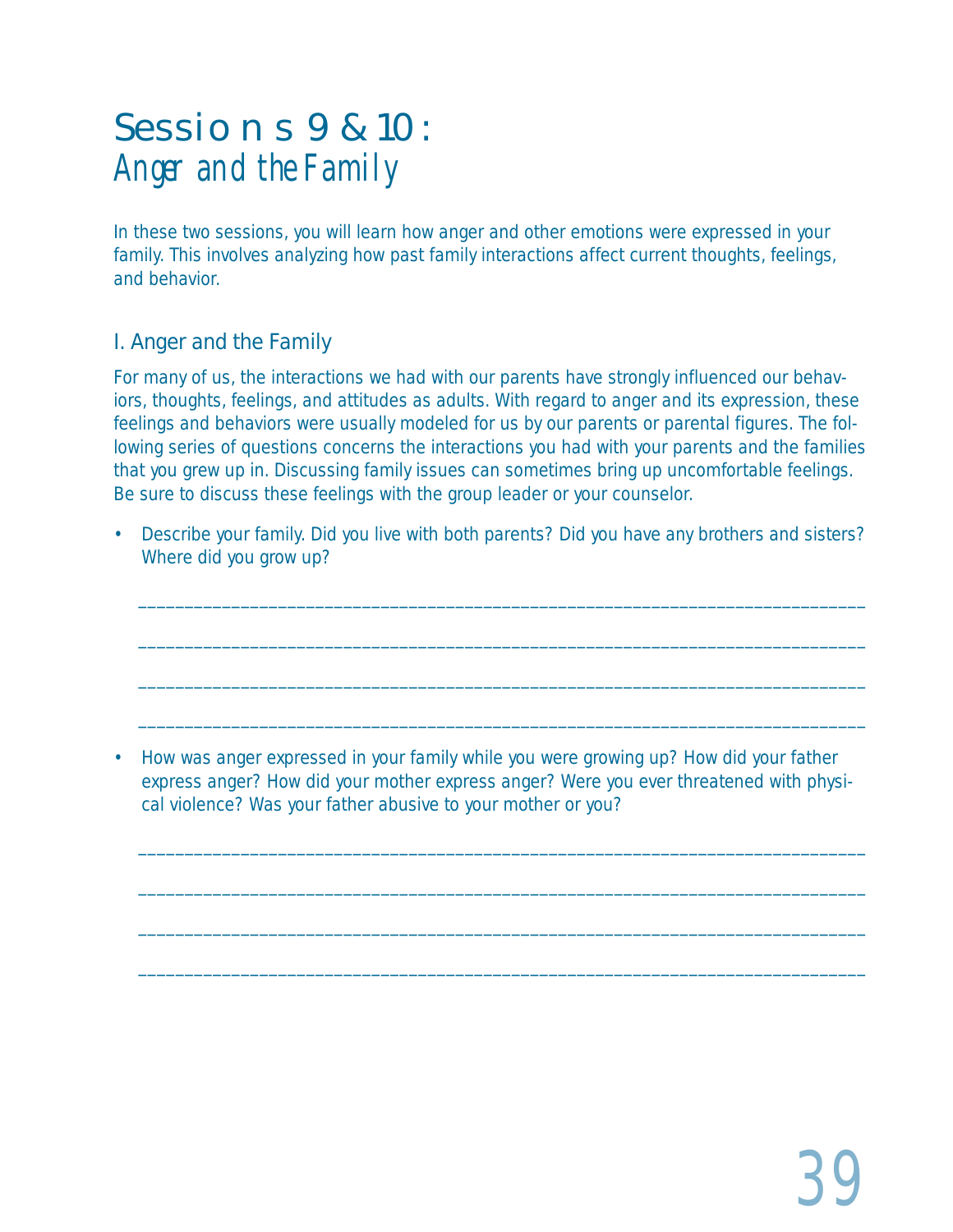• How were other emotions, such as happiness and sadness, expressed in your family? Was emotional expression limited to feelings of anger and frustration, or were many different kinds of emotions expressed?

\_\_\_\_\_\_\_\_\_\_\_\_\_\_\_\_\_\_\_\_\_\_\_\_\_\_\_\_\_\_\_\_\_\_\_\_\_\_\_\_\_\_\_\_\_\_\_\_\_\_\_\_\_\_\_\_\_\_\_\_\_\_\_\_\_\_\_\_\_\_\_\_\_\_\_\_\_\_

\_\_\_\_\_\_\_\_\_\_\_\_\_\_\_\_\_\_\_\_\_\_\_\_\_\_\_\_\_\_\_\_\_\_\_\_\_\_\_\_\_\_\_\_\_\_\_\_\_\_\_\_\_\_\_\_\_\_\_\_\_\_\_\_\_\_\_\_\_\_\_\_\_\_\_\_\_\_

\_\_\_\_\_\_\_\_\_\_\_\_\_\_\_\_\_\_\_\_\_\_\_\_\_\_\_\_\_\_\_\_\_\_\_\_\_\_\_\_\_\_\_\_\_\_\_\_\_\_\_\_\_\_\_\_\_\_\_\_\_\_\_\_\_\_\_\_\_\_\_\_\_\_\_\_\_\_

\_\_\_\_\_\_\_\_\_\_\_\_\_\_\_\_\_\_\_\_\_\_\_\_\_\_\_\_\_\_\_\_\_\_\_\_\_\_\_\_\_\_\_\_\_\_\_\_\_\_\_\_\_\_\_\_\_\_\_\_\_\_\_\_\_\_\_\_\_\_\_\_\_\_\_\_\_\_

\_\_\_\_\_\_\_\_\_\_\_\_\_\_\_\_\_\_\_\_\_\_\_\_\_\_\_\_\_\_\_\_\_\_\_\_\_\_\_\_\_\_\_\_\_\_\_\_\_\_\_\_\_\_\_\_\_\_\_\_\_\_\_\_\_\_\_\_\_\_\_\_\_\_\_\_\_\_

\_\_\_\_\_\_\_\_\_\_\_\_\_\_\_\_\_\_\_\_\_\_\_\_\_\_\_\_\_\_\_\_\_\_\_\_\_\_\_\_\_\_\_\_\_\_\_\_\_\_\_\_\_\_\_\_\_\_\_\_\_\_\_\_\_\_\_\_\_\_\_\_\_\_\_\_\_\_

\_\_\_\_\_\_\_\_\_\_\_\_\_\_\_\_\_\_\_\_\_\_\_\_\_\_\_\_\_\_\_\_\_\_\_\_\_\_\_\_\_\_\_\_\_\_\_\_\_\_\_\_\_\_\_\_\_\_\_\_\_\_\_\_\_\_\_\_\_\_\_\_\_\_\_\_\_\_

\_\_\_\_\_\_\_\_\_\_\_\_\_\_\_\_\_\_\_\_\_\_\_\_\_\_\_\_\_\_\_\_\_\_\_\_\_\_\_\_\_\_\_\_\_\_\_\_\_\_\_\_\_\_\_\_\_\_\_\_\_\_\_\_\_\_\_\_\_\_\_\_\_\_\_\_\_\_

\_\_\_\_\_\_\_\_\_\_\_\_\_\_\_\_\_\_\_\_\_\_\_\_\_\_\_\_\_\_\_\_\_\_\_\_\_\_\_\_\_\_\_\_\_\_\_\_\_\_\_\_\_\_\_\_\_\_\_\_\_\_\_\_\_\_\_\_\_\_\_\_\_\_\_\_\_\_

\_\_\_\_\_\_\_\_\_\_\_\_\_\_\_\_\_\_\_\_\_\_\_\_\_\_\_\_\_\_\_\_\_\_\_\_\_\_\_\_\_\_\_\_\_\_\_\_\_\_\_\_\_\_\_\_\_\_\_\_\_\_\_\_\_\_\_\_\_\_\_\_\_\_\_\_\_\_

\_\_\_\_\_\_\_\_\_\_\_\_\_\_\_\_\_\_\_\_\_\_\_\_\_\_\_\_\_\_\_\_\_\_\_\_\_\_\_\_\_\_\_\_\_\_\_\_\_\_\_\_\_\_\_\_\_\_\_\_\_\_\_\_\_\_\_\_\_\_\_\_\_\_\_\_\_\_

\_\_\_\_\_\_\_\_\_\_\_\_\_\_\_\_\_\_\_\_\_\_\_\_\_\_\_\_\_\_\_\_\_\_\_\_\_\_\_\_\_\_\_\_\_\_\_\_\_\_\_\_\_\_\_\_\_\_\_\_\_\_\_\_\_\_\_\_\_\_\_\_\_\_\_\_\_\_

\_\_\_\_\_\_\_\_\_\_\_\_\_\_\_\_\_\_\_\_\_\_\_\_\_\_\_\_\_\_\_\_\_\_\_\_\_\_\_\_\_\_\_\_\_\_\_\_\_\_\_\_\_\_\_\_\_\_\_\_\_\_\_\_\_\_\_\_\_\_\_\_\_\_\_\_\_\_

\_\_\_\_\_\_\_\_\_\_\_\_\_\_\_\_\_\_\_\_\_\_\_\_\_\_\_\_\_\_\_\_\_\_\_\_\_\_\_\_\_\_\_\_\_\_\_\_\_\_\_\_\_\_\_\_\_\_\_\_\_\_\_\_\_\_\_\_\_\_\_\_\_\_\_\_\_\_

\_\_\_\_\_\_\_\_\_\_\_\_\_\_\_\_\_\_\_\_\_\_\_\_\_\_\_\_\_\_\_\_\_\_\_\_\_\_\_\_\_\_\_\_\_\_\_\_\_\_\_\_\_\_\_\_\_\_\_\_\_\_\_\_\_\_\_\_\_\_\_\_\_\_\_\_\_\_

\_\_\_\_\_\_\_\_\_\_\_\_\_\_\_\_\_\_\_\_\_\_\_\_\_\_\_\_\_\_\_\_\_\_\_\_\_\_\_\_\_\_\_\_\_\_\_\_\_\_\_\_\_\_\_\_\_\_\_\_\_\_\_\_\_\_\_\_\_\_\_\_\_\_\_\_\_\_

• How were you disciplined and by whom? Was physical punishment involved (e.g., being hit with hands, belts, switches, or other objects)? How did you respond to this discipline?

• What role did you take in your family? For example, were you the hero, the rescuer, the victim, the clown, the scapegoat, etc.?

• What messages did you receive about your father and men in general? What messages did you receive about your mother and women in general?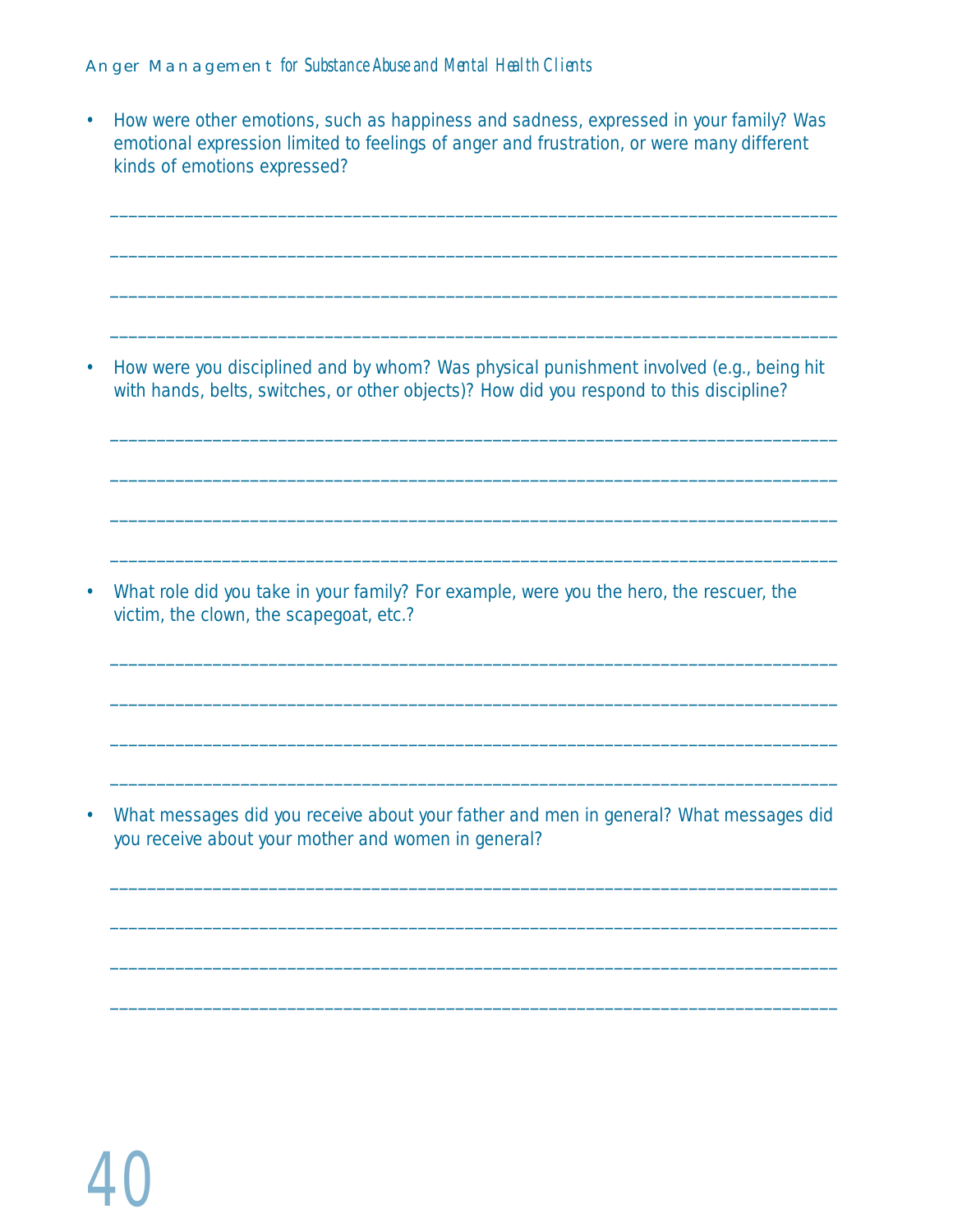|    | What feelings, thoughts, and behaviors carry over into your relationships today? What pur-<br>pose do these behaviors serve today? What would happen if you gave up these behaviors? |
|----|--------------------------------------------------------------------------------------------------------------------------------------------------------------------------------------|
|    |                                                                                                                                                                                      |
|    |                                                                                                                                                                                      |
|    | II. Monitoring Anger for the Week                                                                                                                                                    |
|    | 1) What was the highest number you reached on the anger meter during the past week?                                                                                                  |
|    | 2) What was the event that triggered your anger?                                                                                                                                     |
|    |                                                                                                                                                                                      |
|    |                                                                                                                                                                                      |
|    |                                                                                                                                                                                      |
|    | 3) What cues were associated with the anger-provoking event?                                                                                                                         |
|    |                                                                                                                                                                                      |
|    |                                                                                                                                                                                      |
|    |                                                                                                                                                                                      |
| 4) | What strategies did you use to avoid reaching 10 on the anger meter?                                                                                                                 |
|    |                                                                                                                                                                                      |
|    |                                                                                                                                                                                      |
|    |                                                                                                                                                                                      |
|    | For each day of the upcoming week, monitor and record the highest number you reach on<br>the anger meter.                                                                            |
|    | <b>Th</b><br>Sat<br>M<br>W<br>Sun<br>F<br>Т                                                                                                                                          |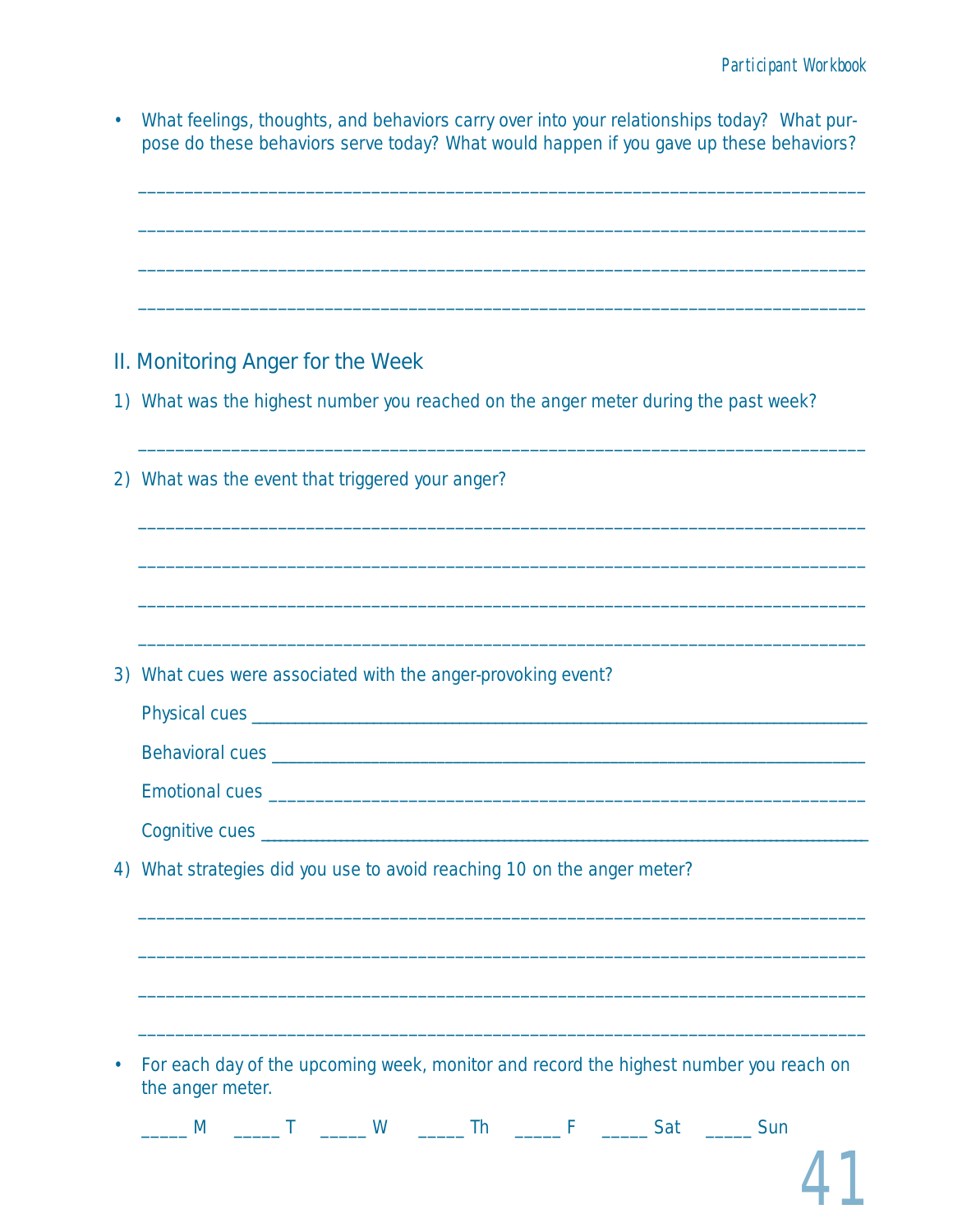| <b>Notes</b> |
|--------------|
|              |
|              |
|              |
|              |
|              |
|              |
|              |
|              |
|              |
|              |
|              |
|              |
|              |
|              |
|              |
| ÷,           |
| _____        |
| -            |
|              |
|              |
| _____        |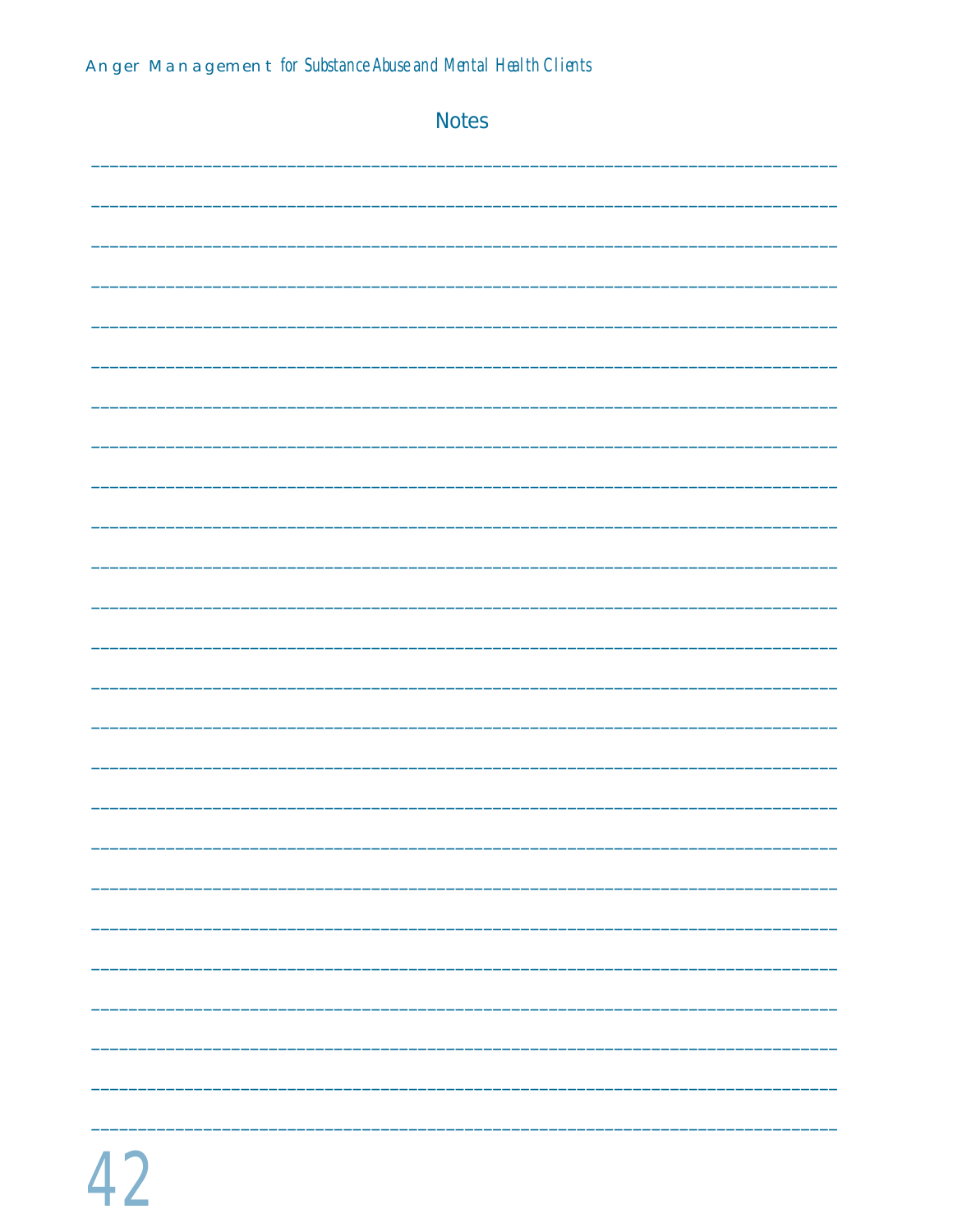# Session 11: Review Session

In this session, you will review and summarize the basic concepts of anger management that have been presented in the group. If you have any questions or are unclear about any of the concepts or strategies, ask the group leader to further review this material with you.

### I. Monitoring Anger for the Week

1) What was the highest number you reached on the anger meter during the past week?

| (2) | What was the event that triggered your anger?                                                             |
|-----|-----------------------------------------------------------------------------------------------------------|
|     |                                                                                                           |
|     |                                                                                                           |
|     |                                                                                                           |
|     |                                                                                                           |
|     | 3) What cues were associated with the anger-provoking event?                                              |
|     |                                                                                                           |
|     |                                                                                                           |
|     |                                                                                                           |
|     |                                                                                                           |
| 4)  | What strategies did you use to avoid reaching 10 on the anger meter?                                      |
|     |                                                                                                           |
|     |                                                                                                           |
|     |                                                                                                           |
|     |                                                                                                           |
|     |                                                                                                           |
|     | For each day of the upcoming week, monitor and record the highest number you reach on<br>the anger meter. |
|     | _____ M ______ T ______ W ______ Th ______ F ______ Sat _____ Sun                                         |
|     |                                                                                                           |

43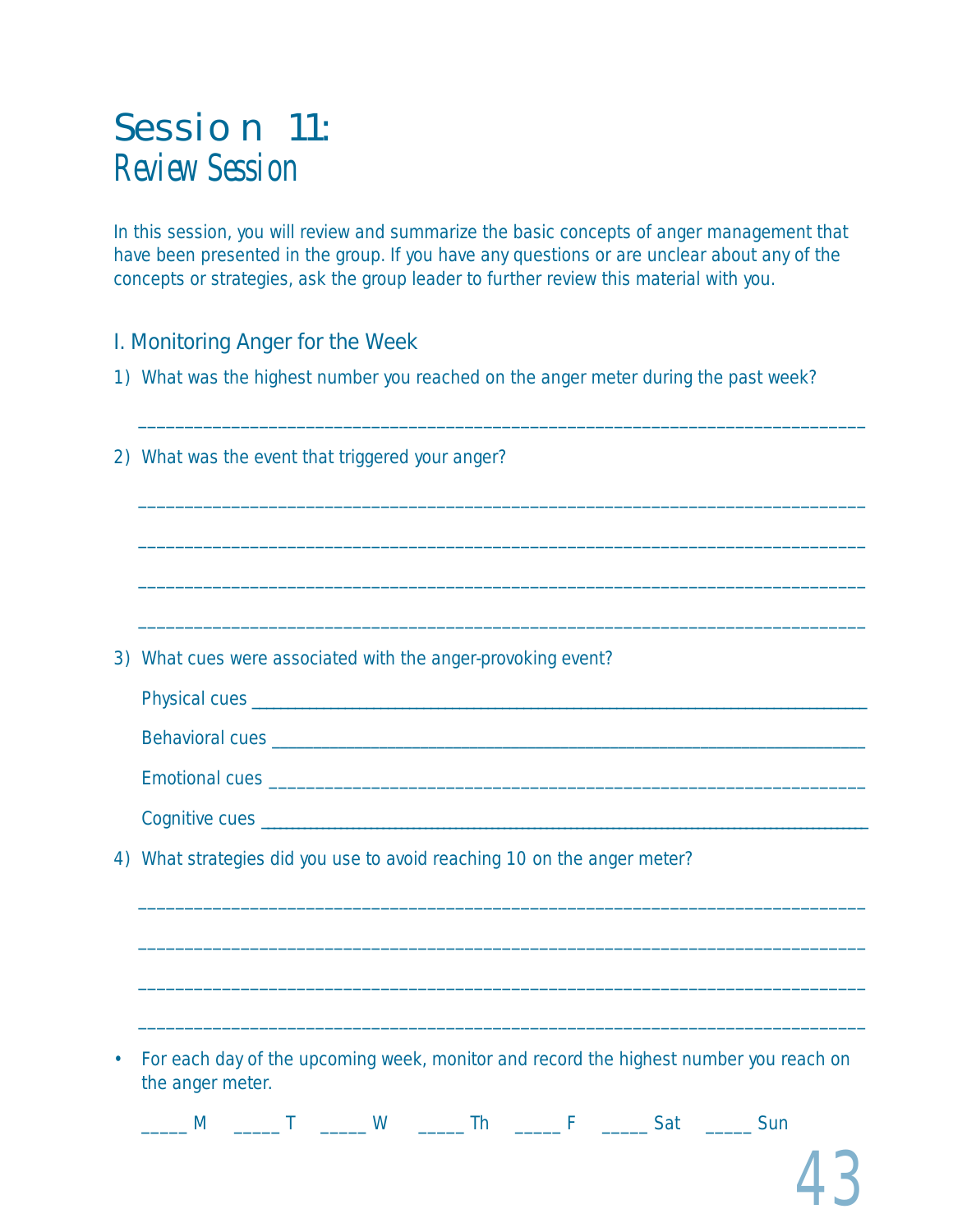| <b>Notes</b> |
|--------------|
|              |
|              |
|              |
|              |
|              |
|              |
|              |
|              |
|              |
|              |
|              |
|              |
|              |
|              |
|              |
| -<br>_____   |
|              |
|              |
|              |
|              |
|              |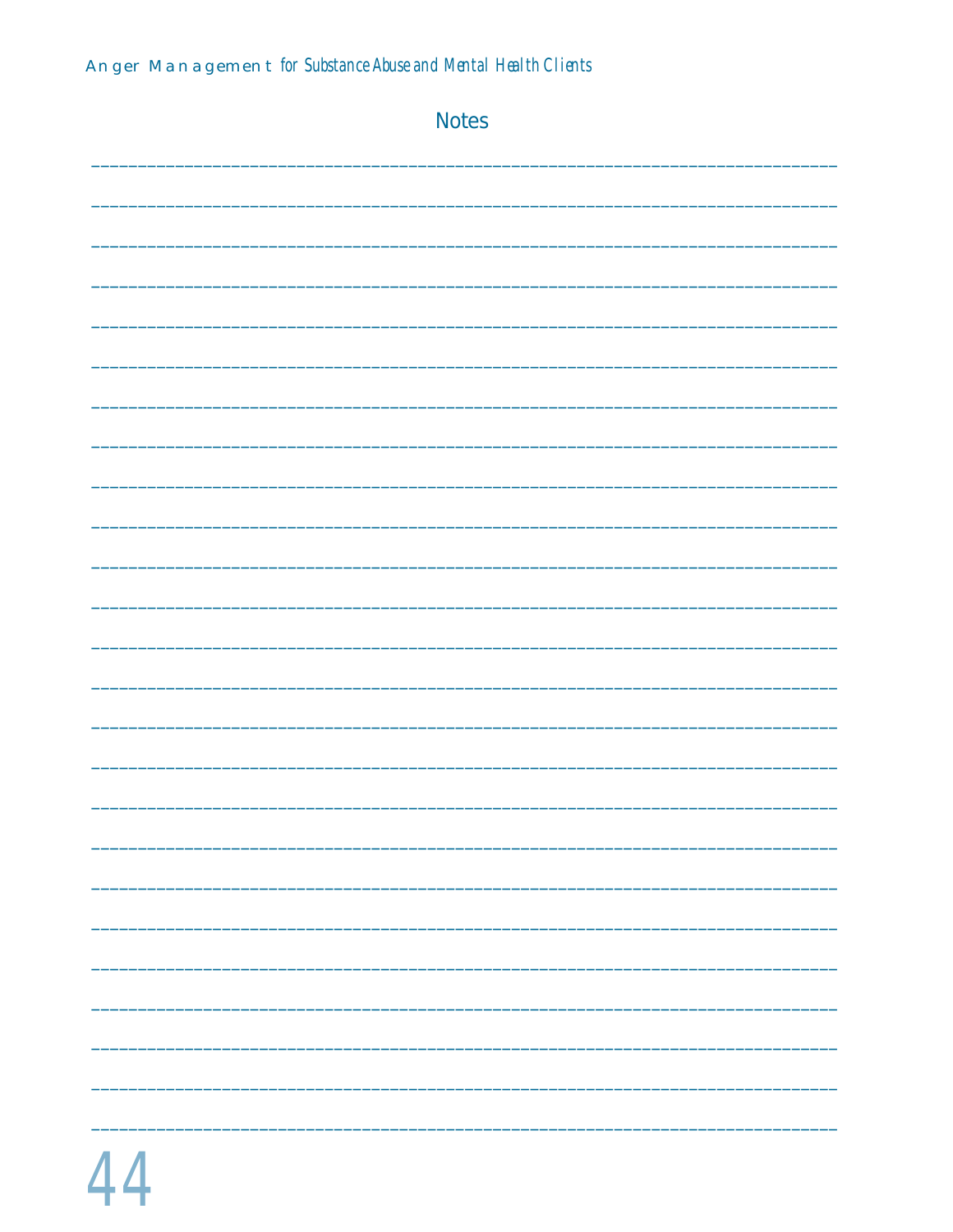# Session 12: Closing and Graduation

In this final session, you will review your anger control plans and rate the treatment components for their usefulness and familiarity. You will also complete a closing exercise and be awarded a certificate of completion.

# I. Closing Exercise

• What have you learned about anger management?

• List the strategies on your anger control plan. How can you use these strategies to better manage your anger?

\_\_\_\_\_\_\_\_\_\_\_\_\_\_\_\_\_\_\_\_\_\_\_\_\_\_\_\_\_\_\_\_\_\_\_\_\_\_\_\_\_\_\_\_\_\_\_\_\_\_\_\_\_\_\_\_\_\_\_\_\_\_\_\_\_\_\_\_\_\_\_\_\_\_\_\_\_\_

\_\_\_\_\_\_\_\_\_\_\_\_\_\_\_\_\_\_\_\_\_\_\_\_\_\_\_\_\_\_\_\_\_\_\_\_\_\_\_\_\_\_\_\_\_\_\_\_\_\_\_\_\_\_\_\_\_\_\_\_\_\_\_\_\_\_\_\_\_\_\_\_\_\_\_\_\_\_

\_\_\_\_\_\_\_\_\_\_\_\_\_\_\_\_\_\_\_\_\_\_\_\_\_\_\_\_\_\_\_\_\_\_\_\_\_\_\_\_\_\_\_\_\_\_\_\_\_\_\_\_\_\_\_\_\_\_\_\_\_\_\_\_\_\_\_\_\_\_\_\_\_\_\_\_\_\_

\_\_\_\_\_\_\_\_\_\_\_\_\_\_\_\_\_\_\_\_\_\_\_\_\_\_\_\_\_\_\_\_\_\_\_\_\_\_\_\_\_\_\_\_\_\_\_\_\_\_\_\_\_\_\_\_\_\_\_\_\_\_\_\_\_\_\_\_\_\_\_\_\_\_\_\_\_\_

\_\_\_\_\_\_\_\_\_\_\_\_\_\_\_\_\_\_\_\_\_\_\_\_\_\_\_\_\_\_\_\_\_\_\_\_\_\_\_\_\_\_\_\_\_\_\_\_\_\_\_\_\_\_\_\_\_\_\_\_\_\_\_\_\_\_\_\_\_\_\_\_\_\_\_\_\_\_

\_\_\_\_\_\_\_\_\_\_\_\_\_\_\_\_\_\_\_\_\_\_\_\_\_\_\_\_\_\_\_\_\_\_\_\_\_\_\_\_\_\_\_\_\_\_\_\_\_\_\_\_\_\_\_\_\_\_\_\_\_\_\_\_\_\_\_\_\_\_\_\_\_\_\_\_\_\_

\_\_\_\_\_\_\_\_\_\_\_\_\_\_\_\_\_\_\_\_\_\_\_\_\_\_\_\_\_\_\_\_\_\_\_\_\_\_\_\_\_\_\_\_\_\_\_\_\_\_\_\_\_\_\_\_\_\_\_\_\_\_\_\_\_\_\_\_\_\_\_\_\_\_\_\_\_\_

\_\_\_\_\_\_\_\_\_\_\_\_\_\_\_\_\_\_\_\_\_\_\_\_\_\_\_\_\_\_\_\_\_\_\_\_\_\_\_\_\_\_\_\_\_\_\_\_\_\_\_\_\_\_\_\_\_\_\_\_\_\_\_\_\_\_\_\_\_\_\_\_\_\_\_\_\_\_

\_\_\_\_\_\_\_\_\_\_\_\_\_\_\_\_\_\_\_\_\_\_\_\_\_\_\_\_\_\_\_\_\_\_\_\_\_\_\_\_\_\_\_\_\_\_\_\_\_\_\_\_\_\_\_\_\_\_\_\_\_\_\_\_\_\_\_\_\_\_\_\_\_\_\_\_\_\_

\_\_\_\_\_\_\_\_\_\_\_\_\_\_\_\_\_\_\_\_\_\_\_\_\_\_\_\_\_\_\_\_\_\_\_\_\_\_\_\_\_\_\_\_\_\_\_\_\_\_\_\_\_\_\_\_\_\_\_\_\_\_\_\_\_\_\_\_\_\_\_\_\_\_\_\_\_\_

\_\_\_\_\_\_\_\_\_\_\_\_\_\_\_\_\_\_\_\_\_\_\_\_\_\_\_\_\_\_\_\_\_\_\_\_\_\_\_\_\_\_\_\_\_\_\_\_\_\_\_\_\_\_\_\_\_\_\_\_\_\_\_\_\_\_\_\_\_\_\_\_\_\_\_\_\_\_

\_\_\_\_\_\_\_\_\_\_\_\_\_\_\_\_\_\_\_\_\_\_\_\_\_\_\_\_\_\_\_\_\_\_\_\_\_\_\_\_\_\_\_\_\_\_\_\_\_\_\_\_\_\_\_\_\_\_\_\_\_\_\_\_\_\_\_\_\_\_\_\_\_\_\_\_\_\_

• In what ways can you continue to improve your anger management skills? Are there any specific areas that need improvement?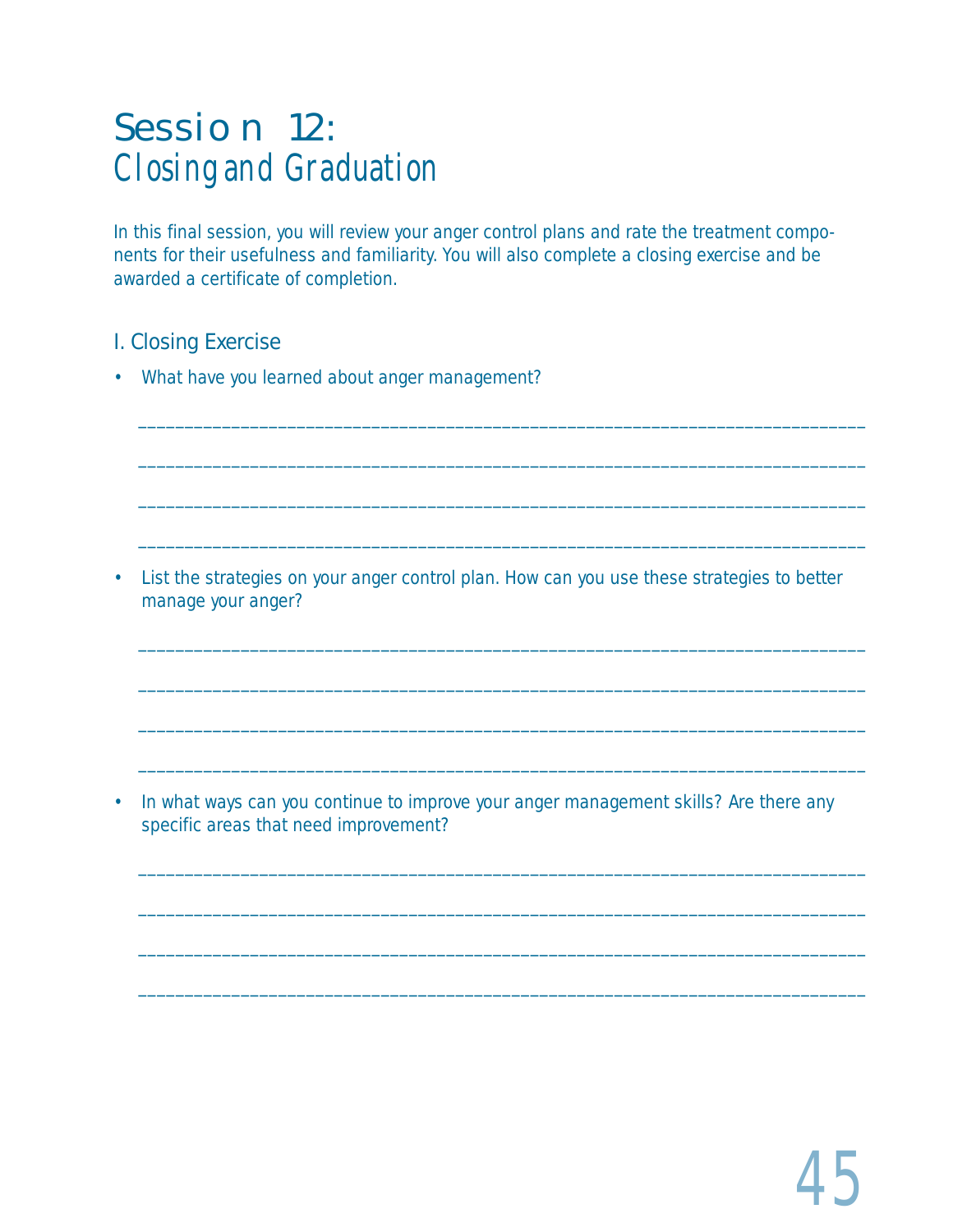| <b>Notes</b>             |
|--------------------------|
|                          |
|                          |
|                          |
|                          |
|                          |
|                          |
|                          |
|                          |
|                          |
|                          |
|                          |
|                          |
|                          |
|                          |
|                          |
|                          |
| $\overline{\phantom{0}}$ |
| -                        |
|                          |
|                          |
|                          |
|                          |
|                          |